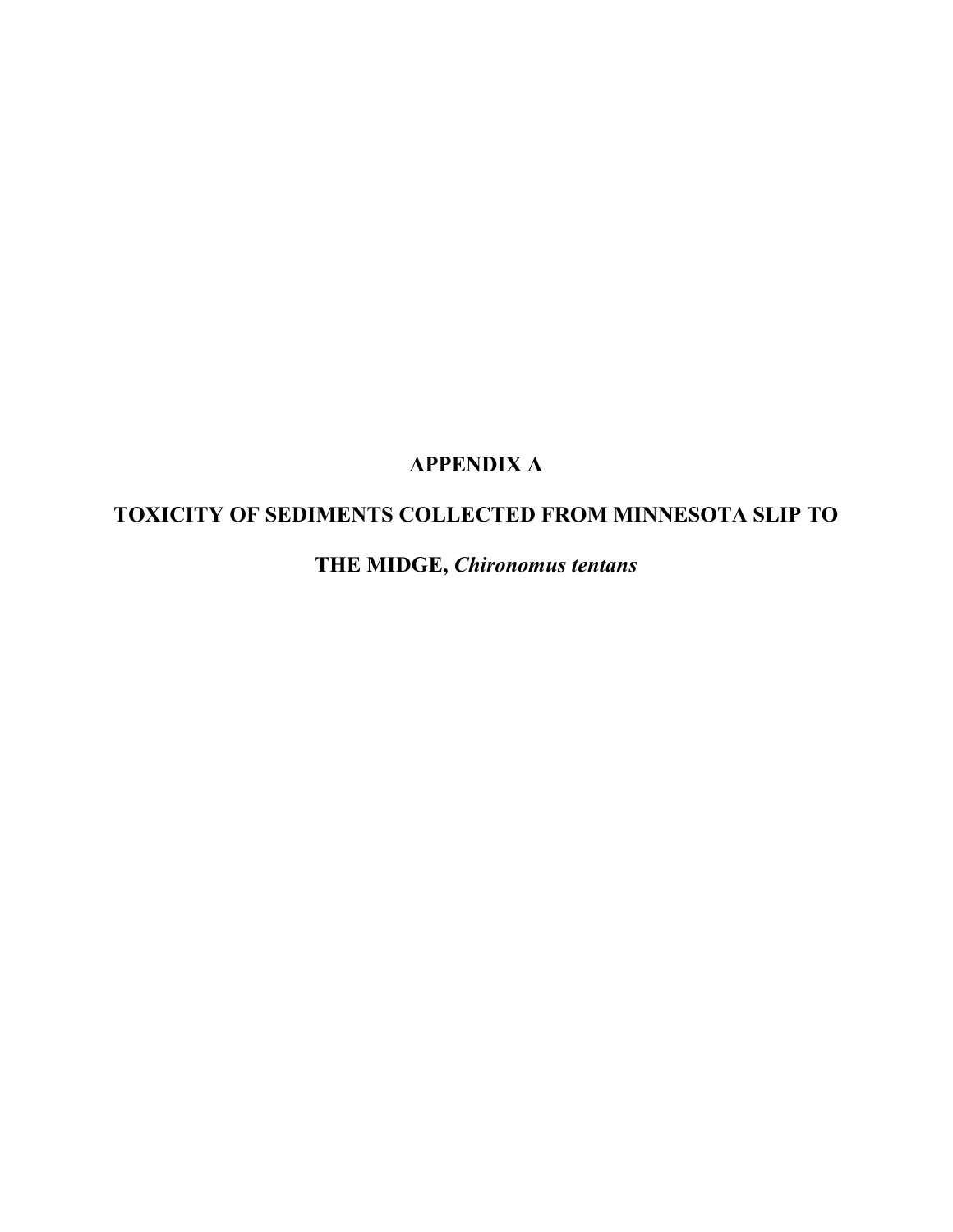Toxicity of Sediments Collected from Minnesota Slip to the Midge, *Chironomus tentans*

> **Author** David A. Pillard

### **Study Period**

Start: 12 October 1999 End: 22 October 1999

#### **Performing Laboratory**

ENSR Corporation Fort Collins Environmental Toxicology Laboratory 4303 West LaPorte Avenue Fort Collins, CO 80521

> Telephone: (970) 416-0916 Fax: (970) 493-8935

**Laboratory Project ID** 8503-111-007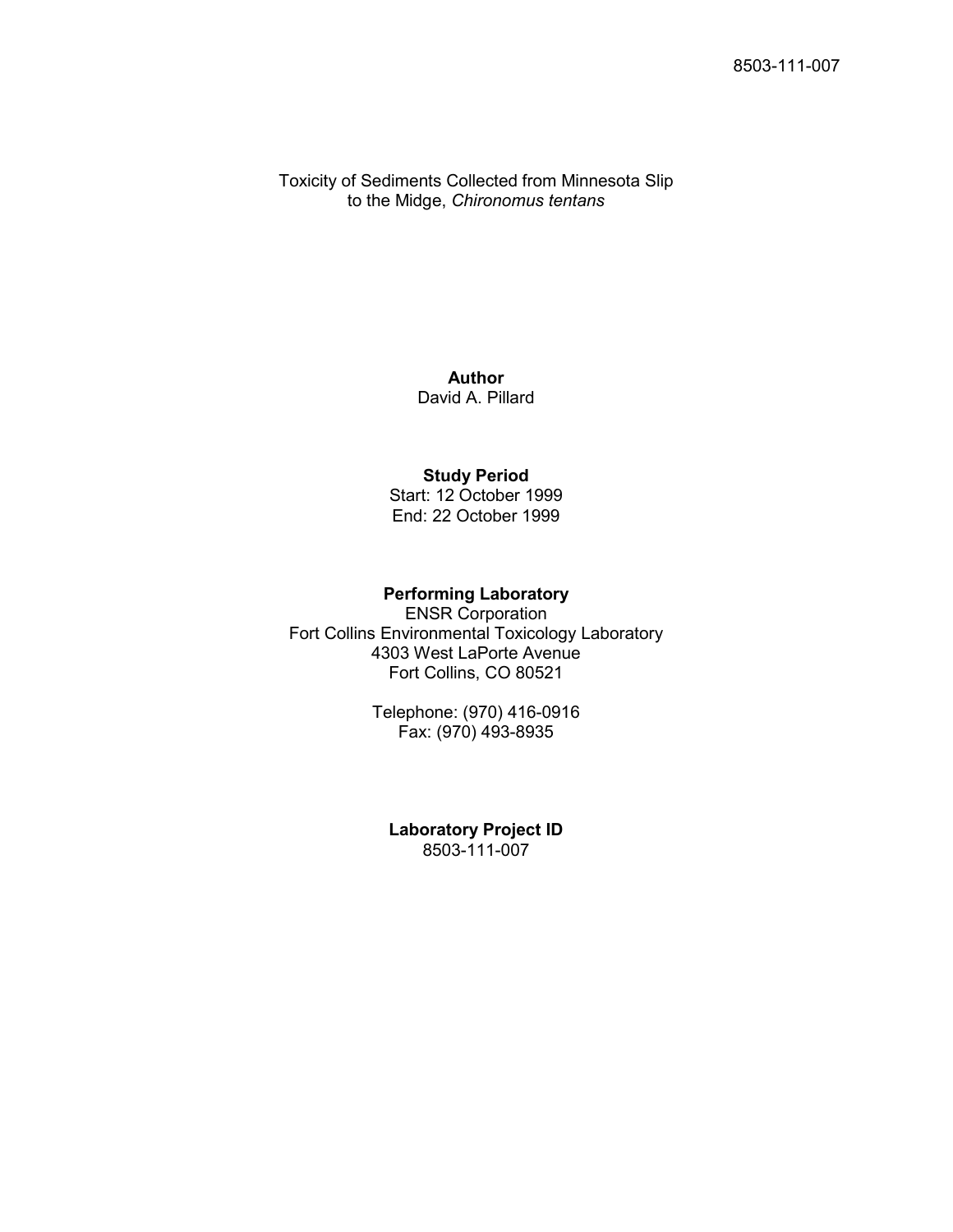#### STATEMENT OF PROCEDURAL COMPLIANCE

I certify that this document and all attachments were prepared under my direction or supervision in accordance with a system designed to assure that qualified personnel properly gather and evaluate the information submitted. Based on my inquiry of the person or persons who manage the system, or those persons directly responsible for gathering the information, the information submitted is, to the best of my knowledge, accurate and complete.

David A Pillard, Ph.D. **Study Director** 

 $\frac{16 \text{ Dec}}{Date}$  1999

#### STATEMENT OF QUALITY ASSURANCE

The test data were reviewed by the Quality Assurance unit to assure that the study was performed in accordance with the protocol and standard operating procedures. This report is an accurate reflection of the raw data.

Relenge

**Quality Assurance Unit** 

<u>December 16, 1999</u>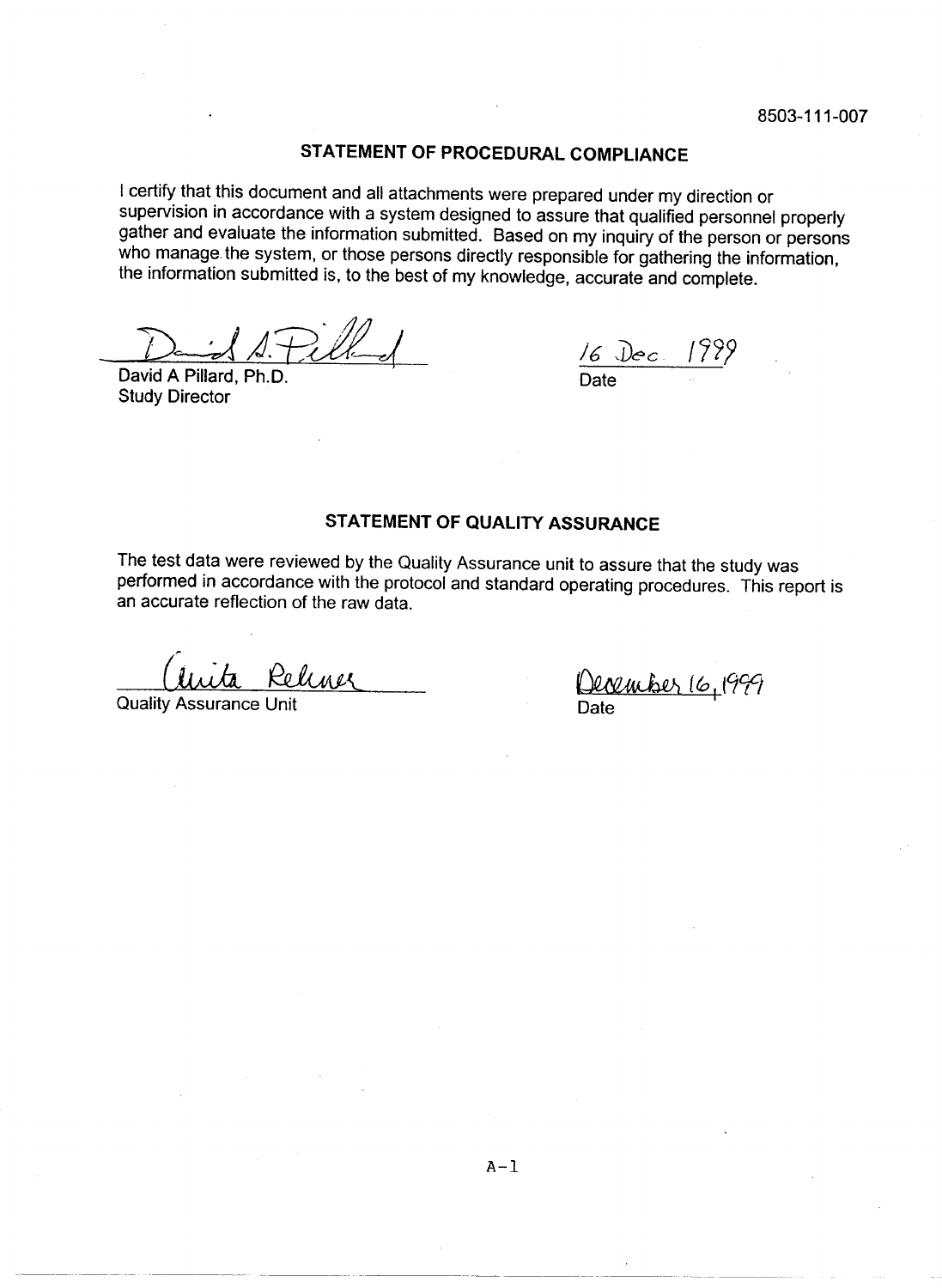#### **EXECUTIVE SUMMARY**

Six sediment samples, collected from Minnesota Slip in the Duluth Harbor Basin, were received by the Fort Collins Environmental Toxicology Laboratory (FCETL) on October 5, 1999. Ten-day toxicity tests were conducted with these samples using the dipteran midge, *Chironomus tentans*. The test endpoints were survival and growth, as measured by dry weight and ash-free dry weight (AFDW). The results of these tests indicated that the sediments were not toxic to *C. tentans* in the 10-day study when compared to the test control. However, survival in sediment MNS-99-05 was significantly reduced when compared to sediment MNS-99-01.

The following table summarizes the study:

| Sponsor                    | <b>Minnesota Pollution Control Agency</b><br>520 Lafayette Road N.<br>St. Paul, MN 55155-4194                                    |
|----------------------------|----------------------------------------------------------------------------------------------------------------------------------|
| <b>Project Officer</b>     | Judy L. Crane, Ph.D.<br>(651) 297-4068                                                                                           |
| <b>Study Director</b>      | David A. Pillard, Ph.D.<br>(970) 416-0916                                                                                        |
| <b>Test Facility</b>       | <b>ENSR Fort Collins Environmental Toxicology Laboratory (FCETL)</b><br>4303 West LaPorte Avenue<br>Fort Collins, Colorado 80521 |
| <b>Location of Data</b>    | Data Records and Storage<br>328 Link Lane #4<br>Fort Collins, Colorado 80524                                                     |
| <b>Test Substances</b>     | Sediments: MNS-99-01, MNS-99-02, MNS-99-03, MNS-99-04,<br>MNS-99-05, MNS-99-06                                                   |
| <b>Test Dates</b>          | 12 October - 22 October 1999                                                                                                     |
| Length of Tests            | 10 days                                                                                                                          |
| <b>Test Species</b>        | Chironomus tentans                                                                                                               |
| Source of Organisms        | <b>Aquatic Biosystems</b>                                                                                                        |
| Age of Test Organisms      | 9-10 days $(2^{nd} - 3^{rd} \text{ instar})$                                                                                     |
| <b>Test Concentrations</b> | Bulk (100%) sediment                                                                                                             |
| <b>Overlying Water</b>     | Moderately hard reconstituted water                                                                                              |

#### **STUDY SUMMARY**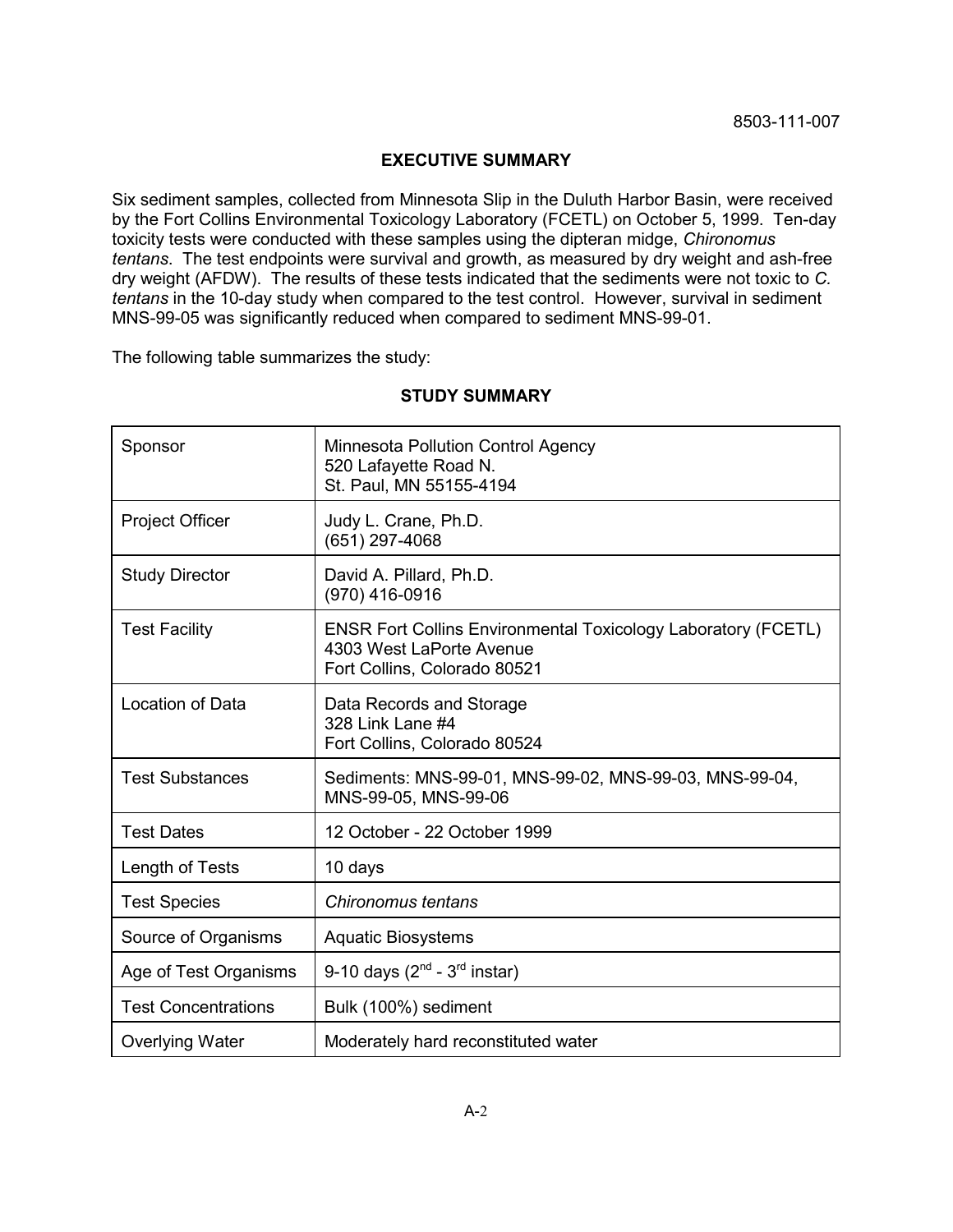| <b>Results</b> | No significant reduction in survival, dry weight, or AFDW in any<br>sediment, relative to the control. |
|----------------|--------------------------------------------------------------------------------------------------------|
|                | Significant reduction in survival in sediment MNS-99-05<br>relative to sediment MNS-99-01.             |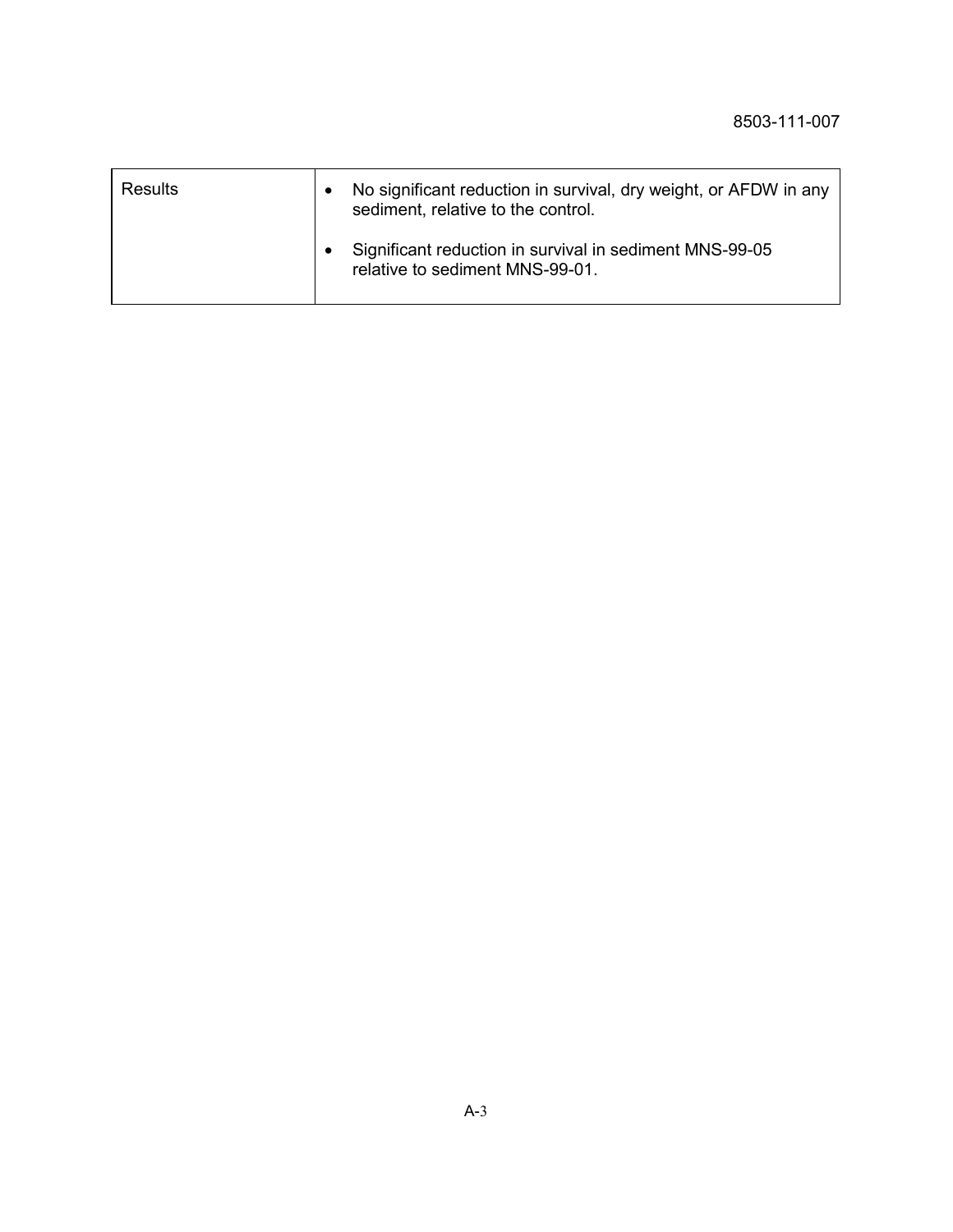#### **1.0 INTRODUCTION**

Minnesota Slip is located in the northern section of the Duluth Harbor basin in Duluth, MN. Because of concerns regarding sediment contamination in the St. Louis River Area of Concern, several investigations have been conducted of Minnesota Slip and other nearby contaminated areas. The purpose of this study was to determine if sediments collected from Minnesota Slip were toxic to *Chironomus tentans*. These toxicity tests were part of a sediment remediation scoping project in Minnesota Slip. The study sponsor was the Minnesota Pollution Control Agency (MPCA); the testing laboratory was the ENSR Fort Collins Environmental Toxicology Laboratory (FCETL).

#### **2.0 DESCRIPTION OF TEST AND CONTROL SUBSTANCES**

#### **2.1 Test Sediment**

Six sediment samples were received on 5 October 1999. Each sample was a composite of the upper 5 cm layer of sediment. Sample containers were 4-liter high-density polyethylene, widemouth jars. Sample collection and receipt information is presented in the following table. See Appendix A for chain of custody records.

| <b>Sample</b><br><b>Name</b> | <b>Collection</b><br>Date and<br>Time | <b>FCETL</b><br>Sample #<br>and Date of<br><b>Receipt</b> | Temp at<br><b>Arrival</b><br>$(^{\circ}C)$ | <b>COC</b><br><b>Number</b> | COC<br>Tape<br><b>Number</b> |
|------------------------------|---------------------------------------|-----------------------------------------------------------|--------------------------------------------|-----------------------------|------------------------------|
| MNS-99-01                    | $9/22/99$ @<br>0950-1030              | 12809<br>10/5/99                                          | 6                                          | 34570                       | 5815                         |
| MNS-99-02                    | $9/22/99$ @<br>1115-1140              | 12810<br>10/5/99                                          | 6                                          | 34570                       | 5815                         |
| MNS-99-03                    | $9/22/99$ @<br>1345-1410              | 12811<br>10/5/99                                          | 6                                          | 34570                       | 5815                         |
| MNS-99-04                    | $9/22/99$ @<br>1505-1535              | 12812<br>10/5/99                                          | 6                                          | 34571                       | 5816                         |
| MNS-99-05                    | $9/22/99$ @<br>1620-1642              | 12813<br>10/5/99                                          | 6                                          | 34571                       | 5816                         |
| MNS-99-06                    | $9/22/95$ @<br>1715-1738              | 12814<br>10/5/99                                          | 6                                          | 34571                       | 5816                         |

Sediment samples were stored at 4°C in the dark until test setup. Sediment was homogenized prior to use. Homogenization consisted of transferring sediment to a clean Nalgene® container and thoroughly mixing the sediment with a stainless steel auger attached to an electric drill for not less than three minutes. The auger and container were thoroughly cleaned and decontaminated (soap, tap water rinse, acetone, tap water rinse, HCl, tap water rinse, DI rinse) between homogenization of each sediment.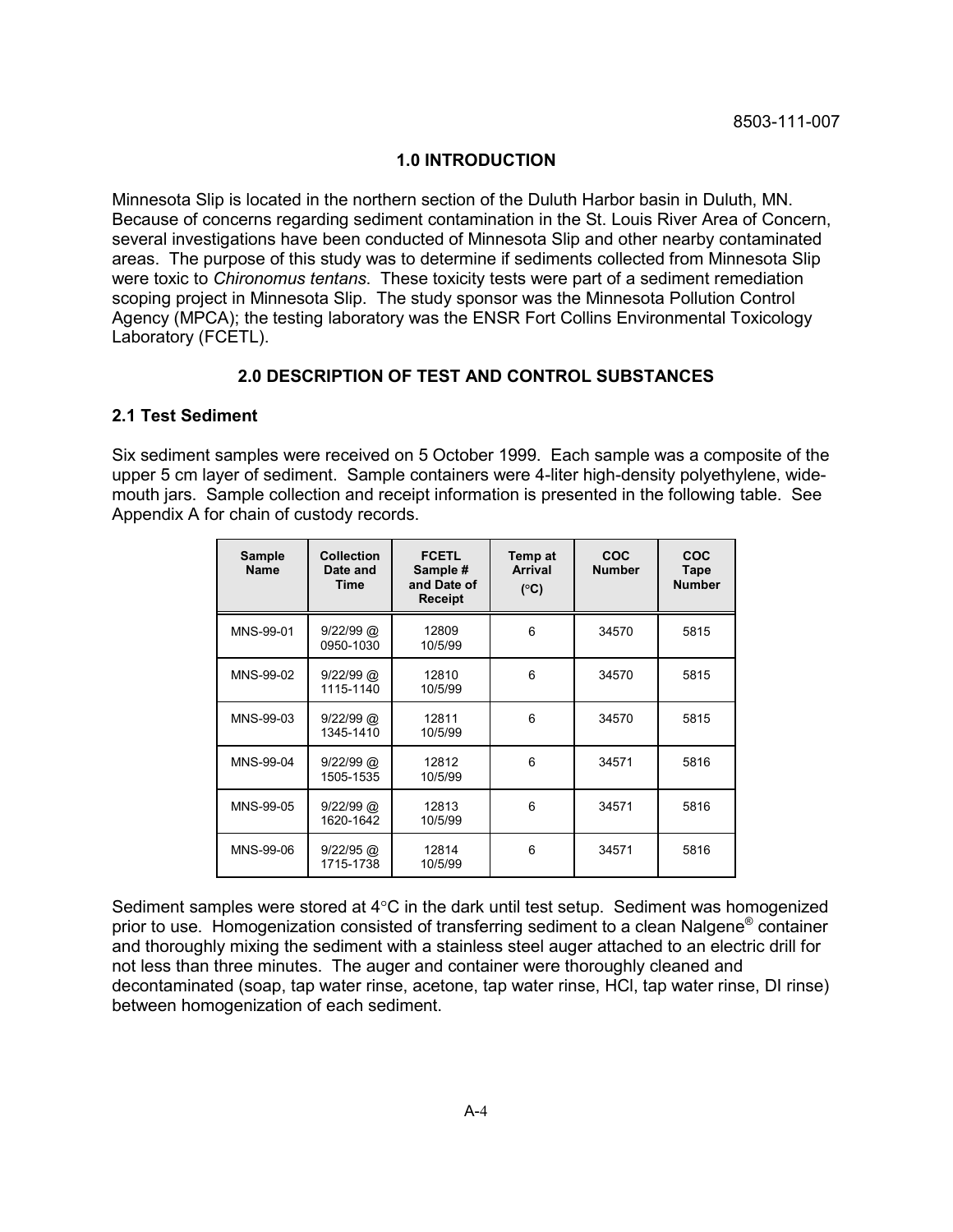#### **2.2 Control Sediment**

A control sediment (Florissant reference soil obtained from USGS-Biological Resources Division in Columbia, Missouri) was tested concurrently.

#### **2.3 Overlying Water**

The overlying test water was moderately hard reconstituted water (USEPA 1993). Four batches of water were used during the course of the study. Initial characterization of the moderately hard water batches was:

| Batch# | <b>Initial Use</b><br><b>Date</b> | <b>Hardness</b><br>(mg/L as CaCO <sub>3</sub> ) | <b>Alkalinity</b><br>(mg/L as $CaCO3$ ) | Conductivity<br>$(\mu S/cm)$ | pH  | Ammonia<br>(mg/L N) | <b>TRC<sup>a</sup></b><br>(mg/L) |
|--------|-----------------------------------|-------------------------------------------------|-----------------------------------------|------------------------------|-----|---------------------|----------------------------------|
| 3634   | 10/11/99                          | 96                                              | 66                                      | 328                          | 8.1 | 1.0                 | < 0.05                           |
| 3636   | 10/12/99                          | 96                                              | 65                                      | 332                          | 8.2 | 1.0                 | < 0.05                           |
| 3641   | 10/14/99                          | 96                                              | 63                                      | 328                          | 8.1 | 1.0                 | < 0.05                           |
| 3644   | 10/17/99                          | 94                                              | 62                                      | 328                          | 8.2 | 1.0                 | < 0.05                           |

<sup>a</sup> total residual chlorine

#### **3.0 TEST CONDITIONS**

#### **3.1 Test Methods**

The studies were 10-day static-renewal toxicity tests using *Chironomus tentans*. Tests were conducted according to USEPA (1994) and ASTM Method E 1706-95b (ASTM 1997) guidelines. The test was modified to include ash free dry weight (AFDW) as a growth endpoint, per the draft (unpublished) ASTM and USEPA guidelines (personal communication with Drs. David Mount and Chris Ingersoll). The biological responses measured were death (defined as no visible movement or any response to gentle prodding with a blunt probe) and growth (mean dry weight and AFDW per surviving organism). The complete test protocol is included as Appendix B.

#### **3.2 Test Duration**

Test duration was 10 days.

#### **3.3 Test Apparatus**

Test chambers were 500-ml glass beakers containing 100 ml of test sediment and 175 ml of overlying water. On the day prior to test initiation, sediment was homogenized and placed into the test chambers. Overlying water was added and the resulting mixtures were allowed to settle overnight. At test initiation, ten organisms were to be impartially distributed to each test chamber. Due to a technician error, four chambers received no organisms at test initiation, one chamber probably received 12, and one chamber probably received 20 (see section 6.1 for further details). Eight replicates were tested per treatment for a (target) total of 80 organisms per treatment. All test chambers were held in a temperature controlled water bath under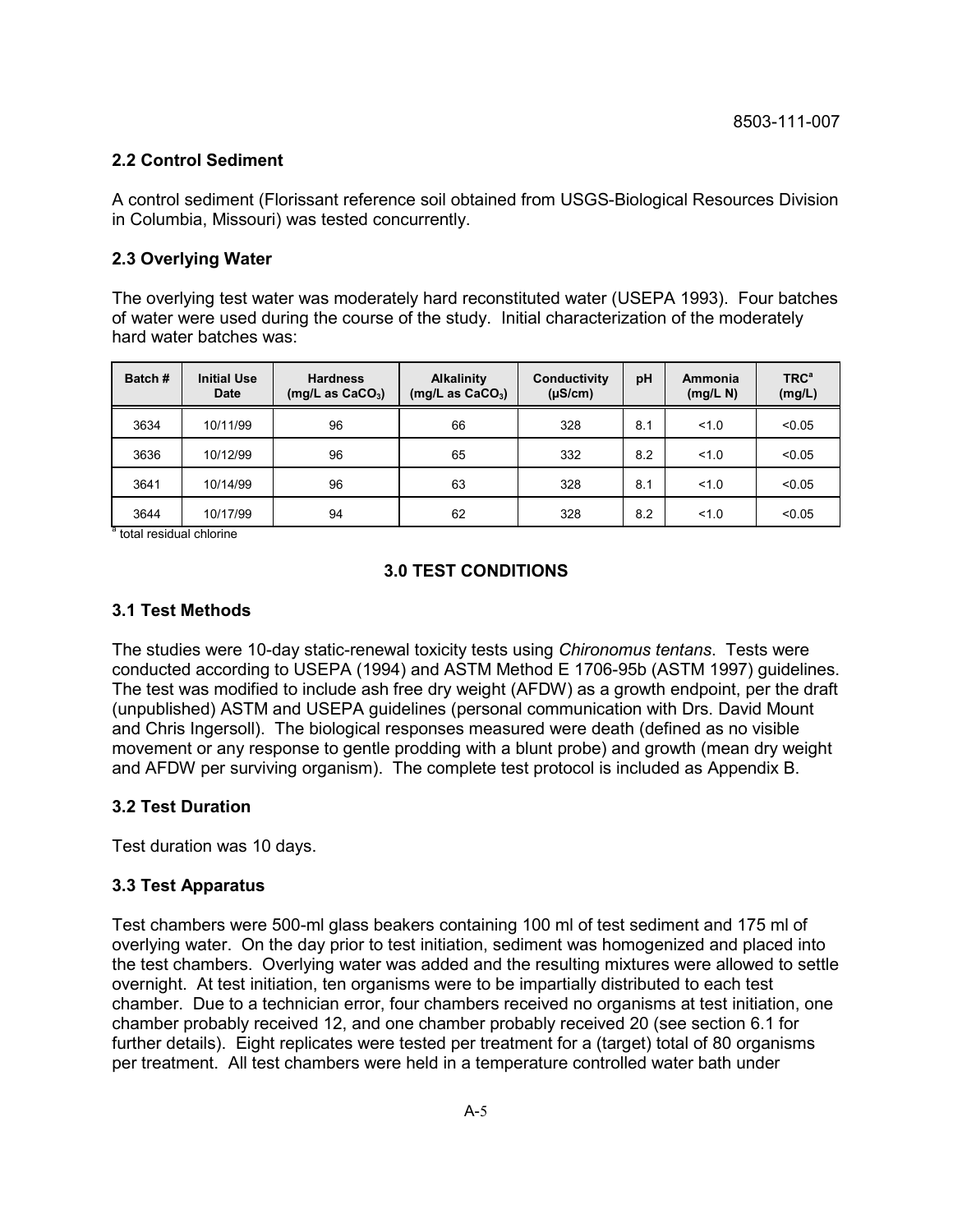fluorescent lighting with a photoperiod of 16 hours light:8 hours dark; target test temperature was  $23 \pm 1^{\circ}C$ .

#### **3.4 Feeding**

Test organisms were fed 1.5 ml of a 4 g/L Tetramin suspension, in moderately hard water, per test chamber on a daily basis.

#### **3.5 Aeration**

On day 1 dissolved oxygen in MNS-99-03 and MNS-99-04 test chambers was at or less than 2.5 mg/L (Appendix C). Therefore, aeration was initiated on day 1 in all test chambers, including the control. The aeration apparatus consisted of a Pasteur pipette (connected to the laboratory air supply), the tip of which was positioned so as not to disturb the sediment. All test chambers were aerated for the remainder of the test.

#### **4.0 TEST ORGANISMS**

*Chironomus tentans* were obtained from Aquatic BioSystems (ABS) in Fort Collins, CO. One lot (99-23) of 9- to 10-day old organisms was received on 10/12/99. At the time of test setup, 20 organisms were subsampled and preserved with 10% osmotically-balanced (sugar) formalin. Head capsule width of these organisms was measured using a calibrated ocular micrometer under an Olympus compound microscope. The mean head capsule width was 0.322 mm (range of 0.28 - 0.525 mm) (Appendix C). USEPA (1994) guidelines indicate that head capsule widths of second instar *C. tentans* range from 0.18 - 0.23 mm and mean head capsule widths of third instar *C. tentans* range from 0.33 - 0.45 mm. These data indicate that most of the test organisms were late second instar to early third instar chironomids, although one organism was probably a late third instar. The test organisms were transferred to moderately hard reconstituted laboratory water at the time of receipt (@1240) and held for approximately 2 hours at test temperature (23°C) until test initiation. No further acclimation was conducted.

#### **5.0 QUALITY ASSURANCE**

Acute reference toxicant tests were initiated from the lot of *C. tentans* obtained for this study. Sodium chloride was the reference toxicant with moderately hard water as the dilution water. Tests were 96 hours in length; 24-hour data were also collected, where possible, from the tests for use with ENSR's historical 24-hour reference toxicant database.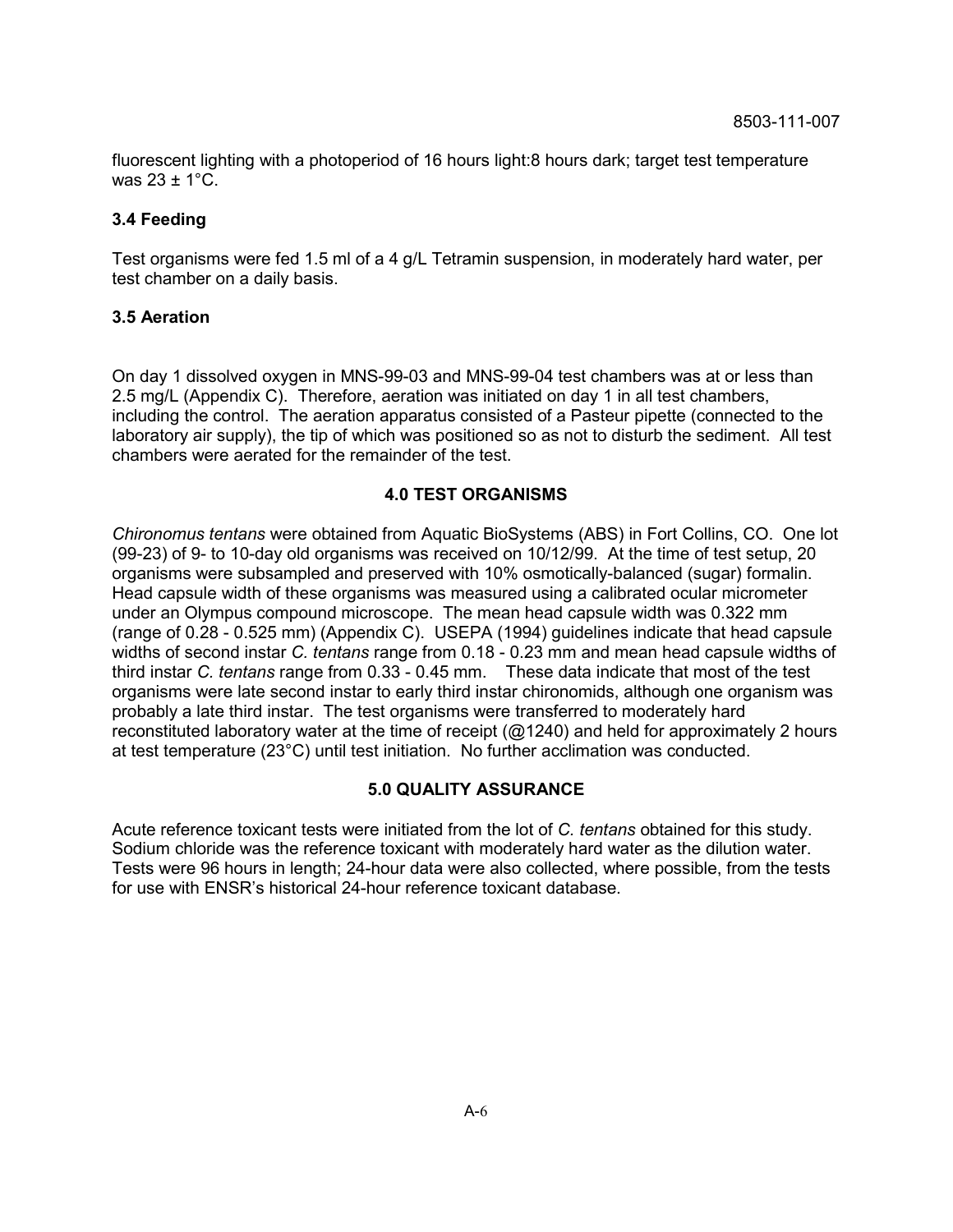#### **6.0 RESULTS**

#### **6.1 Biological Data**

At test takedown it was discovered that four replicates contained no live organisms. Those replicates were Control B, MNS-99-04 H, MNS-99-05 H, and MNS-99-06 F. Since there were organisms in all other replicates and these four replicates were in a row after test chamber randomization (see data package in Appendix C for randomization chart), it was the study director's judgement that these test chambers were not seeded with test organisms at test initiation. These four test chambers were, therefore, not included in analysis of the data. In addition, 12 organisms were found in MNS-99-01 replicate H and 19 organisms were found in MNS-99-02 replicate E. It is likely that replicate E of MNS-99-02 was double seeded so it was assumed that 20 organisms were put into the test chamber at test initiation. The number of organisms placed into replicate H of MNS-99-01 is not known. However, due to the good survival of all other MNS-99-01 replicates (not less than 90% survival in any replicate) it was assumed by the study director that 12 organisms were placed in this chamber at test initiation. Both of these test chambers were included in the statistical analysis of the data.

Live organisms at the end of the test were all large, dark red, and appeared healthy. A few of the test chambers contained live pupae. These organisms were counted as alive but excluded from measurements of weight. There was an emerged adult in replicate H of sediment 06. This organism was also counted as alive but excluded from weight measurements.

Percent survival and growth of test organisms were determined after 10 days of exposure. Growth was measured both as AFDW and as dry weight. Raw test data are presented in Appendix C. Results are presented in the following table.

| <b>Treatment</b> | Mean % Survival<br>(± Standard Deviation) | <b>Mean Dry Wt. Per Surviving</b><br>Organism (mg) (± Standard<br>Deviation) <sup>a</sup> | <b>Mean AFDW Per Surviving</b><br>Organism (mg) (± Standard<br>Deviation) <sup>b</sup> |
|------------------|-------------------------------------------|-------------------------------------------------------------------------------------------|----------------------------------------------------------------------------------------|
| Control          | $71.4 \pm 23.4$                           | $2.844 \ (\pm 0.503)$                                                                     | $1.908 (\pm 0.402)$                                                                    |
| MNS-99-01        | $95.0 \pm 5.3$                            | $2.525 (\pm 0.523)$                                                                       | $1.925 (\pm 0.460)$                                                                    |
| MNS-99-02        | $89.4 \pm 8.6$                            | $2.448 \ (\pm 0.457)$                                                                     | $1.765 (\pm 0.348)$                                                                    |
| MNS-99-03        | $82.5 \pm 14.9$                           | $2.424 (\pm 0.240)$                                                                       | $1.711 (\pm 0.161)$                                                                    |
| MNS-99-04        | $82.9 \pm 13.8$                           | $2.970 (\pm 0.421)$                                                                       | $2.208 (\pm 0.319)$                                                                    |
| MNS-99-05        | $81.4 \pm 9.0$                            | $2.559 \ (\pm 0.542)$                                                                     | $1.819 \ (\pm 0.411)$                                                                  |
| MNS-99-06        | $81.4 \pm 13.5$                           | $2.769 \ (\pm 0.423)$                                                                     | $2.180 \ (\pm 0.360)$                                                                  |

<sup>a</sup> Dried at 81°C for > 24 hours.

 $b$  Ashed at 550  $\pm$  50°C for 2 hours.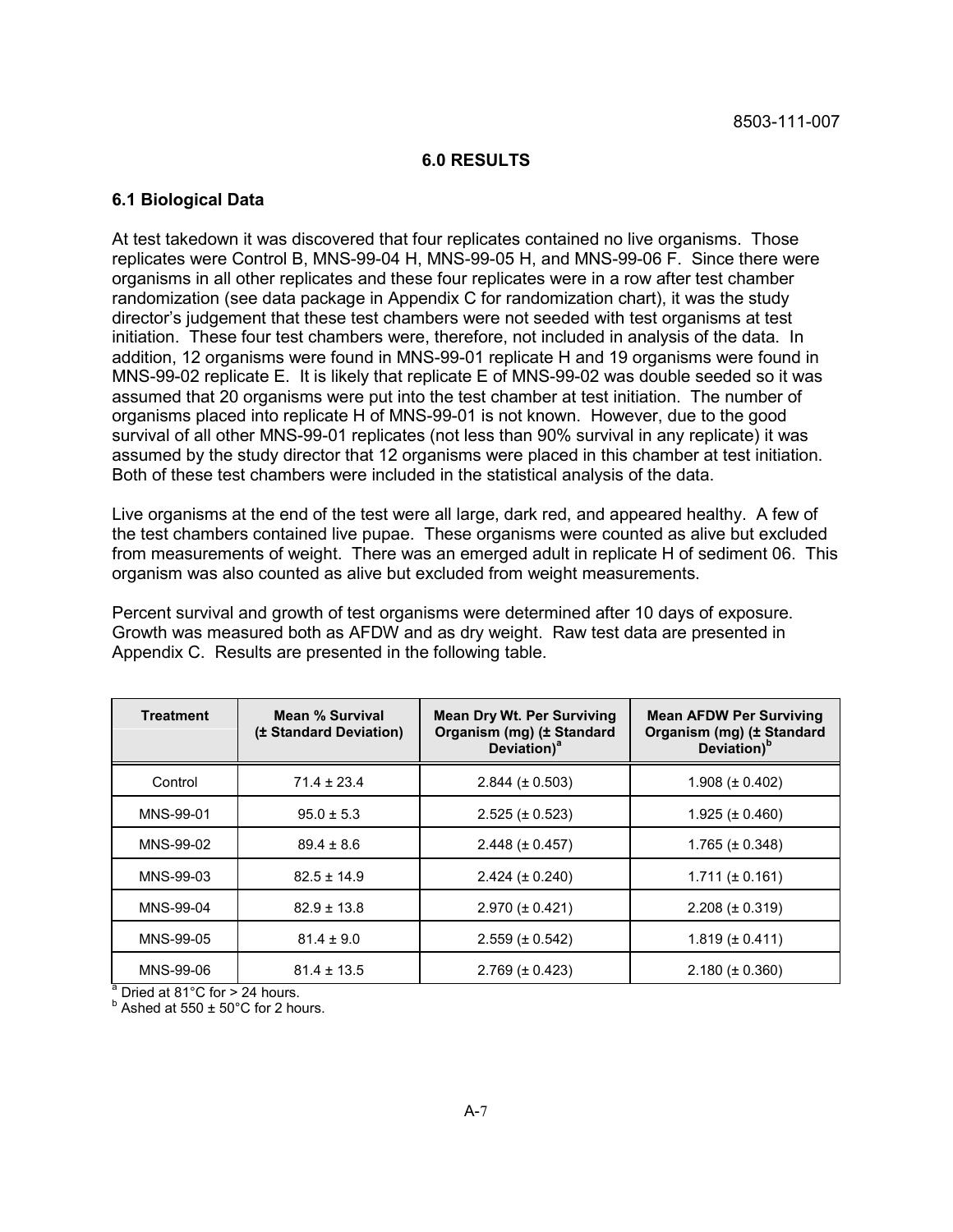#### **6.2 Data Analysis**

Significant differences were identified with Toxstat Version 3.4 (West, Inc. and Gulley 1994). Survival data were transformed using arcsine square root. Data normality was evaluated with the Chi-square goodness of fit test  $(\alpha=0.01)$ ; homogeneity of variance was evaluated with Bartlett's test  $(a=0.01)$ . All data were found to meet the requirements for parametric analysis; where necessary, data were analyzed using a T-test with Bonferroni adjustment ( $\alpha$ =0.05).

Comparison of treatment survival to the control was completed by observation since control survival was less than in any of the treatments. Dry weight and AFDW were compared to the control using Toxstat. In addition, per the request of the study sponsor, survival, dry weight, and AFDW from sediments MNS-99-02 through MNS-99-06 were compared to sediment MNS-99-01 using Toxstat (Appendix D). Dry weight and AFDW in the test treatments were not significantly reduced relative to the control. Survival in sediment MNS-99-05 was significantly reduced relative to survival in sediment MNS-99-01. There was no significant reduction in dry weight or AFDW in sediments MNS-99-02, MNS-99-03, MNS-99-04, or MNS-99-06 relative to sediment MNS-99-01.

#### **6.3 Physical and Chemical Data of the Overlying Water**

Water quality parameters measured during the test are included in Appendix C. On day 1 dissolved oxygen (DO) concentrations in MNS-99-03 and MNS-99-04 fell to 2.4 and 2.5 mg/L, respectively. Aeration was initiated on day 1 in all test chambers and DO concentrations remained above 5.0 mg/L for the remainder of the study. Test temperature, as measured in the test solutions, remained at 23°C throughout the test. The pH of the test solutions ranged from 7.0 to 8.5. Ammonia was detectable in all treatments on day 0. Ammonia concentrations decreased after aeration was initiated. The following table summarizes physical and chemical data in each test treatment.

| Treatment | pH Range<br>(Units) | DO Range<br>(mg/L) | Conductivity<br>Range (µS/cm) | Temperature<br>Range $(^{\circ}C)$ | Ammonia<br>as N Range<br>(mg/L) | <b>Hardness</b><br>$(mg/L)$ as<br>$CaCO3$ ) | <b>Alkalinity</b><br>$(mg/L)$ as<br>$CaCO3$ ) |
|-----------|---------------------|--------------------|-------------------------------|------------------------------------|---------------------------------|---------------------------------------------|-----------------------------------------------|
| Control   | $7.0 - 8.2$         | $5.4 - 6.8$        | 342 - 479                     | 23                                 | $< 1.0 - 1.2$                   | 76 - 152                                    | 47 - 61                                       |
| MNS-99-01 | $7.3 - 8.2$         | $4.5 - 6.6$        | $329 - 341$                   | 23                                 | $< 1.0 - 4.6$                   | $88 - 96$                                   | $62 - 65$                                     |
| MNS-99-02 | $7.4 - 8.3$         | $4.6 - 6.6$        | $333 - 357$                   | 23                                 | $< 1.0 - 4.9$                   | 102 - 104                                   | 70 - 76                                       |
| MNS-99-03 | $7.3 - 8.4$         | $2.4 - 6.6$        | $391 - 420$                   | 23                                 | $< 1.0 - 9.8$                   | 120 - 140                                   | $92 - 122$                                    |
| MNS-99-04 | $7.4 - 8.5$         | $2.5 - 6.6$        | $395 - 436$                   | 23                                 | $< 1.0 - 8.0$                   | 116 - 156                                   | 106 - 133                                     |
| MNS-99-05 | $7.4 - 8.5$         | $3.5 - 6.6$        | $397 - 432$                   | 23                                 | $< 1.0 - 10.8$                  | 124 - 154                                   | 100 - 126                                     |
| MNS-99-06 | $7.7 - 8.4$         | $5.1 - 6.7$        | 373 - 391                     | 23                                 | $< 1.0 - 1.3$                   | 114 - 130                                   | 84 - 98                                       |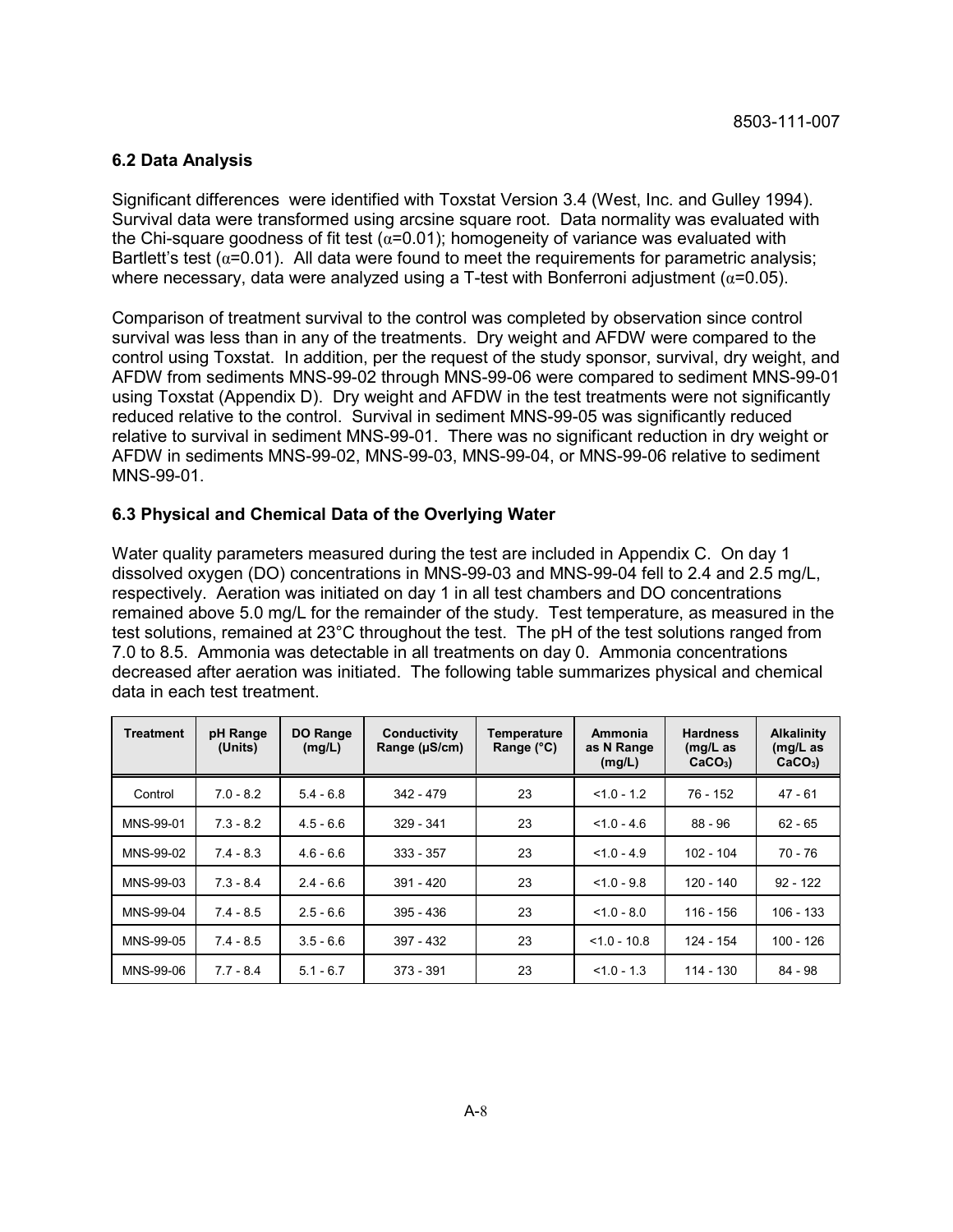#### **6.4 Reference Toxicant Test Results**

Three reference toxicant tests were conducted using *C. tentans* from lot 99-23. Twenty-four hour reference toxicant data from all three tests were included in ENSR's historical reference toxicant database. Two tests also had acceptable 96-hour data. Because previous reference toxicant tests conducted at the FCETL with this species were only 24 hours in duration and only three 96-hour tests have been conducted, insufficient data have been generated to calculate historical 95% control limits for the 96-hour endpoint. The *C. tentans* reference toxicant data sheets and 24-hour reference toxicant control chart are included in Appendix E.

| <b>Test Number</b><br>(8503-109- | <b>Test Period</b> | 24-H $LC_{50}$<br>(mg/L <sub>C</sub> ) | <b>ENSR FCETL Historical 95% Control</b><br>Limits for 24-Hour Tests (mg/L CI) |       | 96-H LC <sub>50</sub><br>(mg/L <sub>C1</sub> ) |
|----------------------------------|--------------------|----------------------------------------|--------------------------------------------------------------------------------|-------|------------------------------------------------|
| $820 -$                          |                    |                                        | Low                                                                            | Hiah  |                                                |
| 051                              | 10/12-10/16/99     | 6.013                                  | 5.240                                                                          | 7.094 | N/A <sup>a</sup>                               |
| 054                              | 10/18-10/22/99     | 5.540                                  | 5.107                                                                          | 7.047 | 3,655                                          |
| 055                              | 10/18-10/22/99     | 5,169                                  | 4,860                                                                          | 7,068 | 3,914                                          |

<sup>a</sup> 96-hour data not acceptable for test 051 due to excessive control mortality at 96 hours.

#### **7.0 PROTOCOL DEVIATIONS**

On day 1 the dissolved oxygen level in replicate B of MNS-99-03 was 2.4 mg/L. Aeration was initiated on day 1 in all treatments and dissolved oxygen concentrations remained ≥2.5 mg/L for the remainder of the test.

At test takedown it was discovered that four test chambers contained no test organisms. It was assumed by the Study Director that no organisms were placed in these chambers at test setup. Two other test chambers received more than 10 organisms per chamber.

Ammonia was measured in each treatment on day 6 rather than day 7 as indicated in the test protocol.

Crucibles containing organisms from sediments 05 (replicates E through G) and 06 (replicates A through E) were ashed for 1 hour 55 minutes rather than for at least 2 hours as stated in the test protocol. Organisms from all other treatments/replicates were ashed for a 2- to 3-hour period.

Because of the large number of treatments and replicates, the Chi-square test was used to test for normality rather than Shapiro-Wilk's test.

Because of the failure to seed four of the test chambers at test initiation, there was an uneven number of replicates among treatments. As a result, statistical comparisons were made using a T-test with Bonferroni adjustment rather than analysis of variance with Dunnett's test. However, both of these are parametric tests and this difference in statistical analyses is not likely to have affected data interpretation. It is the Study Director's judgement that the remaining protocol deviations did not impact test outcome.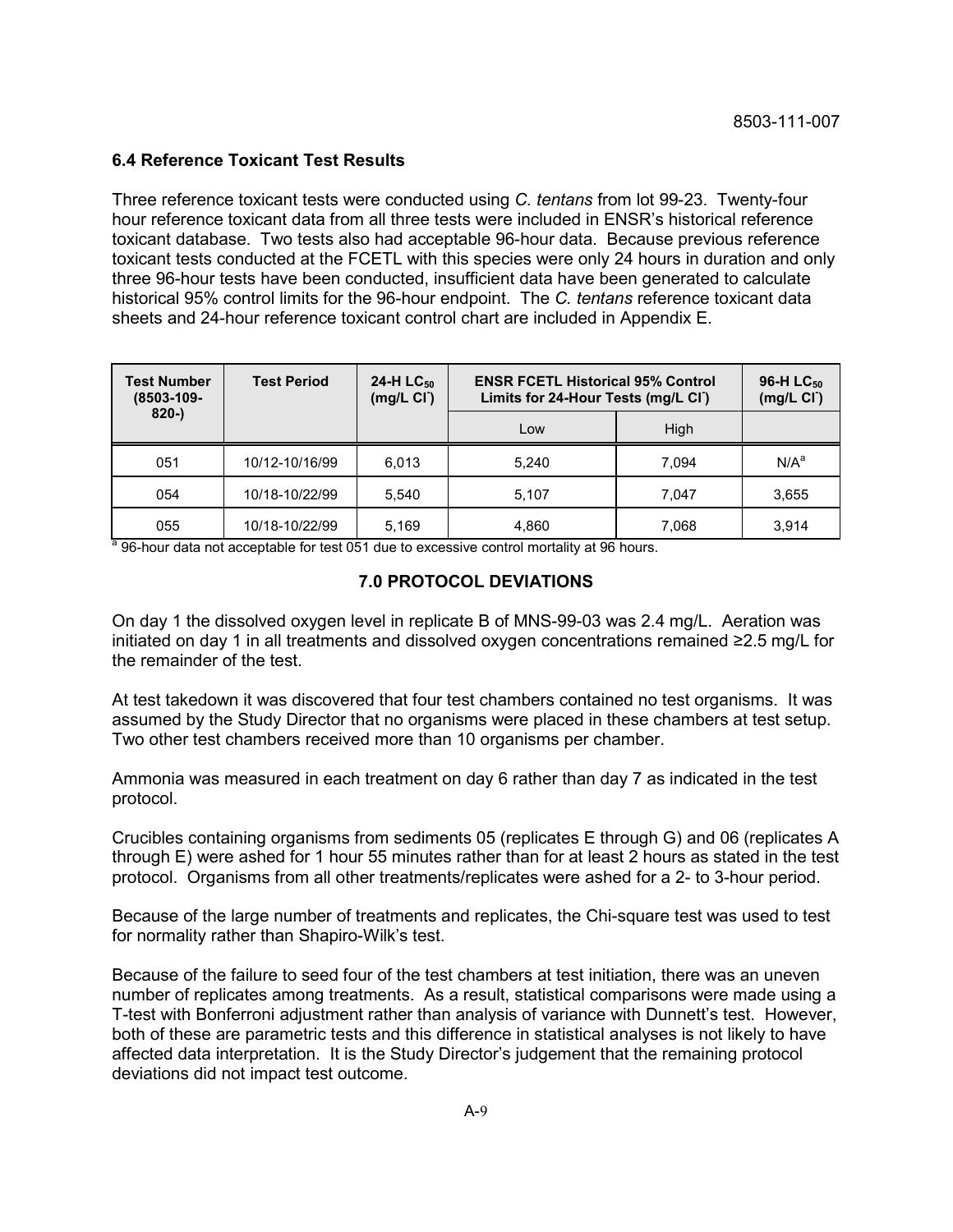#### **8.0 REFERENCES**

- ASTM. 1997. Standard test methods for measuring the toxicity of sediment-associated contaminants with fresh water invertebrates, Method E 1706-95b in *1997 Annual Book of ASTM Standards, Volume 11.05, Biological Effects and Environmental Fate; Biotechnology; Pesticides.* American Society of Testing and Materials.
- USEPA. 1993. Methods for measuring the acute toxicity of effluents and receiving waters to freshwater and marine organisms, 4<sup>th</sup> edition. EPA/600/4-90/027F. United States Environmental Protection Agency, Office of Research and Development.
- USEPA. 1994. Methods for measuring the toxicity and bioaccumulation of sediment-associated contaminants with freshwater invertebrates. EPA/600/R-94/024. United States Environmental Protection Agency, Office of Research and Development.
- West, Inc. and D.D. Gulley. 1994. Toxstat version 3.4. Western EcoSystems Technology, Inc. Cheyenne, WY.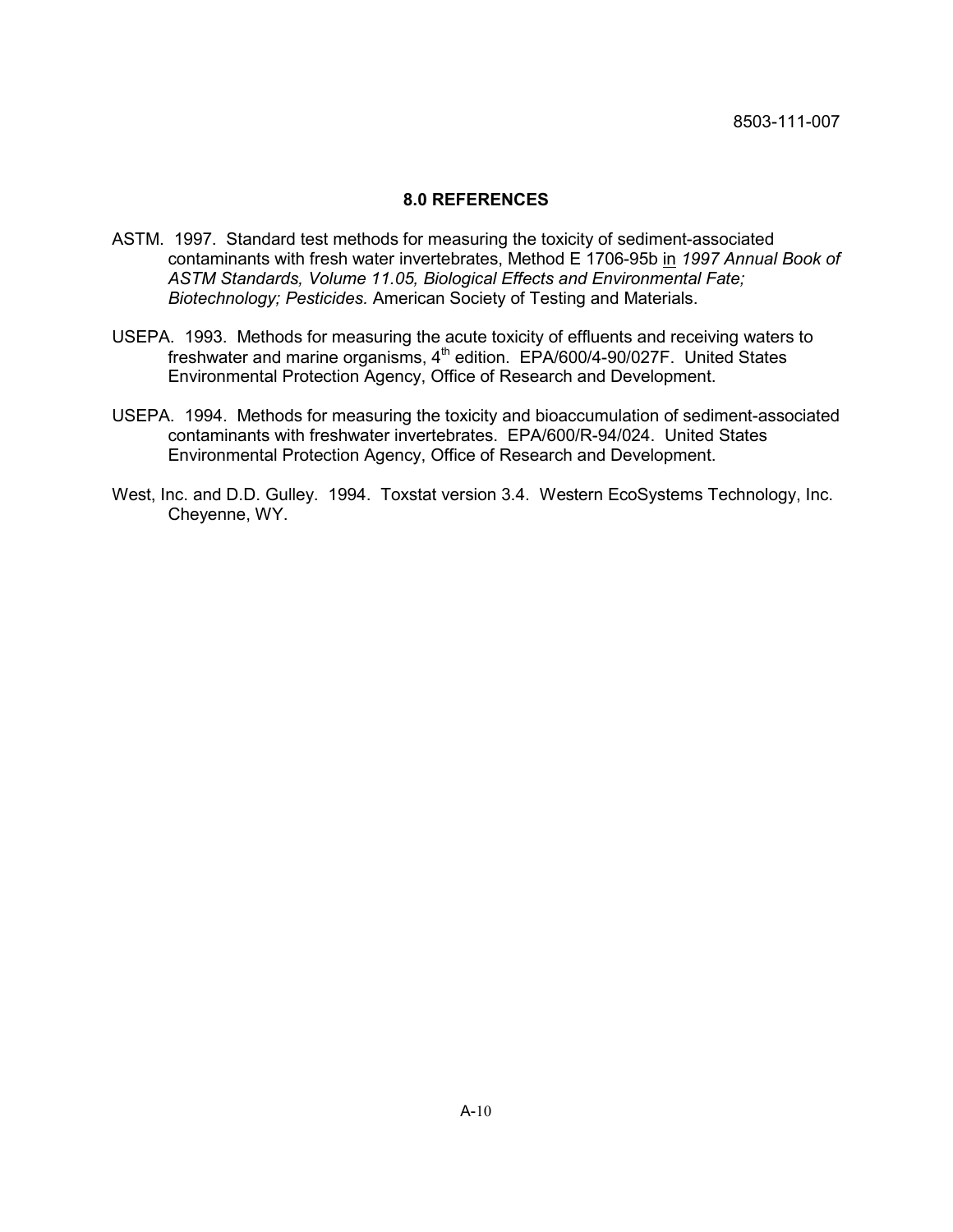**Appendix A**

**Chain of Custody**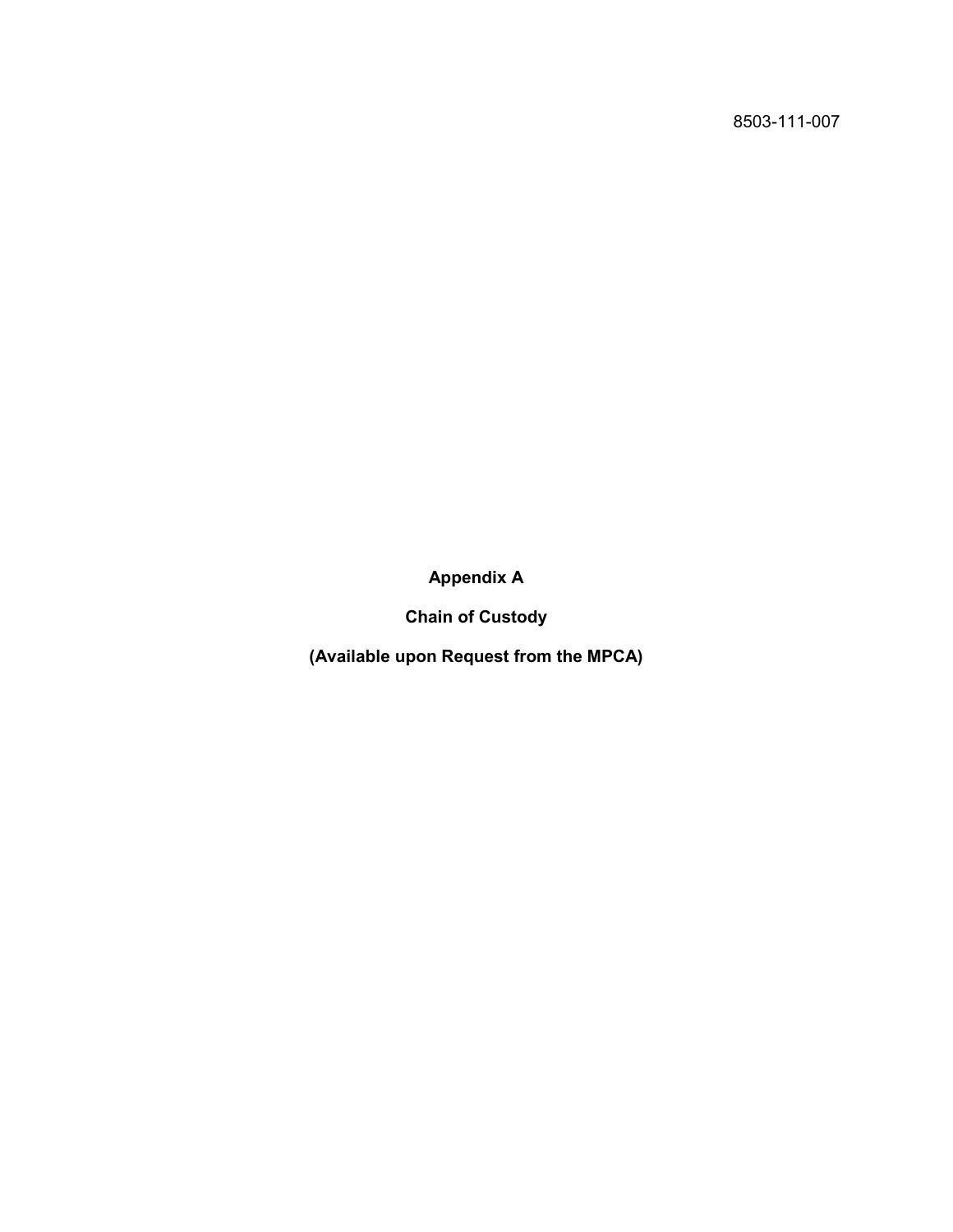**Appendix B**

**Test Protocol**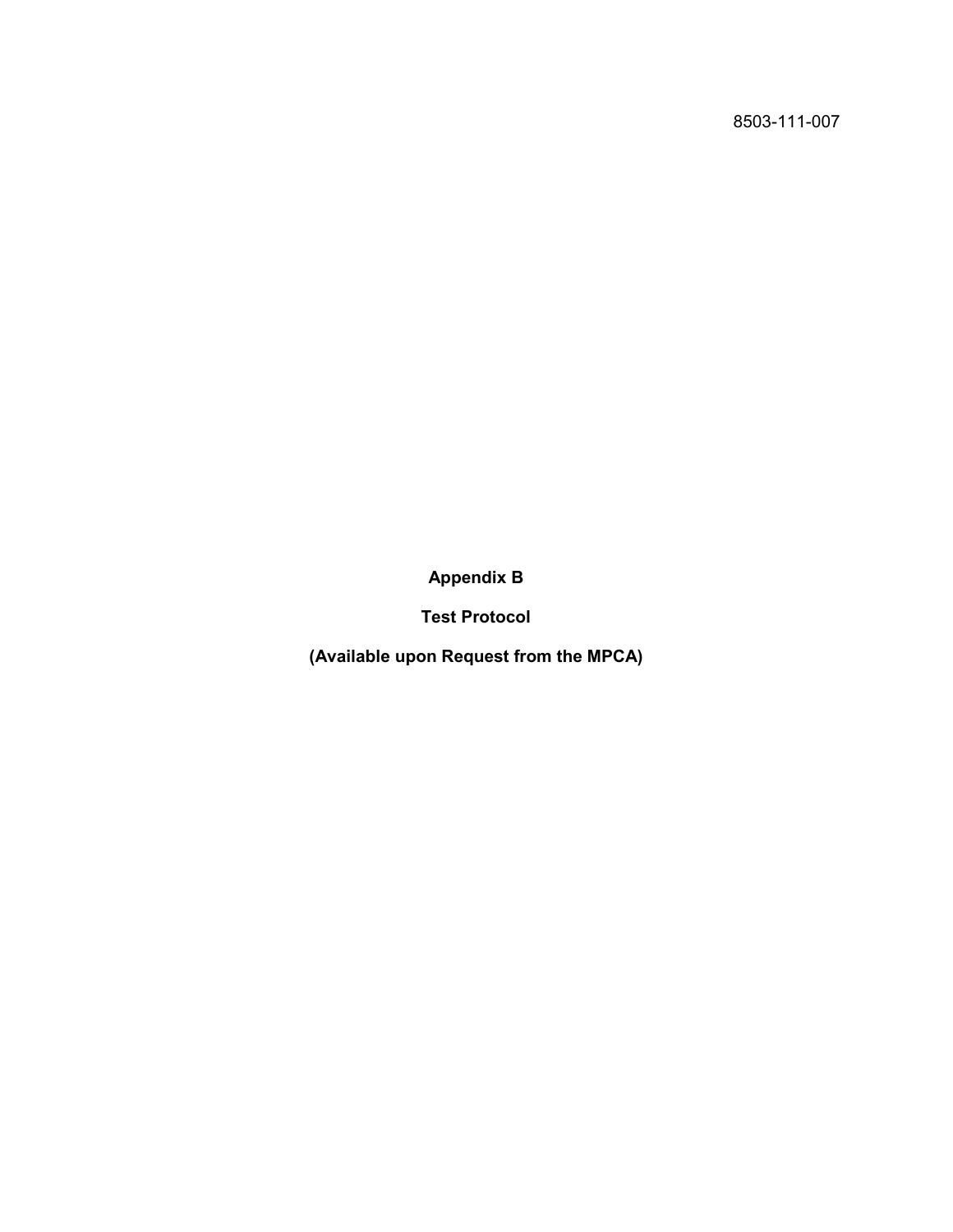**Appendix C**

**Test Data**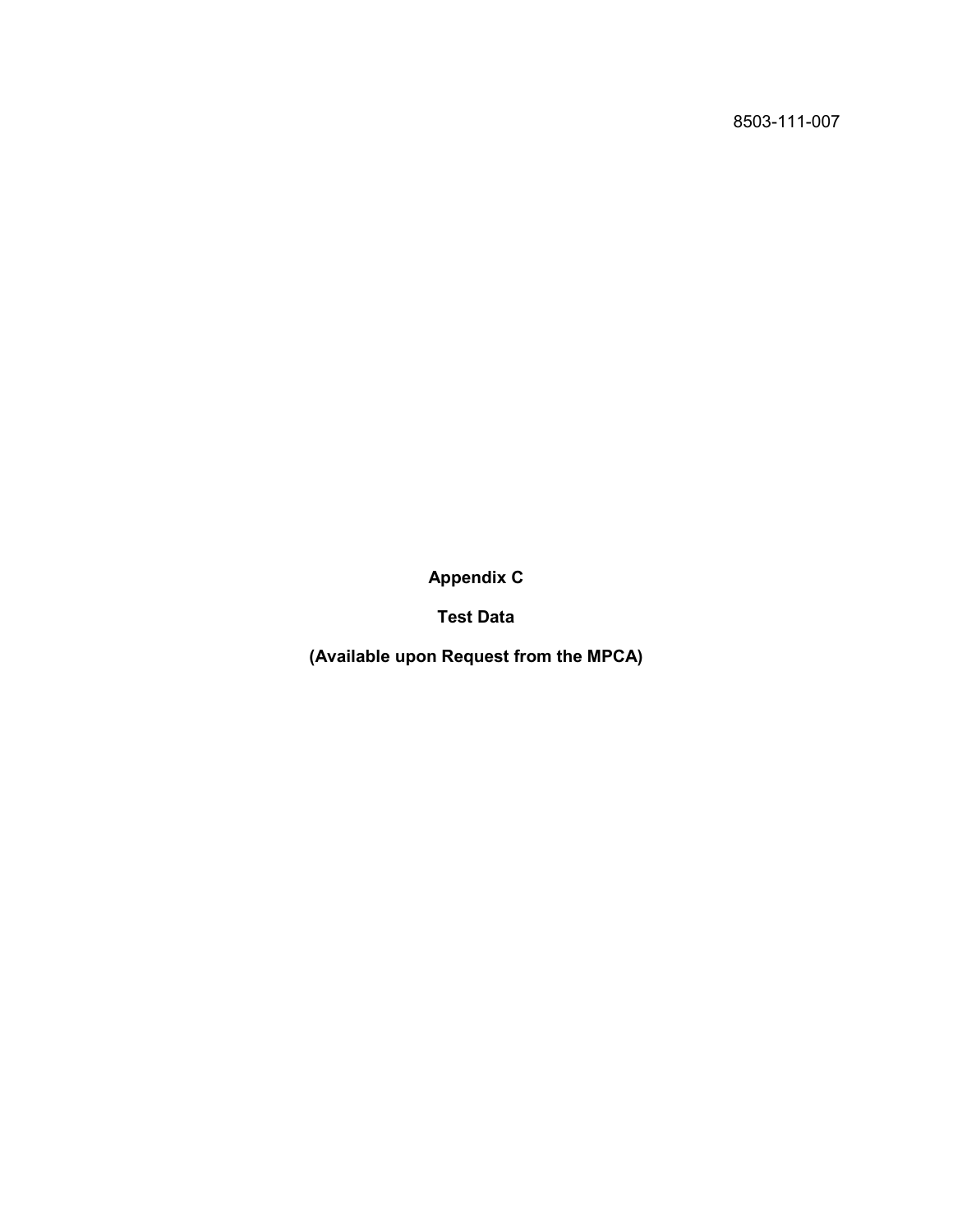**Appendix D**

**Statistical Analysis Comparing Sediments 02 - 06 to Sediment 01**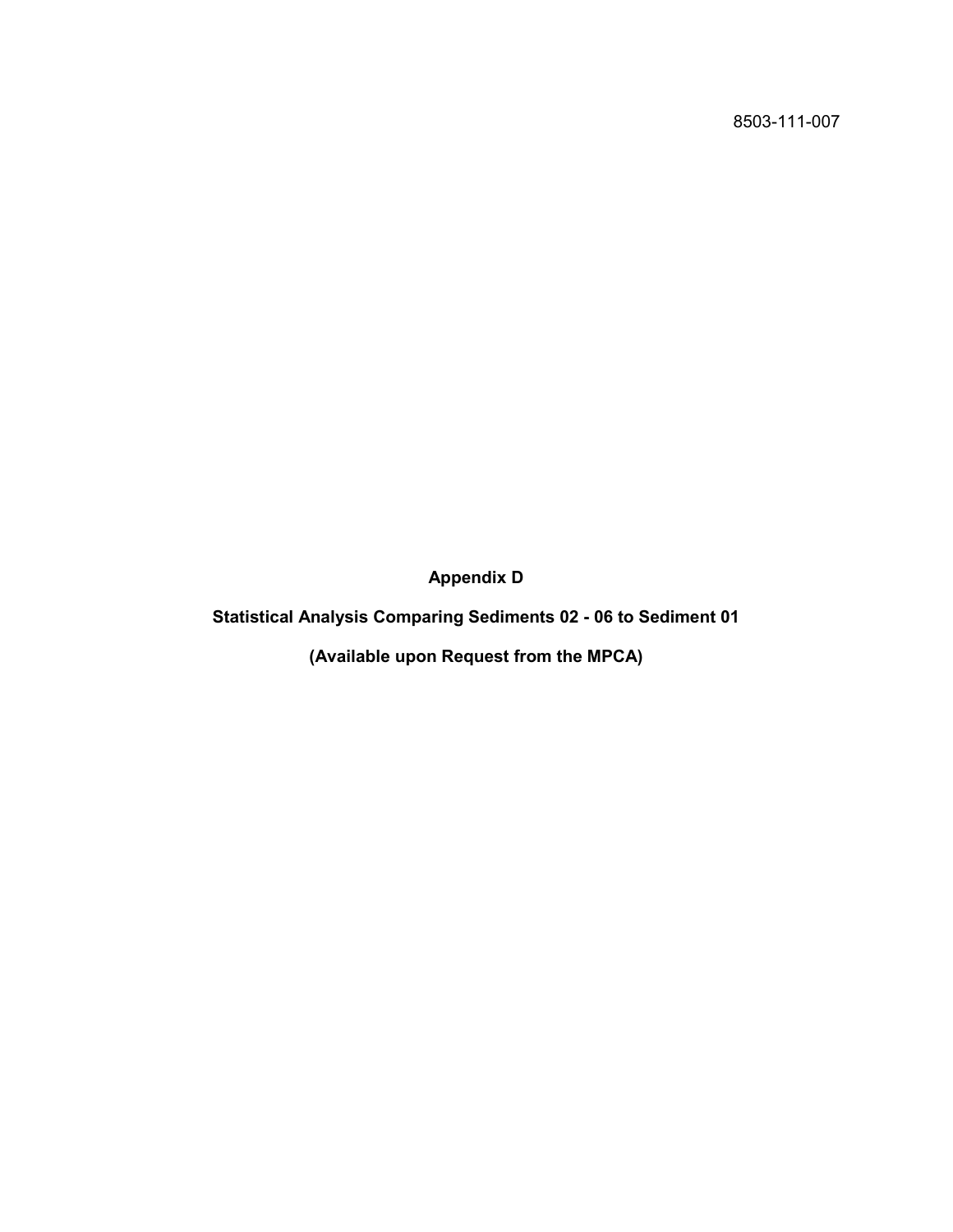**Appendix E**

**Reference Toxicant Data and Control Chart**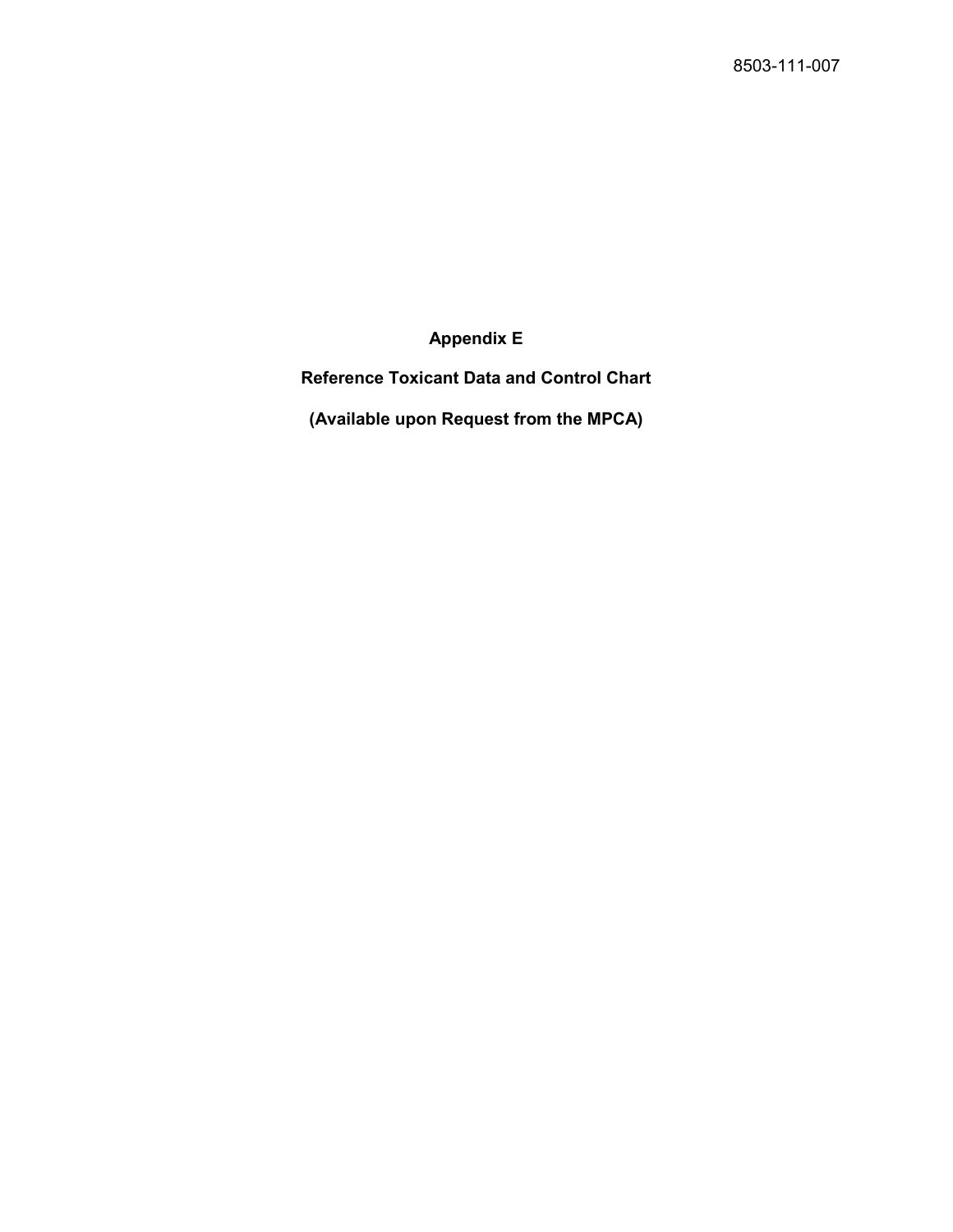## **APPENDIX B**

## **TOXICITY OF SEDIMENTS COLLECTED FROM MINNESOTA SLIP TO**

**THE AMPHIPOD,** *Hyalella azteca*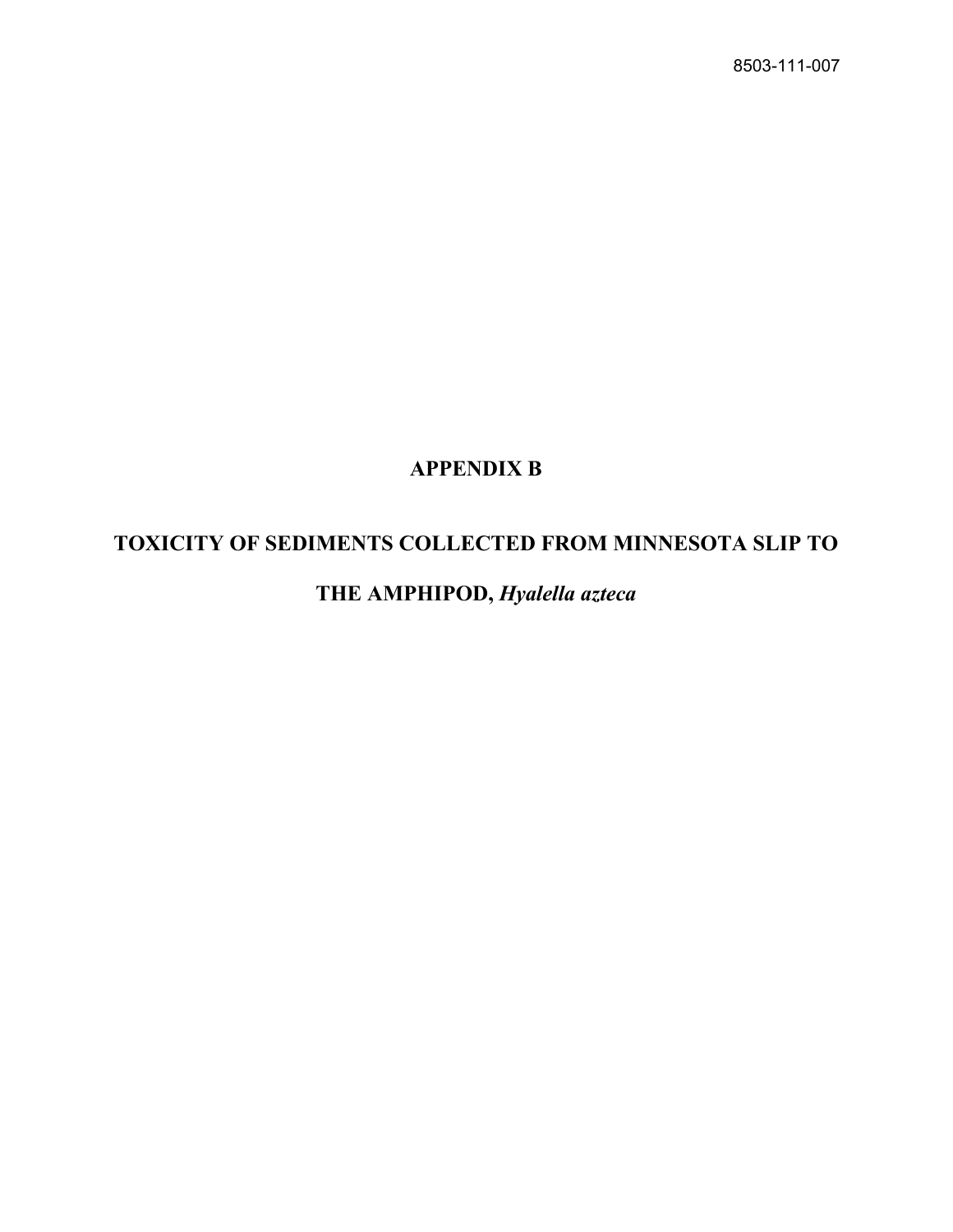Toxicity of Sediments Collected from Minnesota Slip to the Amphipod, *Hyalella azteca*

> **Author** David A. Pillard

#### **Study Period**

First Tests Started: 13 October 1999 Last Tests Ended: 8 December 1999

#### **Performing Laboratory**

ENSR Corporation Fort Collins Environmental Toxicology Laboratory 4303 West LaPorte Avenue Fort Collins, CO 80521

> Telephone: (970) 416-0916 Fax: (970) 493-8935

**Laboratory Project ID** 8503-111-007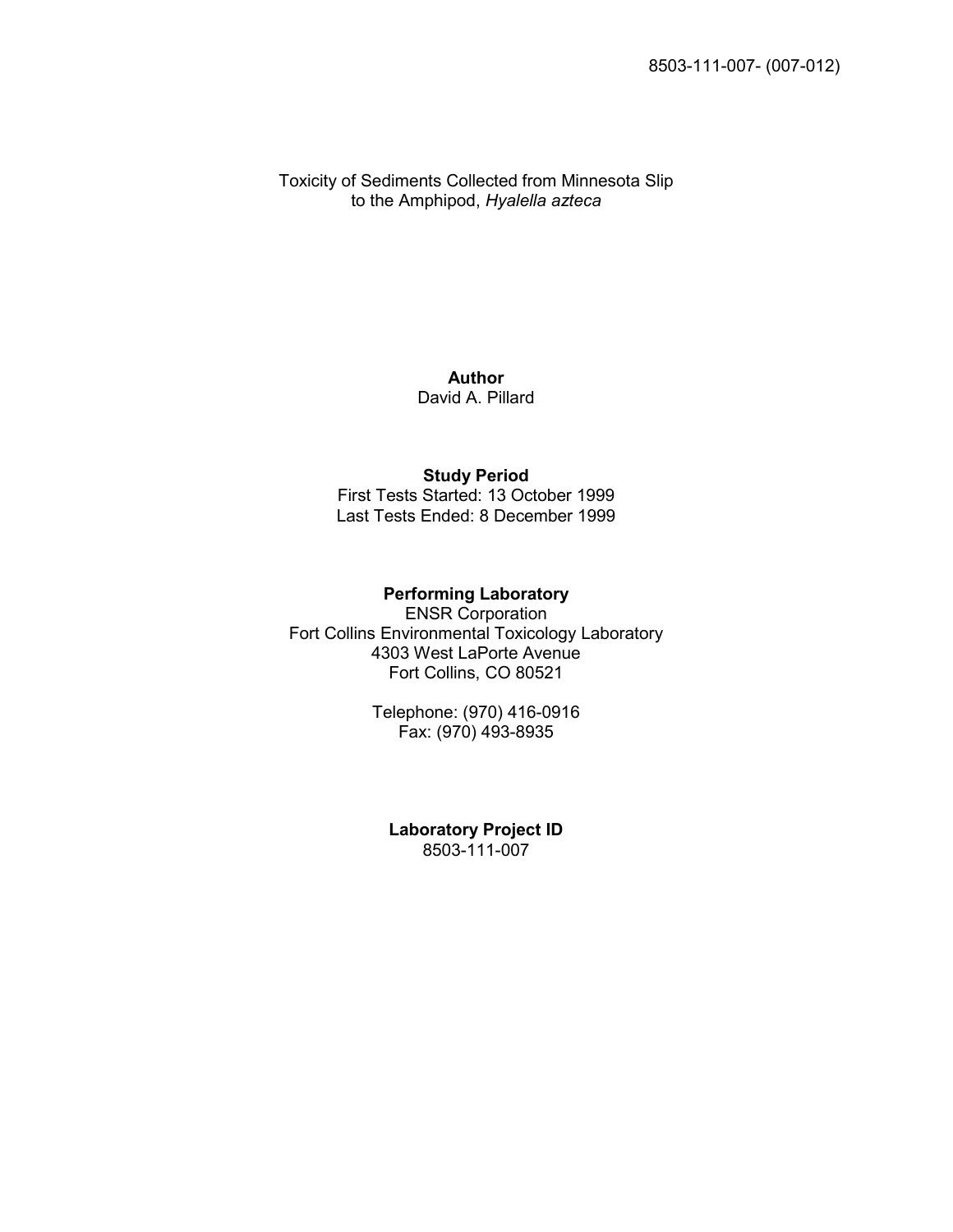#### STATEMENT OF PROCEDURAL COMPLIANCE

I certify that this document and all attachments were prepared under my direction or supervision in accordance with a system designed to assure that qualified personnel properly gather and evaluate the information submitted. Based on my inquiry of the person or persons who manage the system, or those persons directly responsible for gathering the information, the information submitted is, to the best of my knowledge, accurate and complete.

David A Pillard, Ph.D. **Study Director** 

 $\frac{25 \text{ Fe}}{2000}$ 

#### **STATEMENT OF QUALITY ASSURANCE**

The test data were reviewed by the Quality Assurance unit to assure that the study was performed in accordance with the protocol and standard operating procedures. This report is an accurate reflection of the raw data.

Kehner

Quality Assurance Unit

February 25, 2000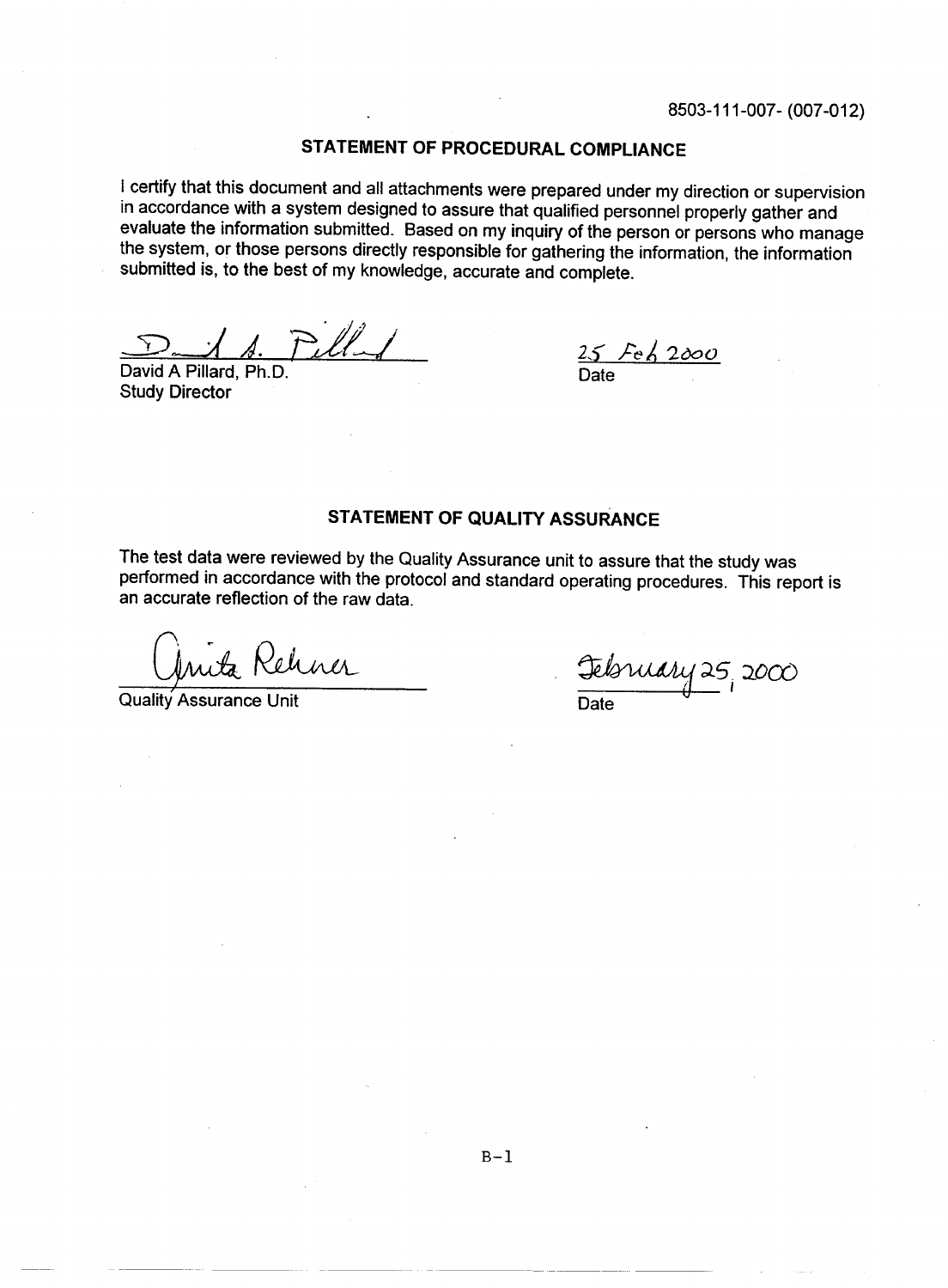#### **EXECUTIVE SUMMARY**

Six sediment samples, collected from Minnesota Slip in the Duluth Harbor Basin, were received by the Fort Collins Environmental Toxicology Laboratory (FCETL) on October 5, 1999. Fortytwo-day toxicity tests were conducted with these samples using the amphipod, *Hyalella azteca*. The test endpoints were survival, reproduction, and growth (as measured by dry weight per surviving organism). The results of these tests indicated that sediments MNS-99-03 and MNS-99-05 caused significant reductions in amphipod survival. In the sediments that did not cause significant reductions in survival, there were no significant sublethal effects to either reproduction or growth, when compared to the test controls.

The following table summarizes the study:

| Sponsor                    | Minnesota Pollution Control Agency<br>520 Lafayette Road N.<br>St. Paul, MN 55155-4194                                           |
|----------------------------|----------------------------------------------------------------------------------------------------------------------------------|
| <b>Project Officer</b>     | Judy L. Crane, Ph.D.<br>(651) 297-4068                                                                                           |
| <b>Study Director</b>      | David A. Pillard, Ph.D.<br>(970) 416-0916                                                                                        |
| <b>Test Facility</b>       | <b>ENSR Fort Collins Environmental Toxicology Laboratory (FCETL)</b><br>4303 West LaPorte Avenue<br>Fort Collins, Colorado 80521 |
| Location of Data           | Data Records and Storage<br>328 Link Lane #4<br>Fort Collins, Colorado 80524                                                     |
| <b>Test Substances</b>     | Sediments: MNS-99-01, MNS-99-02, MNS-99-03, MNS-99-04,<br>MNS-99-05, MNS-99-06                                                   |
| <b>Test Dates</b>          | 13 October - 24 November 1999 (MNS-99-01 to MNS-99-03)<br>27 October - 8 December 1999 (MNS-99-04 to MNS-99-06)                  |
| Length of Tests            | 42 days                                                                                                                          |
| <b>Test Species</b>        | Hyalella azteca                                                                                                                  |
| Source of Organisms        | <b>Environmental Consulting and Testing</b>                                                                                      |
| Age of Test Organisms      | 7 days (test beginning 13 October) and<br>8 days (test beginning 27 October)                                                     |
| <b>Test Concentrations</b> | Bulk (100%) sediment                                                                                                             |

#### **STUDY SUMMARY**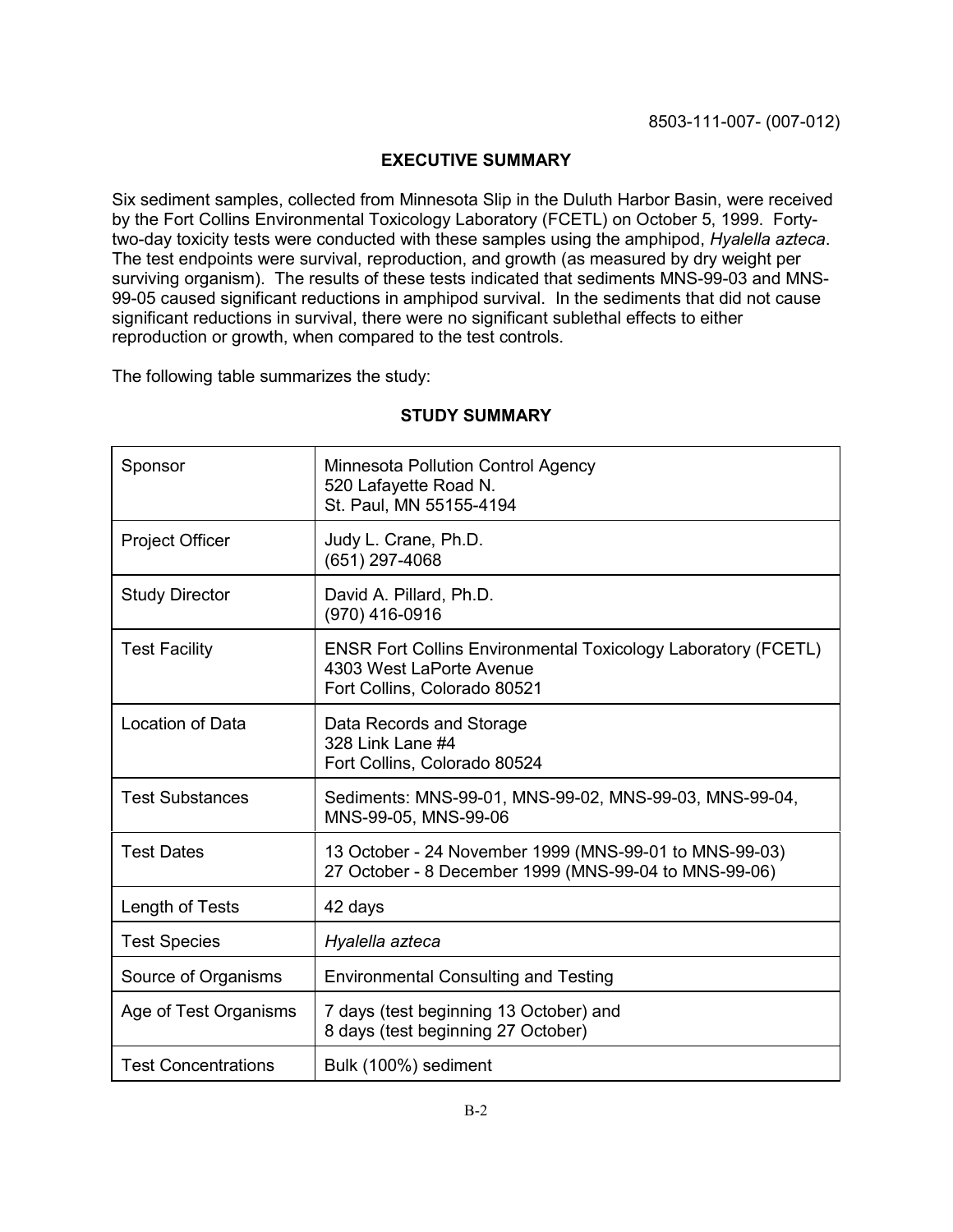| <b>Overlying Water</b> | Moderately hard reconstituted water augmented with ~50mg Cl7L                                |
|------------------------|----------------------------------------------------------------------------------------------|
| Results                | Significant ( $\alpha$ =0.05) reduction in survival in sediments MNS-99-03<br>and MNS-99-05. |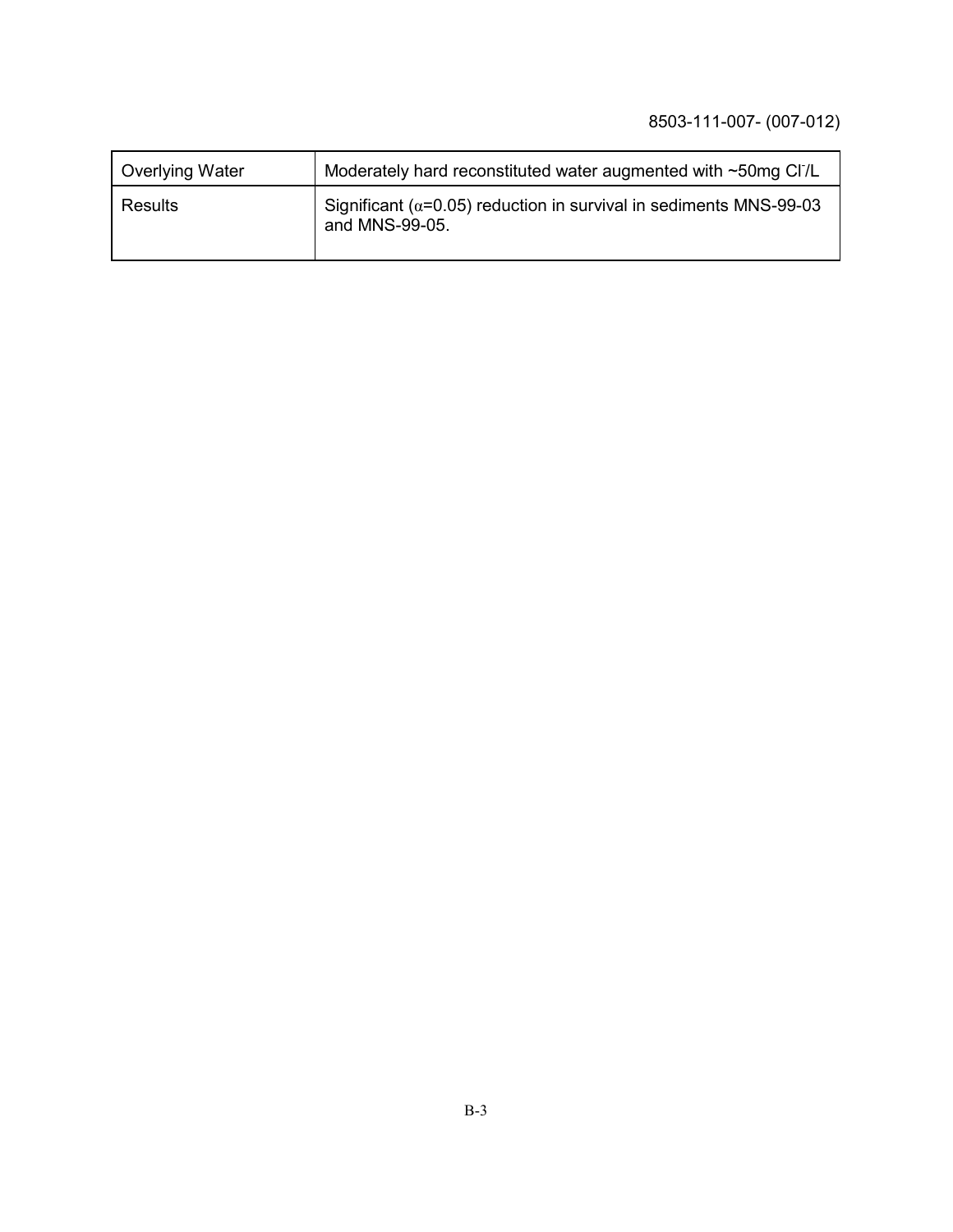#### **1.0 INTRODUCTION**

Minnesota Slip is located in the northern section of the Duluth Harbor basin in Duluth, MN. Because of concerns regarding sediment contamination in the St. Louis River Area of Concern, several investigations have been conducted of Minnesota Slip and nearby contaminated areas. The purpose of this study was to determine if sediments collected from Minnesota Slip were toxic to *Hyalella azteca*. These toxicity tests were part of a sediment remediation scoping project in Minnesota Slip. The study sponsor was the Minnesota Pollution Control Agency (MPCA); the testing laboratory was the ENSR Fort Collins Environmental Toxicology Laboratory (FCETL).

#### **2.0 DESCRIPTION OF TEST AND CONTROL SUBSTANCES**

#### **2.1 Test Sediment**

Six sediment samples were received on 5 October 1999. Each sample was a composite of the upper 5 cm layer of sediment. Sample containers were 4-liter high-density polyethylene, widemouth jars. Sample collection and receipt information is presented in the following table. See Appendix A for chain of custody records.

| <b>Sample</b><br><b>Name</b> | <b>Collection</b><br>Date and<br>Time | <b>FCETL</b><br>Sample #<br>and Date of<br><b>Receipt</b> | Temp at<br>Arrival (°C) | COC<br><b>Number</b> | COC<br>Tape<br><b>Number</b> |
|------------------------------|---------------------------------------|-----------------------------------------------------------|-------------------------|----------------------|------------------------------|
| MNS-99-01                    | $9/22/99$ @<br>0950-1030              | 12809<br>10/5/99                                          | 6                       | 34570                | 5815                         |
| MNS-99-02                    | $9/22/99$ @<br>1115-1140              | 12810<br>10/5/99                                          | 6                       | 34570                | 5815                         |
| MNS-99-03                    | $9/22/99$ @<br>1345-1410              | 12811<br>10/5/99                                          | 6                       | 34570                | 5815                         |
| MNS-99-04                    | $9/22/99$ @<br>1505-1535              | 12812<br>10/5/99                                          | 6                       | 34571                | 5816                         |
| MNS-99-05                    | $9/22/99$ @<br>1620-1642              | 12813<br>10/5/99                                          | 6                       | 34571                | 5816                         |
| MNS-99-06                    | $9/22/95$ @<br>1715-1738              | 12814<br>10/5/99                                          | 6                       | 34571                | 5816                         |

Sediment samples were stored at 4°C in the dark until test setup. Sediment was homogenized prior to use. Homogenization consisted of transferring sediment to a clean Nalgene® container and thoroughly mixing the sediment with a stainless steel auger attached to an electric drill for not less than three minutes. The auger and container were thoroughly cleaned and decontaminated (soap, tap water rinse, acetone, tap water rinse, HCl, tap water rinse, DI rinse) between homogenization of each sediment.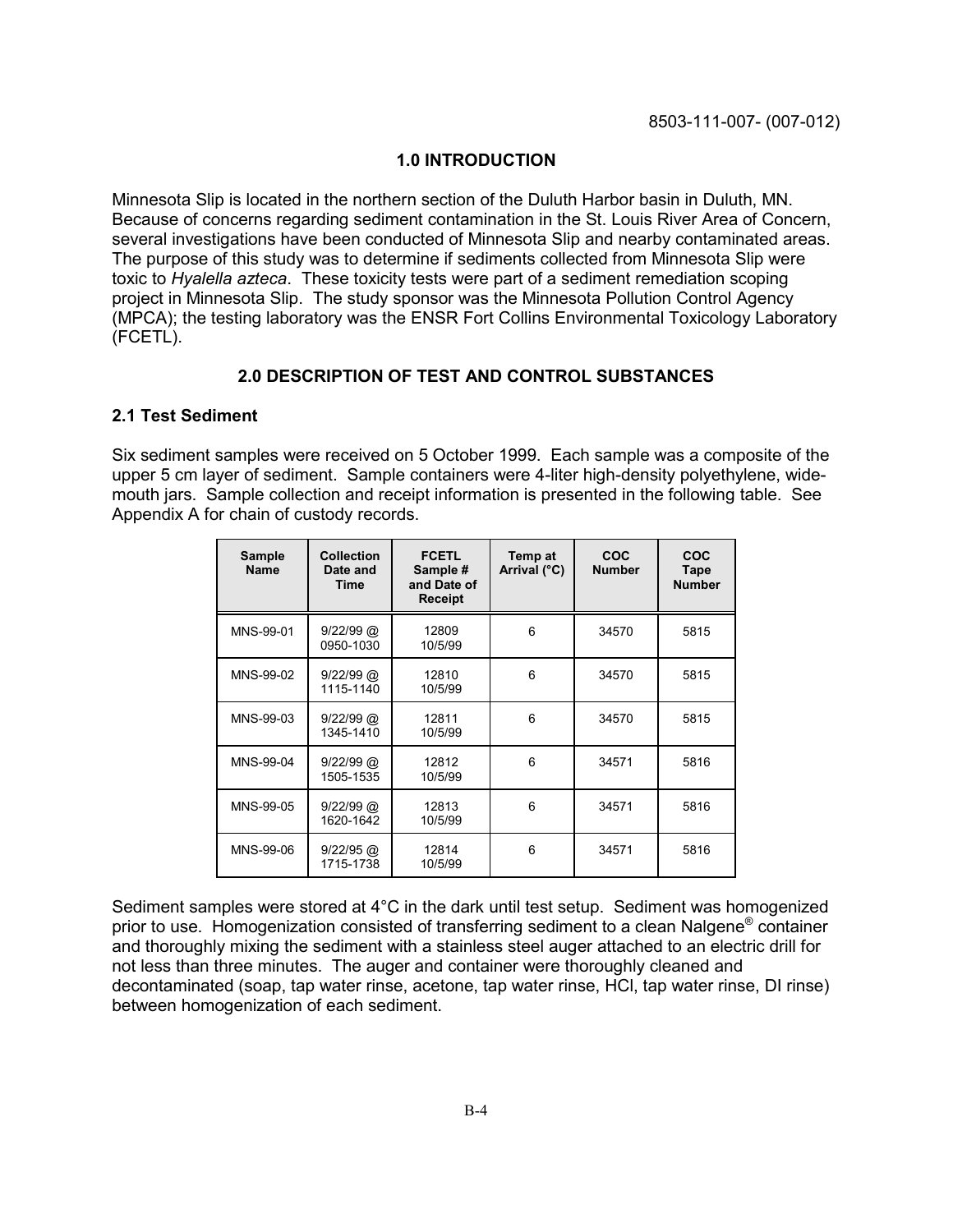#### **2.2 Control Sediment**

A control sediment (Florissant reference soil obtained from USGS-Biological Resources Division in Columbia, Missouri) was tested concurrently. Because the 42-day reproduction study is new and little historical data exist, the Study Director decided to include 6 control sediment treatments, one with each test sediment.

#### **2.3 Overlying Water**

The overlying test water was moderately hard reconstituted water (USEPA 1993) that was augmented with 50 mg/L of Cl<sup>-</sup>, added as NaCl. Previous experience with *H. azteca* has shown that addition of chloride to the overlying water can significantly improve organism health and control performance. Because of the long length of the tests, several batches of water were prepared over the duration of these studies. Initial characterization of the Cl-enhanced moderately hard water batches was:

| Batch # | <b>Date</b><br><b>Measured</b> | CI <sup>T</sup> (mg/L) | <b>Hardness</b><br>$(mg/L)$ as<br>$CaCO3$ ) | <b>Alkalinity</b><br>$(mg/L)$ as<br>$CaCO3$ ) | Conductivity<br>$(\mu S/cm)$ | pH  | Ammonia<br>(mg/L N) | TRC <sup>a</sup><br>(mg/L) |
|---------|--------------------------------|------------------------|---------------------------------------------|-----------------------------------------------|------------------------------|-----|---------------------|----------------------------|
| 3640    | 10/12/99                       | 48                     | 98                                          | 64                                            | 492                          | 8.2 | NM <sup>b</sup>     | <b>NM</b>                  |
| 3645    | 10/18/99                       | 48                     | 94                                          | 64                                            | 496                          | 8.1 | 1.0                 | < 0.05                     |
| 3654    | 10/24/99                       | <b>NM</b>              | 94                                          | 65                                            | 490                          | 8.4 | 1.0                 | < 0.05                     |
| 3657    | 10/25/99                       | 49                     | 98                                          | 63                                            | 497                          | 8.1 | 1.0                 | < 0.05                     |
| 3664    | 10/28/99                       | 50                     | 98                                          | 64                                            | 499                          | 8.2 | 1.0                 | < 0.05                     |
| 3665    | 10/31/99                       | 49                     | 100                                         | 66                                            | 495                          | 8.1 | 1.0                 | < 0.05                     |
| 3668    | 11/3/99                        | 48                     | 96                                          | 63                                            | 485                          | 8.1 | 1.0                 | < 0.05                     |
| 3672    | 11/5/99                        | 49                     | 96                                          | 63                                            | 496                          | 8.2 | 1.0                 | < 0.05                     |
| 3674    | 11/9/99                        | 48                     | 96                                          | 65                                            | 500                          | 8.2 | 1.0                 | < 0.05                     |
| 3679    | 11/11/99                       | 49                     | 98                                          | 62                                            | 505                          | 8.2 | 1.0                 | <b>NM</b>                  |
| 3680    | 11/15/99                       | 49                     | 98                                          | 65                                            | 504                          | 8.1 | <b>NM</b>           | < 0.05                     |
| 3687    | 11/18/99                       | 50                     | 98                                          | 65                                            | 506                          | 8.1 | 1.0                 | < 0.05                     |
| 3691    | 11/21/99                       | 49                     | 96                                          | 66                                            | 498                          | 8.2 | <b>NM</b>           | < 0.05                     |
| 3696    | 11/26/99                       | 49                     | 98                                          | 66                                            | 506                          | 8.1 | 1.0                 | < 0.05                     |
| 3703    | 12/3/99                        | 48                     | 96                                          | 63                                            | 500                          | 8.1 | 1.0                 | <b>NM</b>                  |

<sup>a</sup> TRC = total residual chlorine

<sup>b</sup> NM = not measured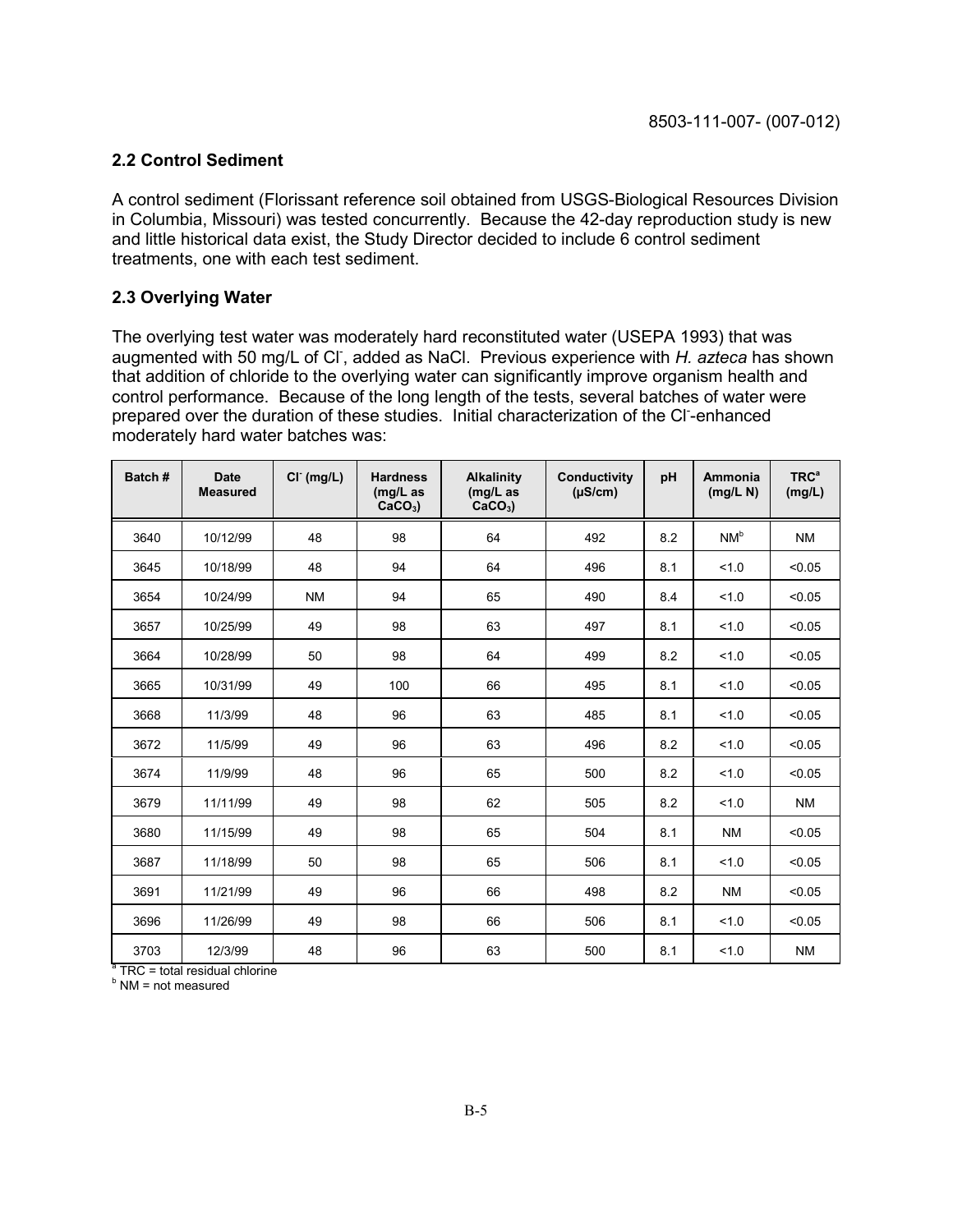#### **3.0 TEST CONDITIONS**

#### **3.1 Test Methods**

The studies were 42-day static-renewal toxicity tests using *Hyalella azteca*. Methods for this test have not yet been published, but are available in the draft USEPA and ASTM guidelines for conducting sediment toxicity tests (personal communication with Drs. David Mount and Chris Ingersoll). The biological responses measured were death (defined as no visible movement or any response to gentle prodding with a blunt probe), reproduction (number of young produced per female) and growth (mean dry weight per surviving organism).

On days 0 through 28 the organisms were exposed to the test sediments with overlying water. On day 28 all organisms were removed from the test chambers. Live organisms were counted and organisms from replicates A through D were removed for determination of dry weight. Organisms from replicates E through L were placed back in test chambers that contained overlying water only (and a small piece of Nitex netting). On day 35 the number of surviving adults and young were counted; young were removed from the test chambers. On day 42 the number of surviving adults and young were counted and the surviving adults were removed for determination of dry weight and identification of males and females. Adult *H. azteca* from each replicate were placed in 10% sugar formalin. Under a compound microscope males were identified by the enlarged second gnathopod (Figure 1). Organisms were then rinsed with deionized water, dried at 60-90°C, and weighed. Reproduction for each replicate was determined by summing the number of young produced on days 35 and 42 and dividing by the number of females in the test chamber at test termination (see Figure 2).

The complete test protocol is included as Appendix B.

#### **3.2 Test Duration**

Test duration was 42 days (28 days of sediment exposure and 14 days of water-only exposure).

#### **3.3 Test Apparatus**

Test chambers were 300- or 500-ml glass beakers containing 100 ml of test sediment and 175 ml of overlying water. On the day prior to test initiation, sediment was homogenized and placed into the test chambers. Overlying water was added and the resulting mixtures were allowed to settle overnight. At test initiation, ten organisms were impartially distributed to 30-ml plastic cups containing 15 ml of overlying water. The number of amphipods in each cup was verified by laboratory technicians. Amphipods were then introduced into a test chamber by gently submerging the cup and swirling it in the water until all of the amphipods swam out. Twelve replicates were tested per treatment for a total of 120 organisms per treatment. All test chambers were held in a temperature-controlled water bath under fluorescent lighting with a photoperiod of 16 hours light:8 hours dark; target test temperature was  $23 \pm 1^{\circ}$ C.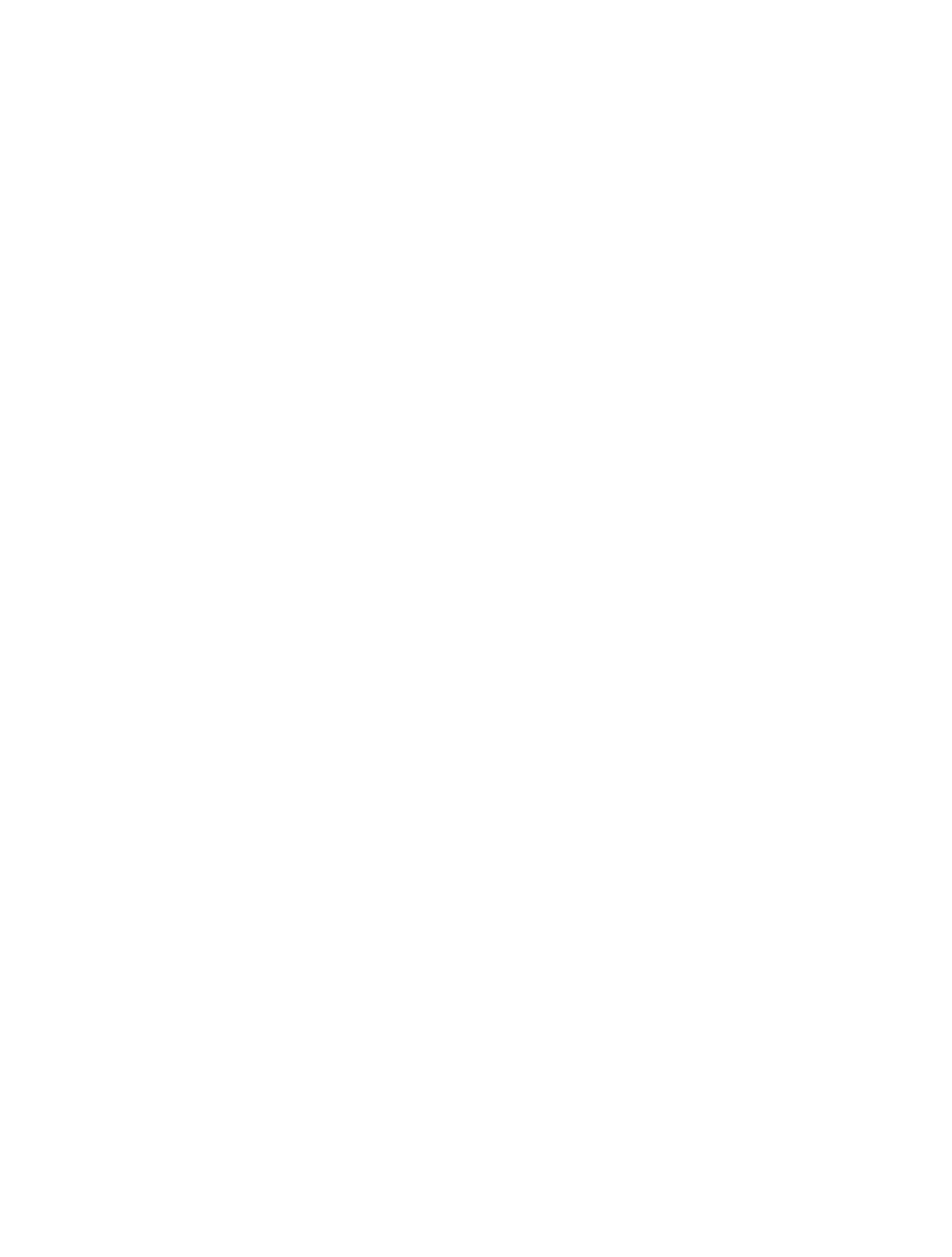#### **3.4 Feeding**

Test organisms were fed 1.5 ml of a yeast-trout chow-cereal leaf suspension per test chamber on a daily basis.

#### **3.5 Aeration**

Previous testing with *Chironomus tentans* under the same test conditions indicated that dissolved oxygen in some of the test sediments might drop below 2.5 mg/L. In addition, dissolved oxygen concentrations in some of the chambers with test sediments was low (<4.5 mg/L) on day 0 (after the overnight settling period) (see Appendix C). Aeration was, therefore, initiated in all test chambers, including the control, on day 0 after organisms had been added to the test chambers. The aeration apparatus consisted of a Pasteur pipette (connected to the laboratory air supply), the tip of which was positioned so as not to disturb the sediment. Aeration was continued through day 28; test chambers were not aerated from days 28 through 42 during the water-only exposure.

#### **4.0 TEST ORGANISMS**

*Hyalella azteca* were obtained from Environmental Consulting and Testing in Superior, WI. Since two batches of tests were set up, two lots were used. Lot 99-22 was received on 10/12/99; organisms were 6 days old at the time of receipt and 7 days old at test set up. Lot 99- 27 was received on 10/26/99; organisms were 7 days old at the time of receipt and 8 days old at test set up. The test organisms were transferred to moderately hard reconstituted laboratory water at the time of receipt and held at test temperature (23°C) until test initiation. No further acclimation was conducted.

At the time of test setup, 51 organisms from lot 99-22 and 55 organisms from lot 99-27 were subsampled and preserved with 10% osmotically-balanced (sugar) formalin. These organisms were used to determine the initial dry weight of the test organisms. The mean dry weight of *H. azteca* from lot 99-22 was 0.011 mg (Appendix C) and the mean dry weight of *H. azteca* from lot 99-27 was 0.052 mg (Appendix D).

#### **5.0 QUALITY ASSURANCE**

Acute reference toxicant tests were initiated using the lots of *H. azteca* obtained for this study. Sodium chloride was the reference toxicant with moderately hard water as the dilution water. Tests were 96 hours in length; 24-hour data were also collected for use with ENSR's historical 24-hour reference toxicant database.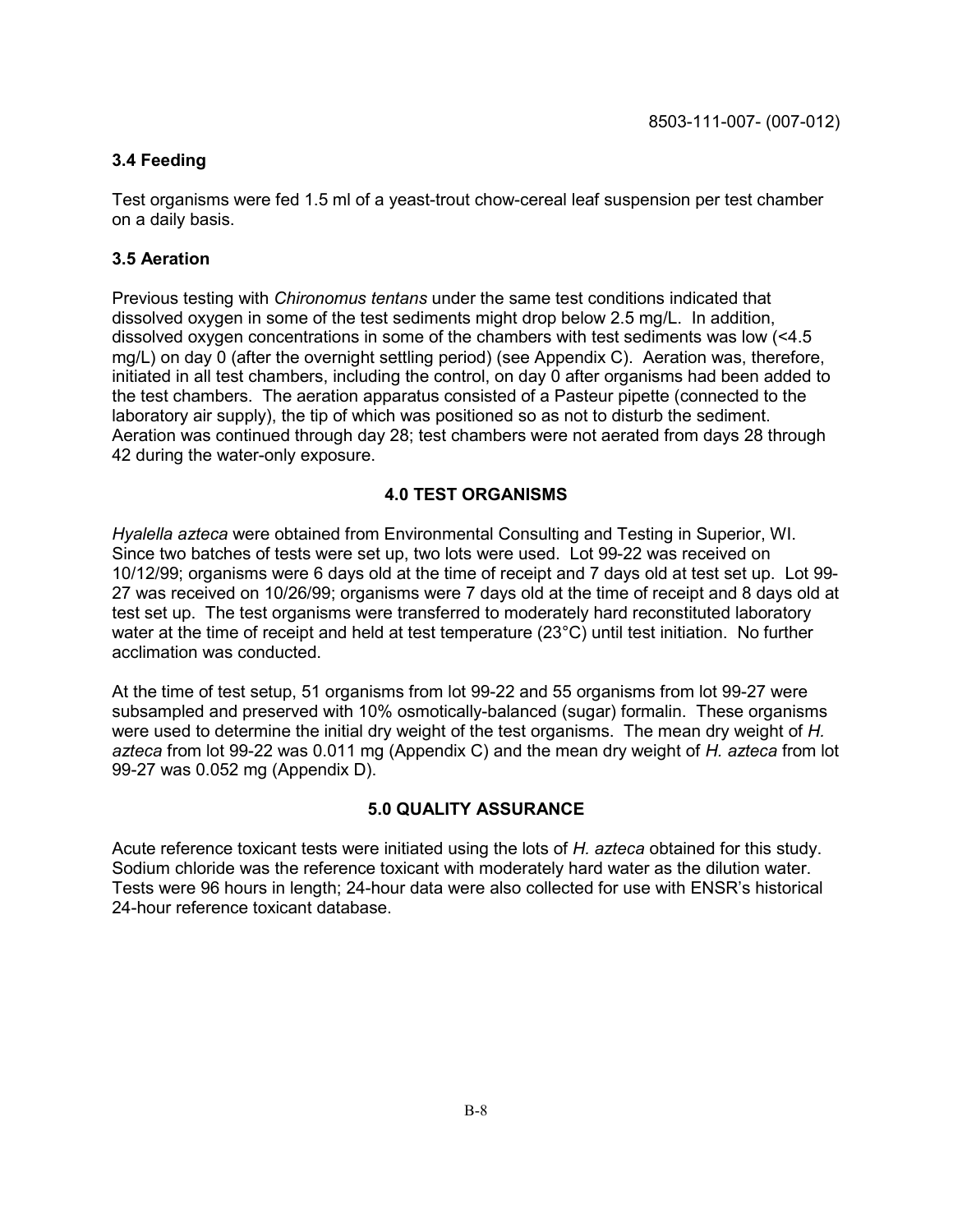#### **6.0 RESULTS**

#### **6.1 Biological Data**

Percent survival and growth of test organisms were determined after 28 days of sediment exposure. Survival and number of young produced on day 35 was determined. Survival, growth and reproduction at test termination (day 42) were also measured. Raw test data (except day 42 dry weight) are presented in Appendices C (sediments MNS-99-01 - MNS-99- 03) and D (sediments MNS-99-04 - MNS-99-06). Survival results are presented in the following table.

| <b>Treatment</b>         | 28-day Mean % Survival<br>(± Standard Deviation) <sup>a</sup> | 35-day Mean % Survival<br>(± Standard Deviation) <sup>a</sup> | 42-day Mean % Survival<br>(± Standard Deviation) <sup>a</sup> |
|--------------------------|---------------------------------------------------------------|---------------------------------------------------------------|---------------------------------------------------------------|
| Control 1                | $84.2 (\pm 15.6)$                                             | $80.0 (\pm 20.0)$                                             | $77.5 (\pm 18.3)$                                             |
| Control 2                | $85.0 (\pm 2.4)$                                              | $83.7 (\pm 14.1)$                                             | $83.7 (\pm 14.1)$                                             |
| Control 3                | $88.3 (\pm 20.4)$                                             | 93.8 $(\pm 7.4)$                                              | 91.3 ( $\pm$ 8.3)                                             |
| Combined<br>Controls 1-3 | $85.8 (\pm 16.1)$                                             | $85.8 (\pm 15.3)$                                             | $84.2 (\pm 14.7)$                                             |
| MNS-99-01                | 93.3 $(\pm 8.9)$                                              | $92.5 (\pm 8.9)$                                              | $90.0 (\pm 7.6)$                                              |
| MNS-99-02                | $85.8 (\pm 10.0)$                                             | $80.0 (\pm 12.0)$                                             | $80.0 (\pm 12.0)$                                             |
| MNS-99-03                | 19.2 $(\pm 18.3)$                                             | $13.8 (\pm 13.0)$                                             | $13.8 (\pm 13.0)$                                             |
| Control 4                | $77.5 (\pm 16.6)$                                             | 65.0 $(\pm 30.7)$                                             | 63.8 $(\pm 29.2)$                                             |
| Control 5                | $70.0 (\pm 16.5)$                                             | 66.2 $(\pm 22.6)$                                             | 65.0 $(\pm 21.4)$                                             |
| Control 6                | $80.8 (\pm 17.8)$                                             | $78.7 (\pm 18.1)$                                             | 75.0 (± 17.7)                                                 |
| MNS-99-04                | 69.2 $(\pm 16.8)$                                             | $72.5 (\pm 18.3)$                                             | $71.3 (\pm 17.3)$                                             |
| MNS-99-05                | $24.2 (\pm 21.5)$                                             | $25.0 (\pm 22.7)$                                             | $25.0 (\pm 22.7)$                                             |
| MNS-99-06                | $75.0 (\pm 15.7)$                                             | $77.5 (\pm 7.1)$                                              | $77.5 (\pm 7.1)$                                              |

<sup>a</sup> Day 28 mean survival is based on all 12 replicates; Days 35 and 42 survival are based on the remaining eight replicates.

Data sheets with initial organism weight and day 28 dry weight are included in Appendices C and D. Day 42 dry weight data and statistical analysis are included as Appendix E. Dry weight (per surviving organism) results are presented in the following table.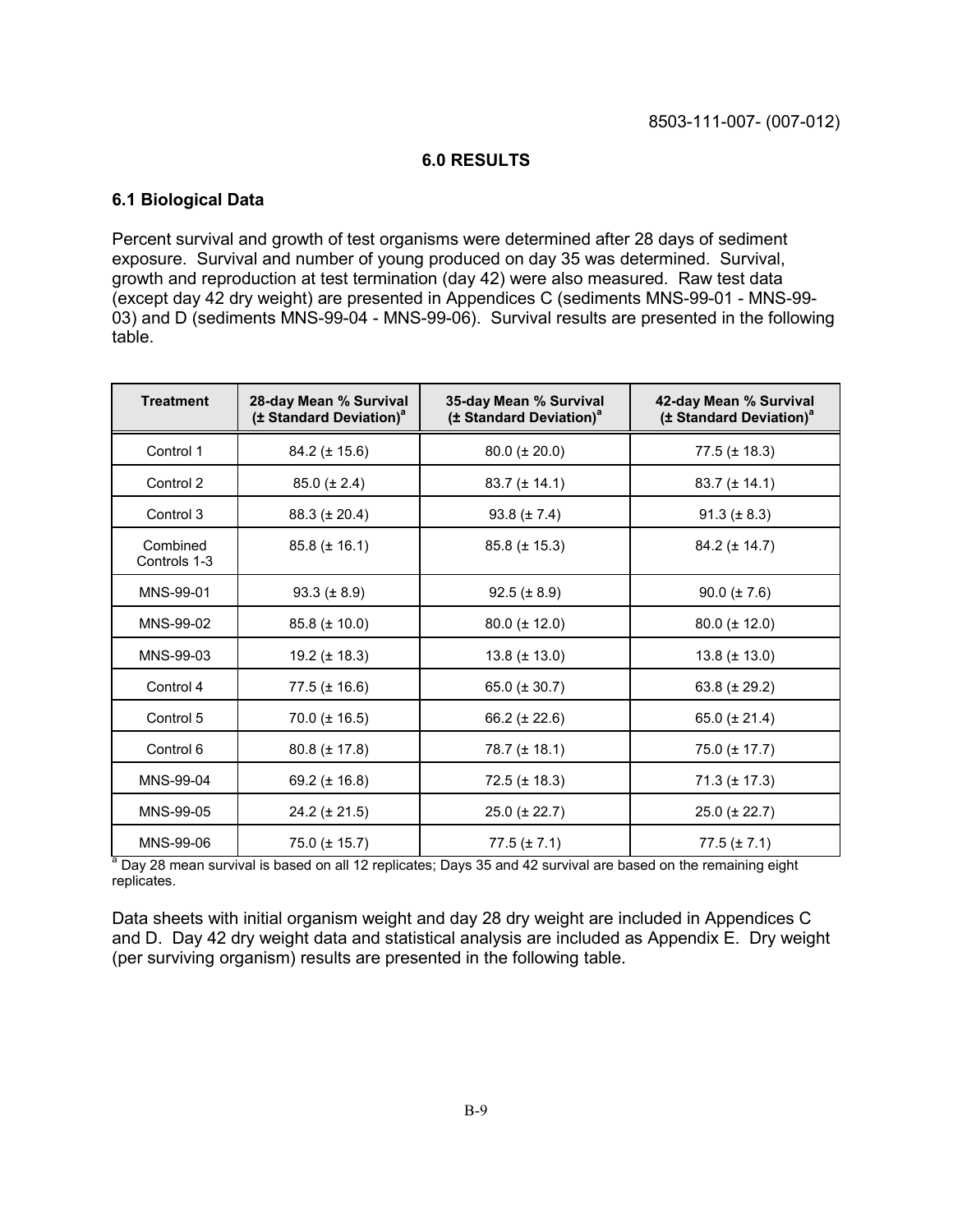| <b>Treatment</b>         | 28-day Mean Dry Weight (mg)<br>(± Standard Deviation) | 42-day Mean Dry Weight (mg)<br>(± Standard Deviation) |
|--------------------------|-------------------------------------------------------|-------------------------------------------------------|
| Control 1                | $0.285 (\pm 0.062)$                                   | $0.300 (\pm 0.048)$                                   |
| Control 2                | $0.332 (\pm 0.080)$                                   | $0.296 (\pm 0.026)$                                   |
| Control 3                | $0.318 (\pm 0.034)$                                   | $0.312 (\pm 0.40)$                                    |
| Combined<br>Controls 1-3 | $0.312 (\pm 0.060)$                                   | $0.303 (\pm 0.038)$                                   |
| MNS-99-01                | $0.298 (\pm 0.053)$                                   | $0.322 (\pm 0.087)$                                   |
| MNS-99-02                | $0.456 (\pm 0.226)$                                   | $0.365 (\pm 0.034)$                                   |
| MNS-99-03                | $0.443 (\pm 0.097)$                                   | $0.392 \ (\pm 0.131)$                                 |
| Control 4                | $0.364 (\pm 0.087)$                                   | $0.374 (\pm 0.077)$                                   |
| Control 5                | $0.440 (\pm 0.262)$                                   | $0.320 (\pm 0.044)$                                   |
| Control 6                | $0.364 (\pm 0.071)$                                   | $0.316 (\pm 0.087)$                                   |
| MNS-99-04                | $0.527 (\pm 0.192)$                                   | $0.516 (\pm 0.079)$                                   |
| MNS-99-05                | $0.572 (\pm 0.332)$                                   | $0.537 (\pm 0.086)$                                   |
| MNS-99-06                | $0.419 (\pm 0.187)$                                   | $0.536 (\pm 0.030)$                                   |

Reproduction data are included in Appendices C and D. Reproduction results are presented in the following table: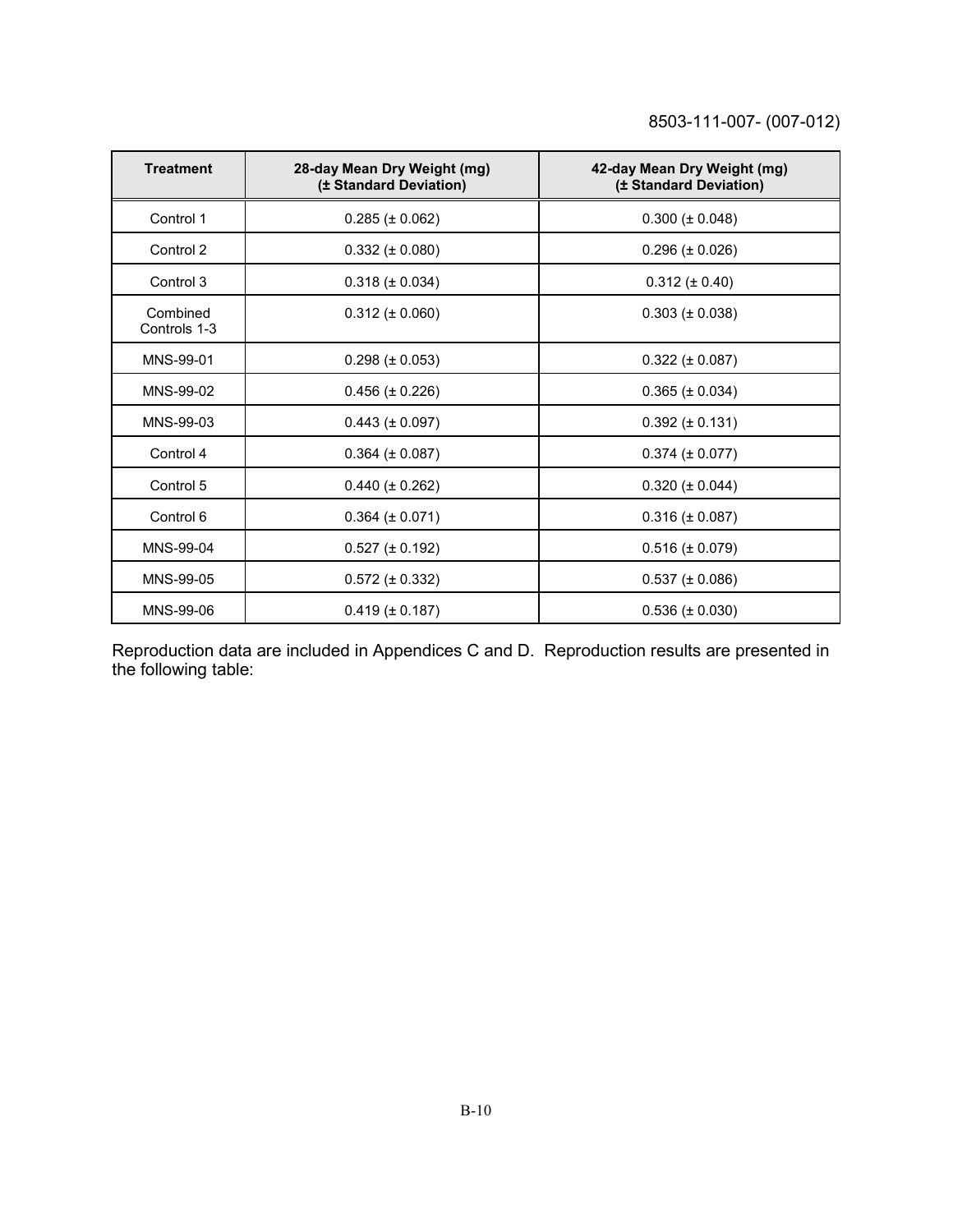| <b>Treatment</b>         | <b>Total Number of Females Alive at Test</b><br><b>Termination</b> | <b>Mean Reproduction (young/surviving</b><br>female)<br>(± Standard Deviation) |
|--------------------------|--------------------------------------------------------------------|--------------------------------------------------------------------------------|
| Control 1                | 31                                                                 | $1.16 (\pm 0.70)$                                                              |
| Control 2                | 40                                                                 | $1.50 (\pm 1.66)$                                                              |
| Control 3                | 42                                                                 | $2.11 (\pm 1.43)$                                                              |
| Combined<br>Controls 1-3 | 113                                                                | $1.59 \ (\pm 1.33)$                                                            |
| MNS-99-01                | 41                                                                 | $2.32 (\pm 1.30)$                                                              |
| MNS-99-02                | 36                                                                 | $2.55 (\pm 1.11)$                                                              |
| MNS-99-03                | $\overline{7}$                                                     | $0.42 (\pm 0.80)$                                                              |
| Control 4                | 19                                                                 | $2.77 (\pm 2.61)$                                                              |
| Control 5                | 31                                                                 | $1.65 (\pm 1.65)$                                                              |
| Control 6                | 38                                                                 | $0.80 (\pm 1.02)$                                                              |
| MNS-99-04                | 28                                                                 | $2.27 (\pm 1.86)$                                                              |
| MNS-99-05                | 13                                                                 | $1.30 (\pm 1.99)$                                                              |
| MNS-99-06                | 34                                                                 | $3.73 (\pm 2.76)$                                                              |

#### **6.2 Data Analysis**

Controls 1, 2, and 3 all met the acceptability criterion of 80% survival on day 28. All endpoints (survival, reproduction and dry weight) for these treatments were statistically compared and were not found to be significantly different (Appendix F). Therefore, data from all three of these controls were combined and used as the control for comparison to MNS-99-01, MNS-99-02, and MNS-99-03.

Controls 4 and 5 had less than 80% survival on day 28. These controls were not used for comparison to treatments MNS-99-04, MNS-99-05, and MNS-99-06; only control 6 was used.

Significant differences were identified with Toxstat Version 3.4 (West, Inc. and Gulley 1994). Survival data were transformed using arcsine square root. Normality was evaluated with the Chi-Square or Shapiro-Wilks test ( $\alpha$ =0.01); homogeneity of variance was evaluated with Bartlett's test ( $\alpha$ =0.01). Where data met the requirements for parametric analysis; data were analyzed using analysis of variance with Dunnett's test or (for unequal replicates) a T-test with Bonferroni adjustment ( $\alpha$ =0.05). Where parametric requirements were not met, data were analyzed with Steel's Many-One Rank test.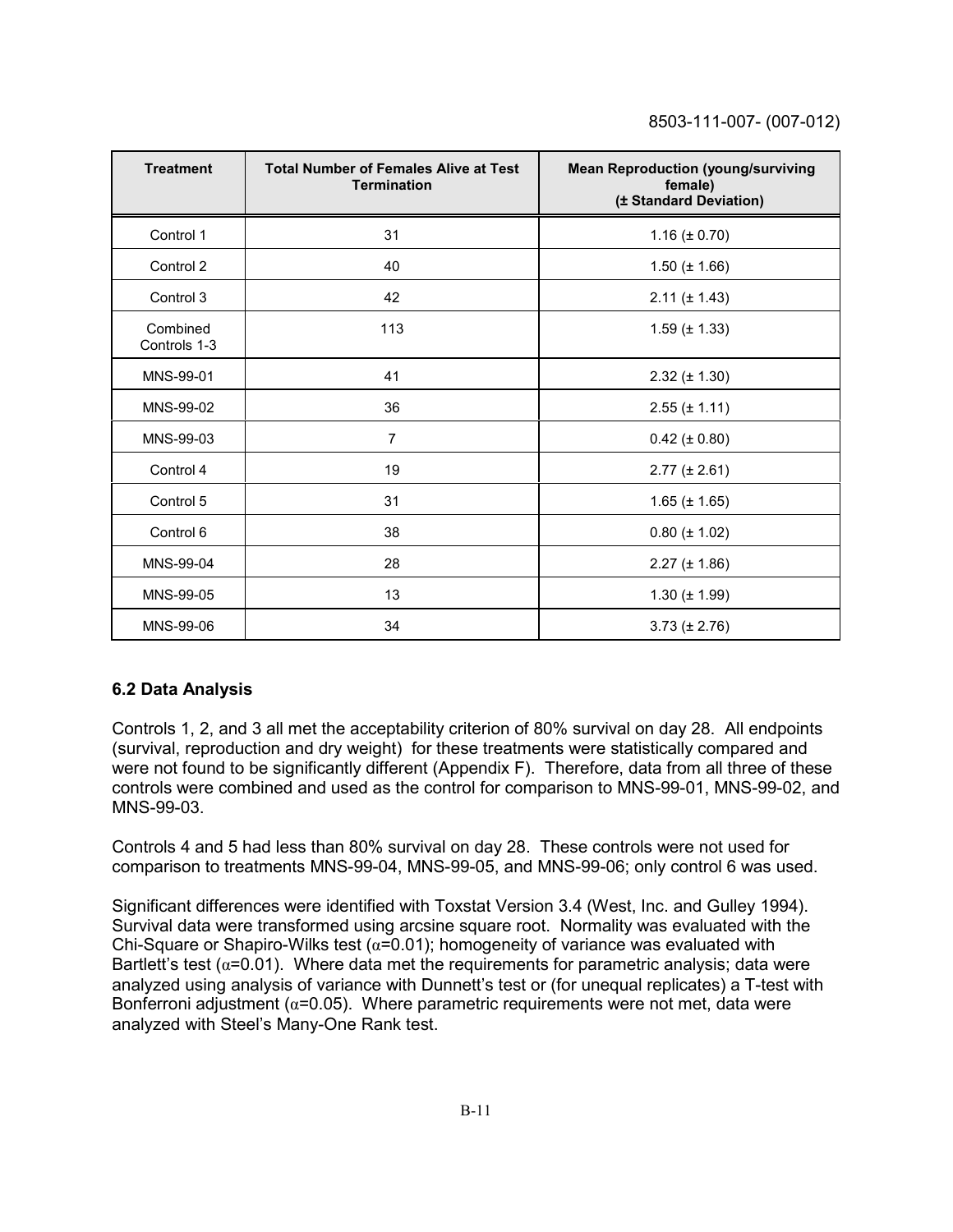Survival in MNS-99-03 and MNS-99-05 were significantly lower than in the respective controls. Because survival was significantly lower in these two sediments, they were excluded from analysis of sublethal endpoints.

Neither reproduction nor dry weight of any of the remaining test treatments was significantly less than in the respective controls. Computer printouts from Toxstat 3.4 of the statistical analysis of survival, reproduction, and day 28 dry weight are presented in Appendices G (MNS-99-01 - MNS-99-03) and H (MNS-99-04 - MNS-99-06).

#### **6.3 Physical and Chemical Data of the Overlying Water**

Water quality parameters measured during the test are included in Appendices C and D. Aeration was initiated on day 0 in all test chambers. On day 0 (before organisms were added and aeration initiated) dissolved oxygen concentrations in sediments MNS-99-01, MNS-99-02, and MNS-99-03 were ≤4.2 mg/L. All other dissolved oxygen measurements were ≥5.0 in all treatments for the remainder of the test. Aeration was terminated on day 28 at the end of the sediment exposure. Test chambers were not aerated during the water-only exposure phase of the test and dissolved oxygen concentrations remained greater than 5.3 mg/L for the remainder of the test. On day 11, test temperature in Controls 1, 2, and 3 and sediments MNS-99-01, MNS-99-02, and MNS-99-03 was 17°C. This decrease in temperature was due to a malfunctioning refrigeration/heating unit (Remcor™). The unit was repaired and test temperatures remained between 22 and 24°C for the remainder of the test. The pH of the test solutions ranged from 7.3 to 8.6. Ammonia was detectable in all test sediments, except MNS-99-06, on day 0. Ammonia concentrations decreased after aeration was initiated. The highest ammonia concentration (38 mg/L) was measured on day 0 in MNS-99-03. Because the test included a "with-sediment" period (days 0-28) and a "without-sediment" period (days 28-42), water quality data are presented accordingly in the following tables.

| <b>Treatment</b> | pH Range<br>(Units) | <b>DO Range</b><br>(mg/L) | Conductivity<br>Range<br>$(\mu S/cm)$ | <b>Temperature</b><br>Range $(^{\circ}C)$ | Ammonia as<br>N Range<br>(mg/L) | <b>Hardness</b><br>$(mg/L)$ as<br>$CaCO3$ ) | <b>Alkalinity</b><br>$(mg/L)$ as<br>$CaCO3$ ) |
|------------------|---------------------|---------------------------|---------------------------------------|-------------------------------------------|---------------------------------|---------------------------------------------|-----------------------------------------------|
| Control 1        | $7.3 - 8.3$         | $5.6 - 7.5$               | $515 - 655$                           | $17 - 23$                                 | 1.0                             | 100 - 176                                   | 47 - 64                                       |
| Control 2        | $7.3 - 8.4$         | $5.5 - 7.5$               | $522 - 675$                           | 17 - 24                                   | 1.0                             | $98 - 174$                                  | $43 - 63$                                     |
| Control 3        | $7.3 - 8.4$         | $5.3 - 7.6$               | $518 - 664$                           | $17 - 23$                                 | 1.0                             | $102 - 174$                                 | $43 - 68$                                     |
| MNS-99-01        | $7.6 - 8.4$         | $4.2 - 7.2$               | 478 - 540                             | $17 - 23$                                 | $< 1.0 - 1.9$                   | 102 - 106                                   | $61 - 74$                                     |
| MNS-99-02        | $7.5 - 8.5$         | $4.2 - 7.4$               | 478 - 565                             | $17 - 23$                                 | $< 1.0 - 1.9$                   | 102 - 114                                   | 64 - 86                                       |
| MNS-99-03        | $7.7 - 8.5$         | $3.4 - 7.4$               | 560 - 631                             | $17 - 23$                                 | $< 1.0 - 38$                    | 148 - 154                                   | 109 - 120                                     |
| Control 4        | $7.6 - 8.3$         | $6.0 - 7.3$               | 486 - 605                             | $22 - 24$                                 | 1.0                             | 110 - 138                                   | 48 - 64                                       |
| Control 5        | $7.5 - 8.4$         | $6.0 - 7.2$               | $517 - 581$                           | $22 - 23$                                 | 1.0                             | $98 - 130$                                  | $50 - 66$                                     |
| Control 6        | $7.5 - 8.4$         | $6.1 - 7.2$               | $509 - 588$                           | $22 - 24$                                 | 1.0                             | $96 - 146$                                  | $67 - 105$                                    |
|                  |                     |                           |                                       |                                           |                                 |                                             |                                               |

**Water Quality Data from Days 0-28**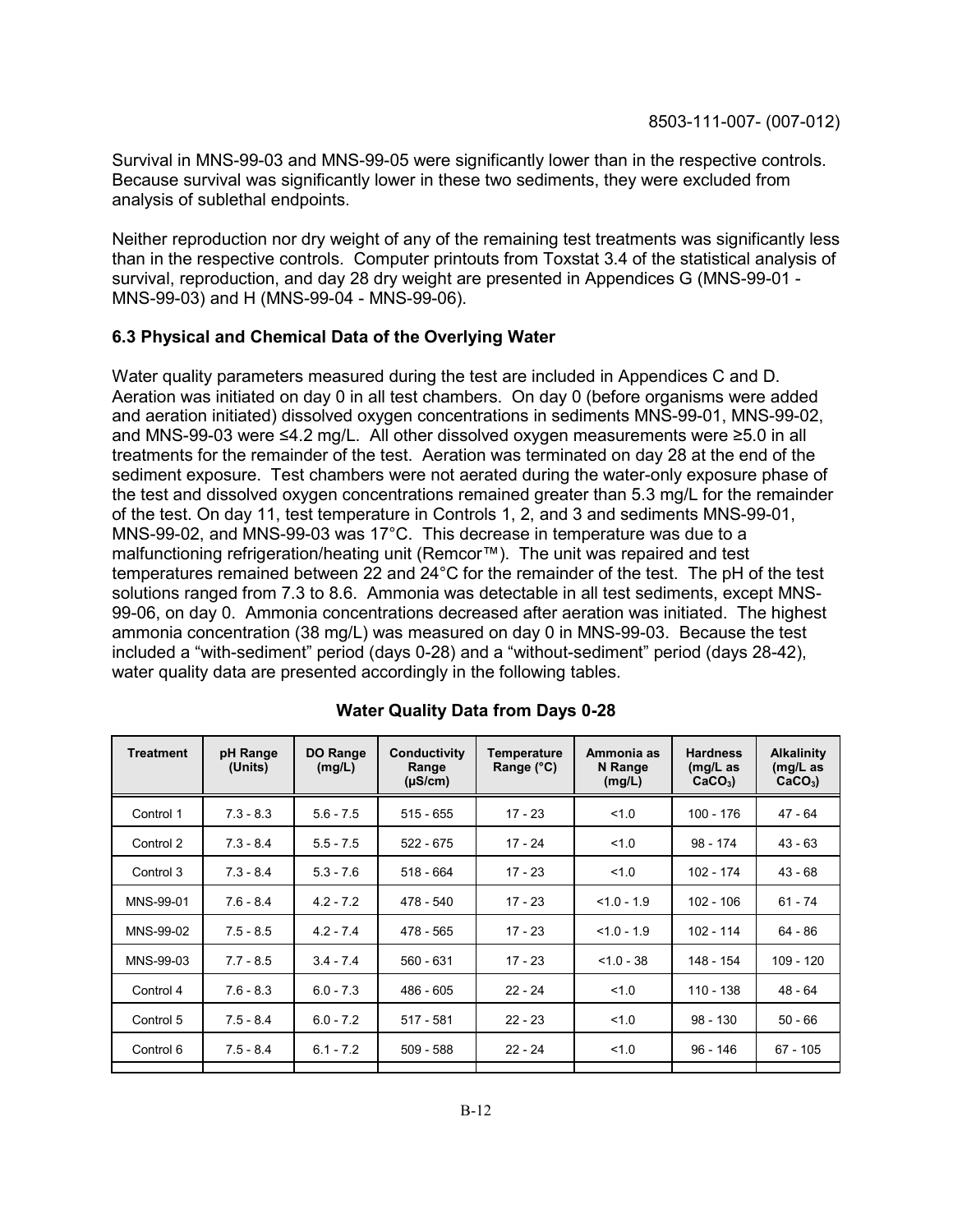| Treatment | pH Range<br>(Units) | <b>DO Range</b><br>(mg/L) | Conductivity<br>Range<br>$(\mu S/cm)$ | Temperature<br>Range $(^{\circ}C)$ | Ammonia as<br>N Range<br>(mg/L) | <b>Hardness</b><br>$(mg/L)$ as<br>$CaCO3$ ) | <b>Alkalinity</b><br>$(mg/L)$ as<br>$CaCO3$ ) |
|-----------|---------------------|---------------------------|---------------------------------------|------------------------------------|---------------------------------|---------------------------------------------|-----------------------------------------------|
| MNS-99-04 | $7.8 - 8.6$         | $55 - 72$                 | $551 - 598$                           | $22 - 24$                          | $< 1.0 - 3.4$                   | $128 - 130$                                 | $107 - 108$                                   |
| MNS-99-05 | $7.7 - 8.6$         | $5.0 - 7.1$               | $566 - 585$                           | $22 - 23$                          | $< 1.0 - 4.7$                   | 128 - 134                                   | $102 - 116$                                   |
| MNS-99-06 | $8.0 - 8.5$         | $5.5 - 7.4$               | $539 - 559$                           | $22 - 23$                          | 1.0                             | 114 - 124                                   | $80 - 88$                                     |

| <b>Treatment</b> | pH Range<br>(Units) | DO Range<br>(mg/L) | Conductivity<br>Range<br>$(\mu S/cm)$ | Temperature<br>Range $(^{\circ}C)$ | Ammonia as<br>N Range<br>(mg/L) | <b>Hardness</b><br>$(mg/L)$ as<br>$CaCO3$ ) | <b>Alkalinity</b><br>$(mg/L)$ as<br>$CaCO3$ ) |
|------------------|---------------------|--------------------|---------------------------------------|------------------------------------|---------------------------------|---------------------------------------------|-----------------------------------------------|
| Control 1        | $7.9 - 8.4$         | $5.5 - 7.0$        | $511 - 532$                           | 23                                 | 1.0                             | $92 - 96$                                   | $65 - 68$                                     |
| Control 2        | $7.9 - 8.4$         | $5.3 - 6.9$        | $510 - 534$                           | $23 - 24$                          | 1.0                             | $96 - 98$                                   | $63 - 69$                                     |
| Control 3        | $7.9 - 8.3$         | $5.4 - 6.9$        | $505 - 525$                           | $23 - 24$                          | 1.0                             | $92 - 94$                                   | $64 - 68$                                     |
| MNS-99-01        | $7.9 - 8.3$         | $5.4 - 6.8$        | $504 - 526$                           | 23                                 | 1.0                             | 94                                          | $63 - 68$                                     |
| MNS-99-02        | $7.9 - 8.4$         | $5.3 - 6.9$        | $516 - 530$                           | 23                                 | 1.0                             | 94 - 96                                     | $63 - 69$                                     |
| MNS-99-03        | $7.9 - 8.3$         | $5.3 - 6.8$        | $514 - 594$                           | 23                                 | 1.0                             | 98                                          | $63 - 66$                                     |
| Control 4        | $7.7 - 8.2$         | $5.8 - 7.0$        | $517 - 535$                           | $22 - 23$                          | 1.0                             | $94 - 108$                                  | $66 - 67$                                     |
| Control 5        | $7.8 - 8.2$         | $5.5 - 6.8$        | $514 - 533$                           | $22 - 23$                          | 1.0                             | $90 - 102$                                  | $66 - 67$                                     |
| Control 6        | $7.8 - 8.2$         | $5.3 - 6.8$        | $514 - 525$                           | $22 - 23$                          | 1.0                             | $94 - 96$                                   | $66 - 67$                                     |
| MNS-99-04        | $7.8 - 8.2$         | $5.3 - 6.8$        | $512 - 527$                           | $22 - 23$                          | 1.0                             | $96 - 106$                                  | $64 - 66$                                     |
| MNS-99-05        | $7.8 - 8.2$         | $5.5 - 6.8$        | $510 - 516$                           | $22 - 23$                          | 1.0                             | $92 - 104$                                  | $65 - 67$                                     |
| MNS-99-06        | $7.9 - 8.2$         | $5.6 - 6.8$        | $512 - 518$                           | $22 - 23$                          | 1.0                             | $90 - 96$                                   | $64 - 68$                                     |

#### **Water Quality Data from Days 29-42**

#### **6.4 Reference Toxicant Test Results**

Two reference toxicant tests were conducted using *H. azteca* from lot 99-22 and one reference toxicant test was conducted with organisms from lot 99-27. Twenty-four hour reference toxicant data from all three tests were included in ENSR's historical reference toxicant database. All three tests also had acceptable 96-hour data. Because previous reference toxicant tests were conducted at the FCETL with this species were only 24 hours in duration and only three 96-hour tests have been conducted, insufficient data have been generated to calculate reliable historical 95% control limits for the 96-hour endpoint. The *H. azteca* reference toxicant data sheets and 24-hour reference toxicant control chart are included in Appendix I.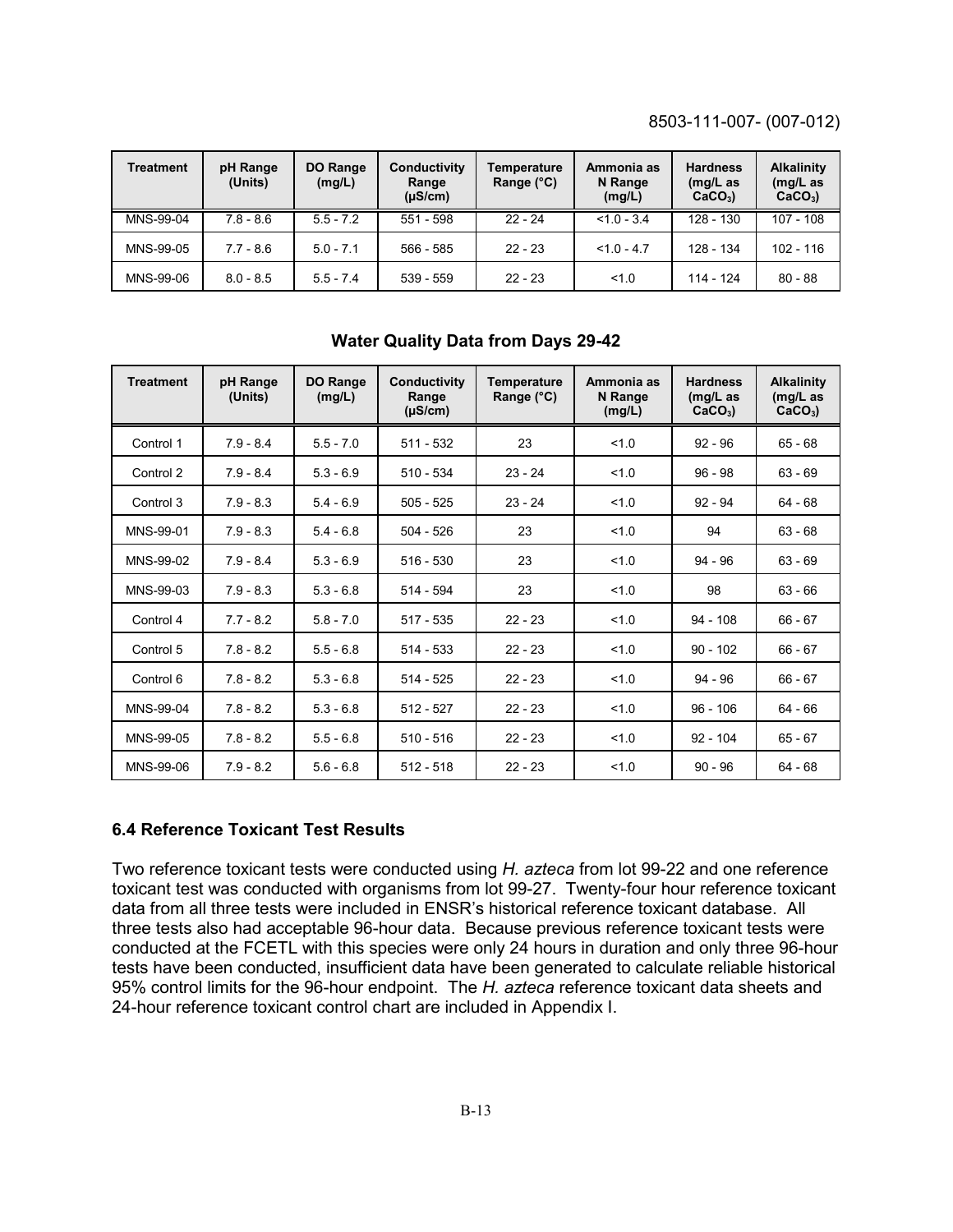| <b>Test Number</b><br>$(8503 - 109 -$<br>$820 -$ | Lot of $H$ .<br>azteca | <b>Test Period</b> | 24-H LC <sub>50</sub><br>(mg/L <sub>C</sub> ) | <b>ENSR FCETL Historical 95%</b><br><b>Control Limits for 24-Hour</b><br>Tests (mg/L CI) |             | 96-H LC <sub>50</sub><br>(mg/L <sub>C</sub> ) |
|--------------------------------------------------|------------------------|--------------------|-----------------------------------------------|------------------------------------------------------------------------------------------|-------------|-----------------------------------------------|
|                                                  |                        |                    |                                               | Low                                                                                      | <b>High</b> |                                               |
| 052                                              | 99-22                  | 10/13-10/17/99     | 2,969                                         | 1.909                                                                                    | 3,781       | 1,563                                         |
| 053                                              | 99-22                  | 10/13-10/17/99     | 2,770                                         | 1.901                                                                                    | 3,772       | 1,459                                         |
| 062                                              | 99-27                  | 10/27-10/31/99     | 2,770                                         | 1,893                                                                                    | 3,759       | 1,648                                         |

#### **7.0 PROTOCOL DEVIATIONS**

On day 11, the temperature of the overlying water in the test chambers (Controls 1, 2 and 3 and sediments MNS-99-01, MNS-99-02, and MNS-99-03) was 17°C due to a malfunctioning heating/cooling unit. The device was repaired and temperatures remained between 22 and 24°C for the remainder of the test. It was the Study Director's judgement that this deviation had no impact on the test.

From days 28-42 the test chambers contained 300 to 350 ml of water rather than 150 to 275 ml of water, as stated in the protocol. The reason for this difference is that since sediment had been removed on day 28, a larger volume of water was needed to raise the water level to the Nitex screen on the side of the beaker through which water drained when the test chambers were renewed. This deviation had no impact on the test.

Day 28 survival of Controls 04 and 05 was less than the acceptable level of 80%. These controls were dropped from the analysis.

#### **8.0 REFERENCES**

- USEPA. 1993. Methods for measuring the acute toxicity of effluents and receiving waters to freshwater and marine organisms,  $4<sup>th</sup>$  edition. EPA/600/4-90/027F. United States Environmental Protection Agency, Office of Research and Development.
- West, Inc. and D.D. Gulley. 1994. Toxstat version 3.4. Western EcoSystems Technology, Inc. Cheyenne, WY.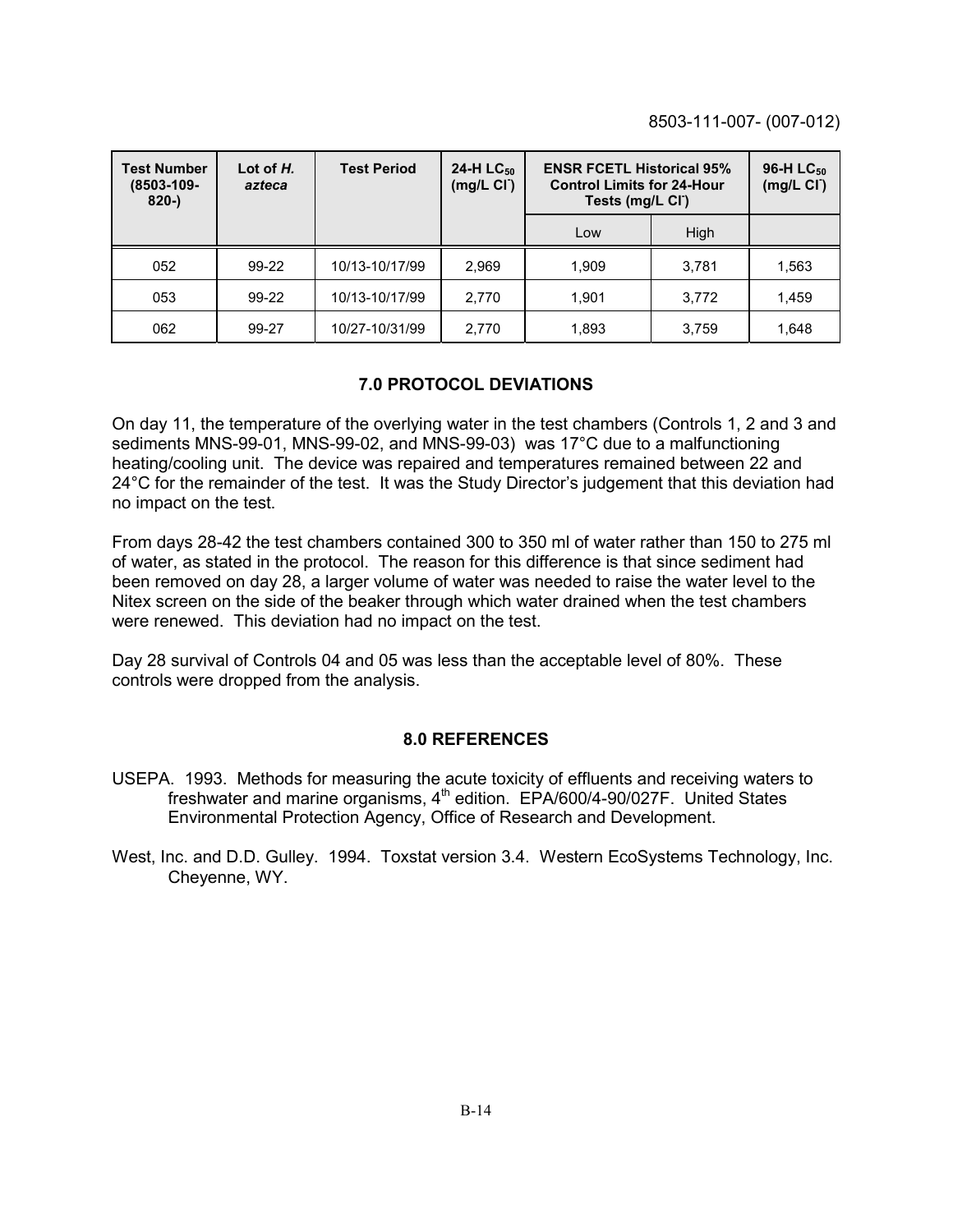**Appendix A**

**Chain of Custody**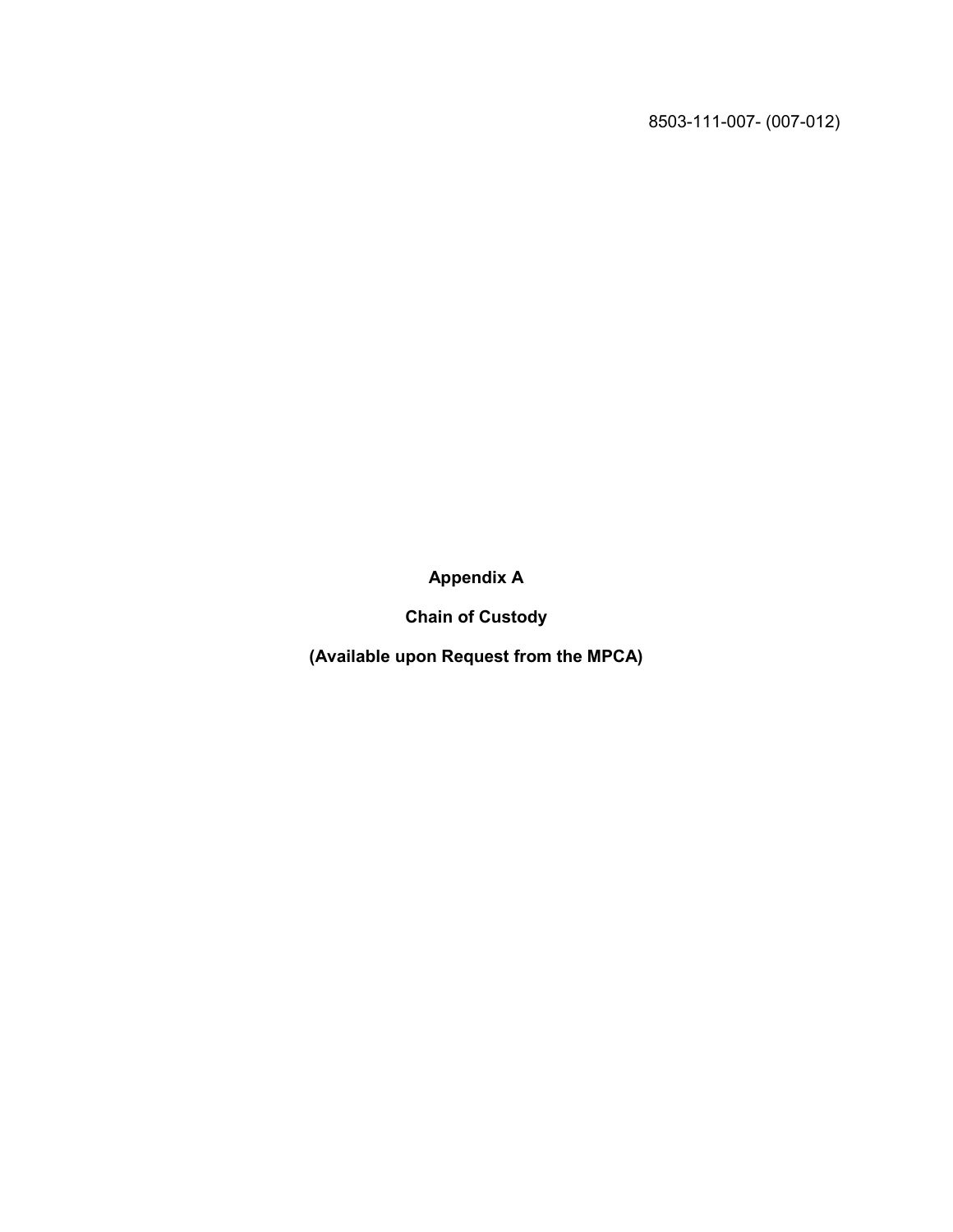**Appendix B**

**Test Protocol**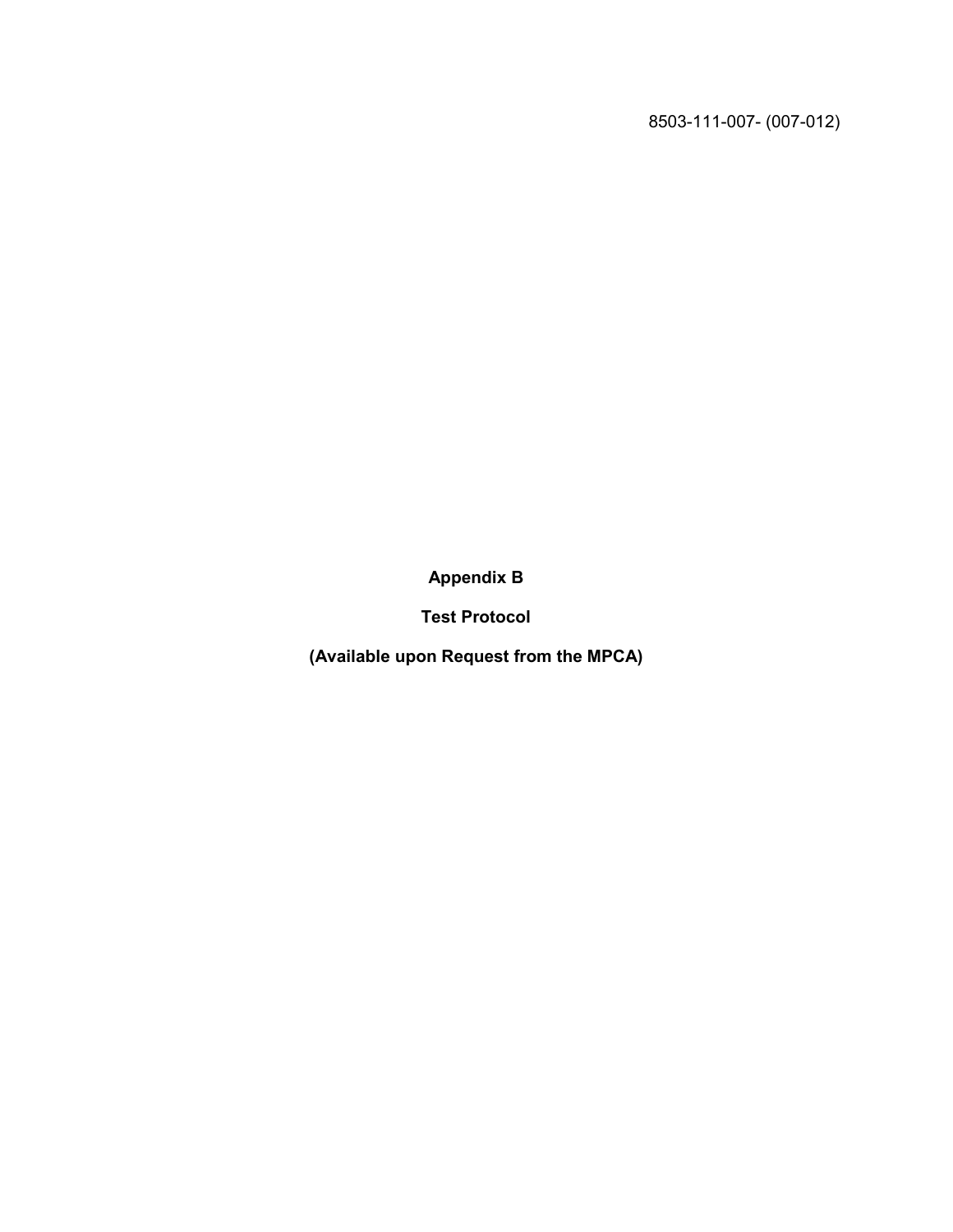**Appendix C**

**Test Data for Sediments MNS-99-01, MNS-99-02, and MNS-99-03**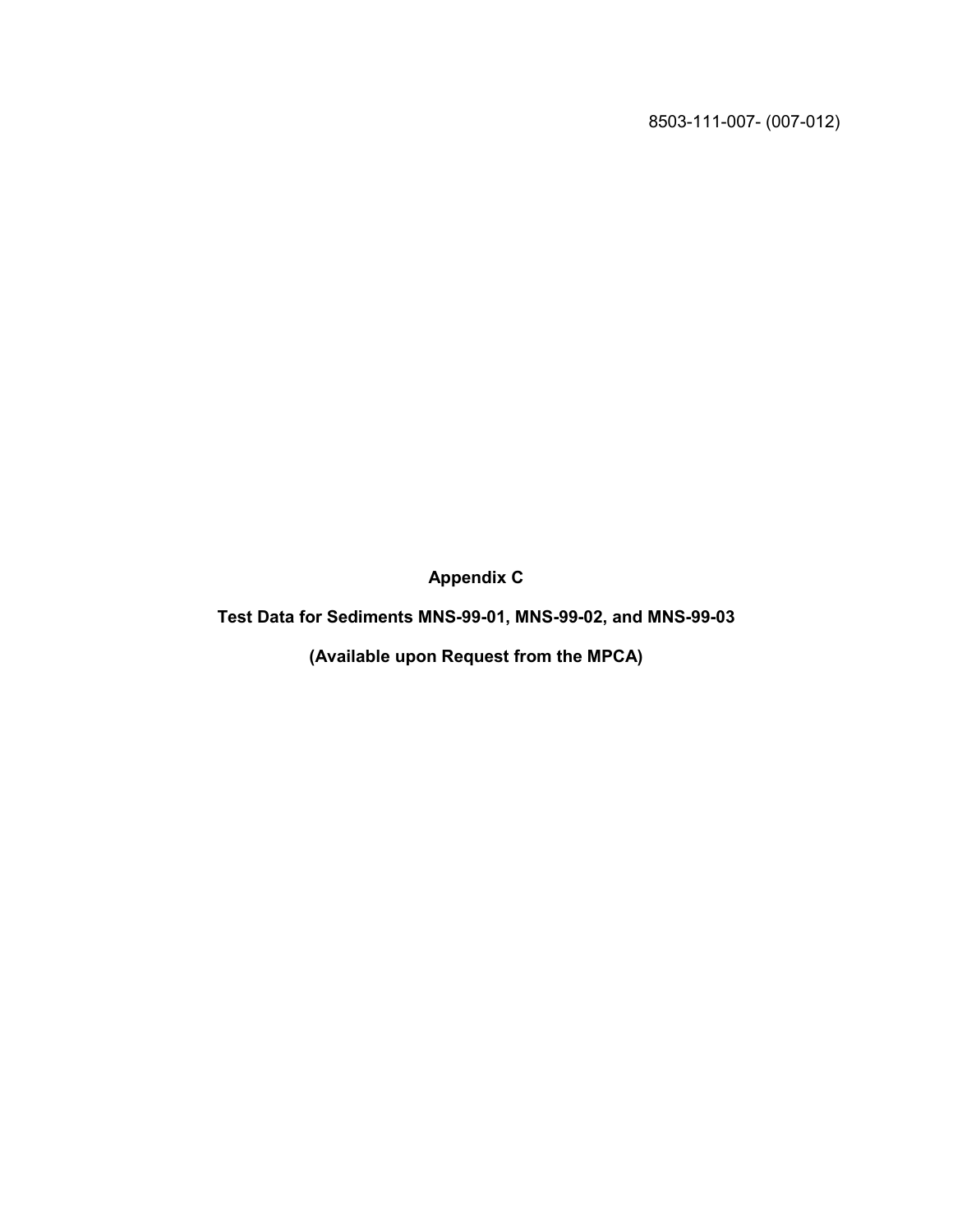**Appendix D**

**Test Data for Sediments MNS-99-04, MNS-99-05, and MNS-99-06**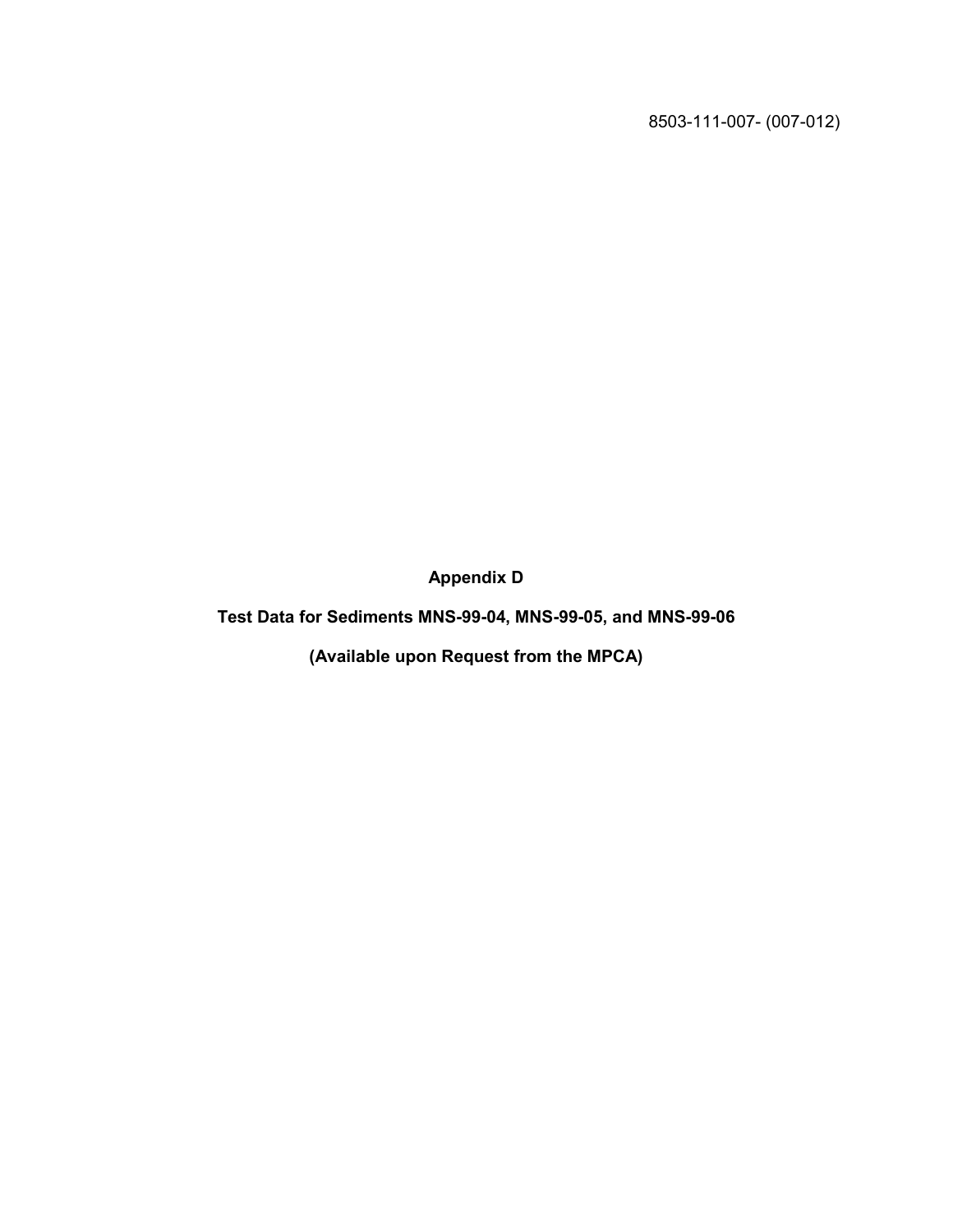**Appendix E**

**Day 42 Dry Weight Data and Statistical Analysis**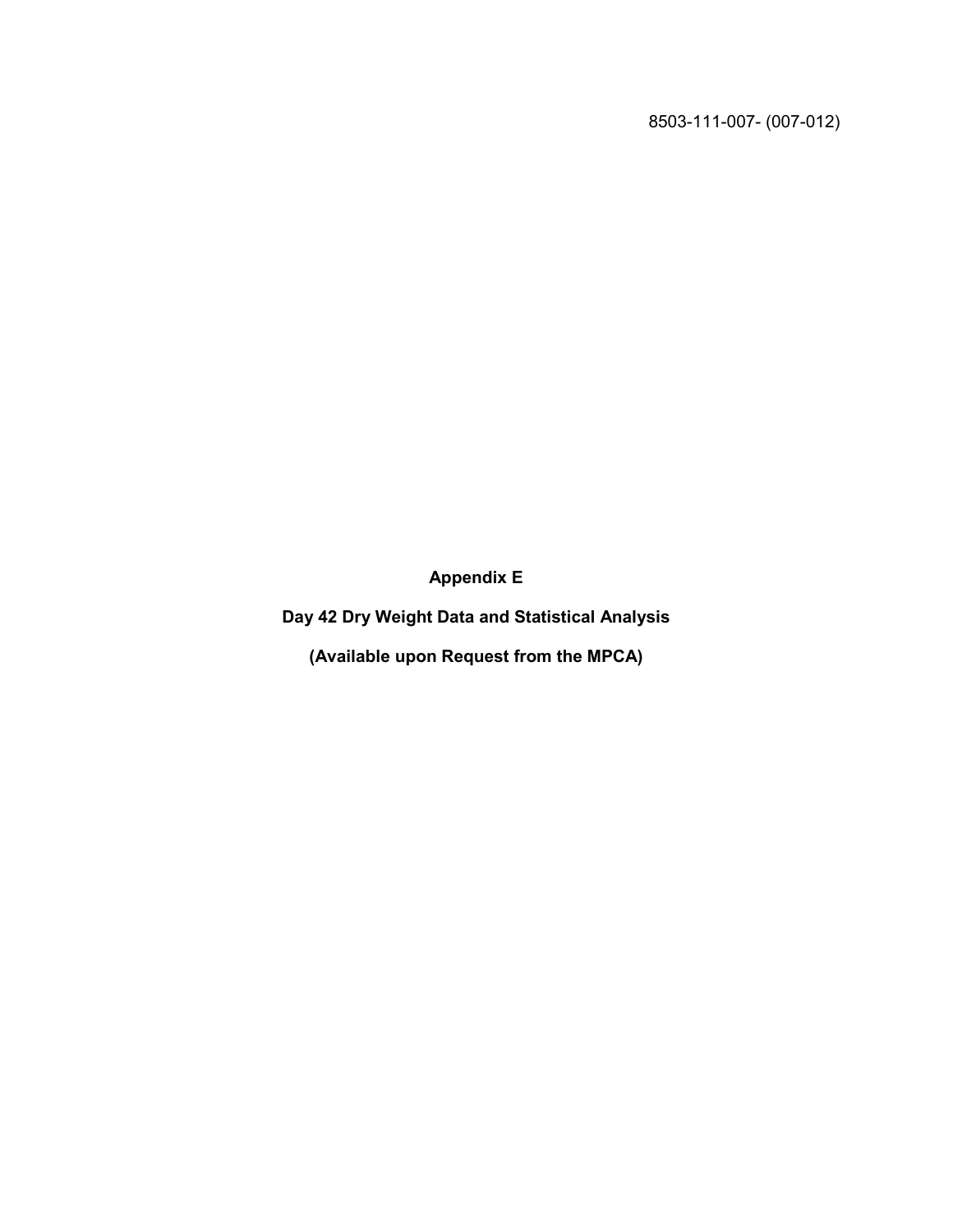**Appendix F**

**Statistical Comparison of Controls 01, 02, and 03**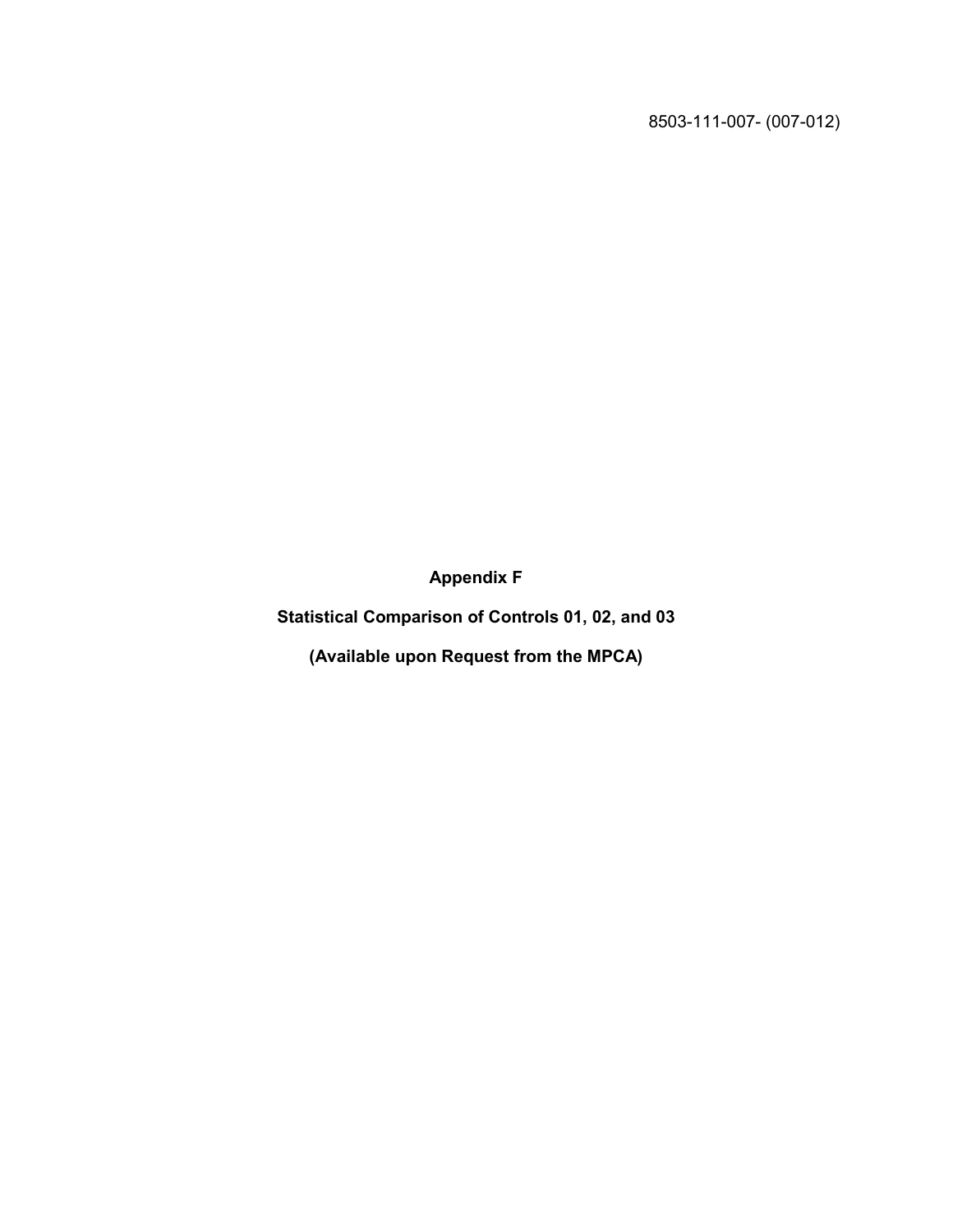**Appendix G**

**Statistics for Sediments MNS-99-01, MNS-99-02, and MNS-99-03**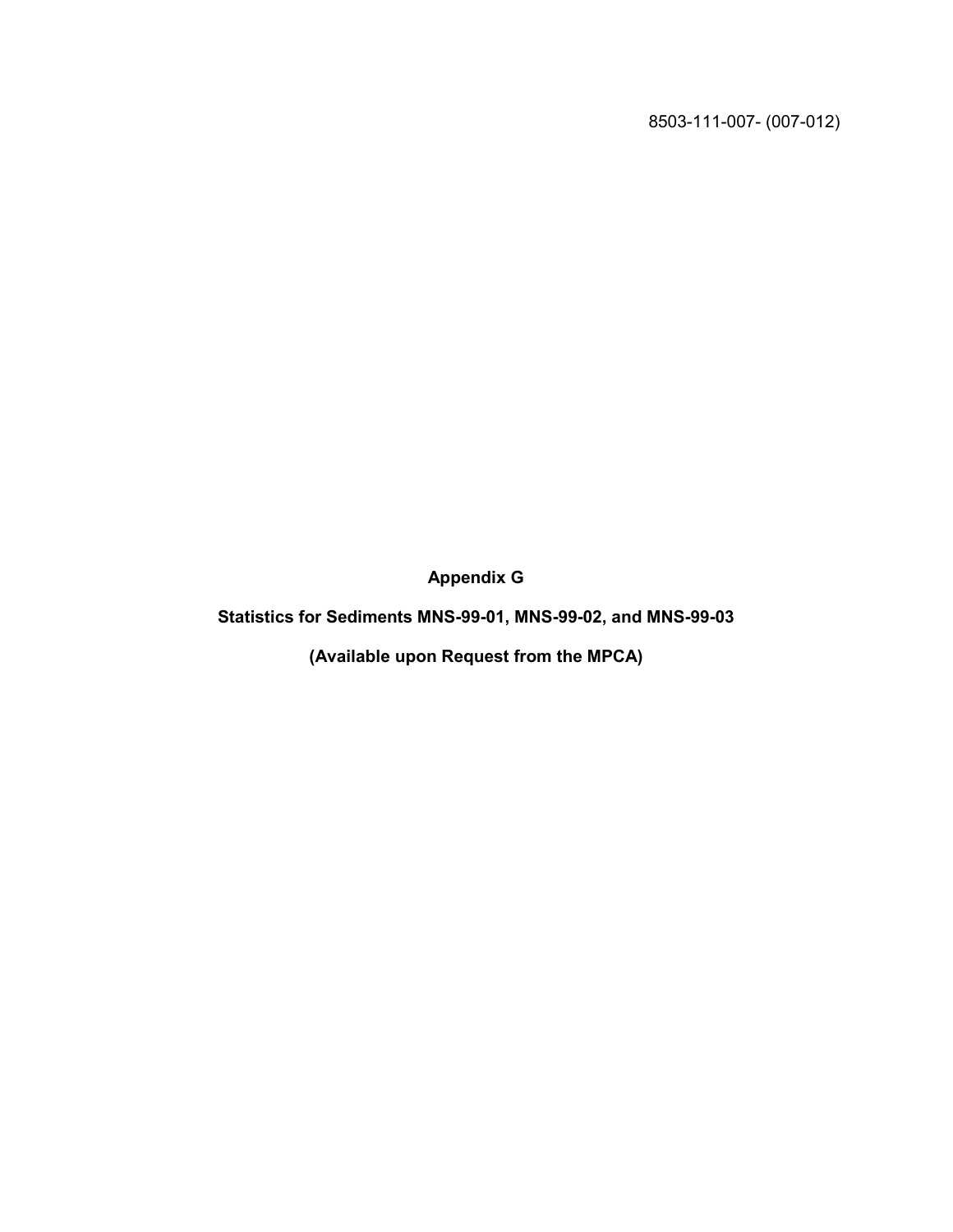**Appendix H**

**Statistics for Sediments MNS-99-04, MNS-99-05, and MNS-99-06**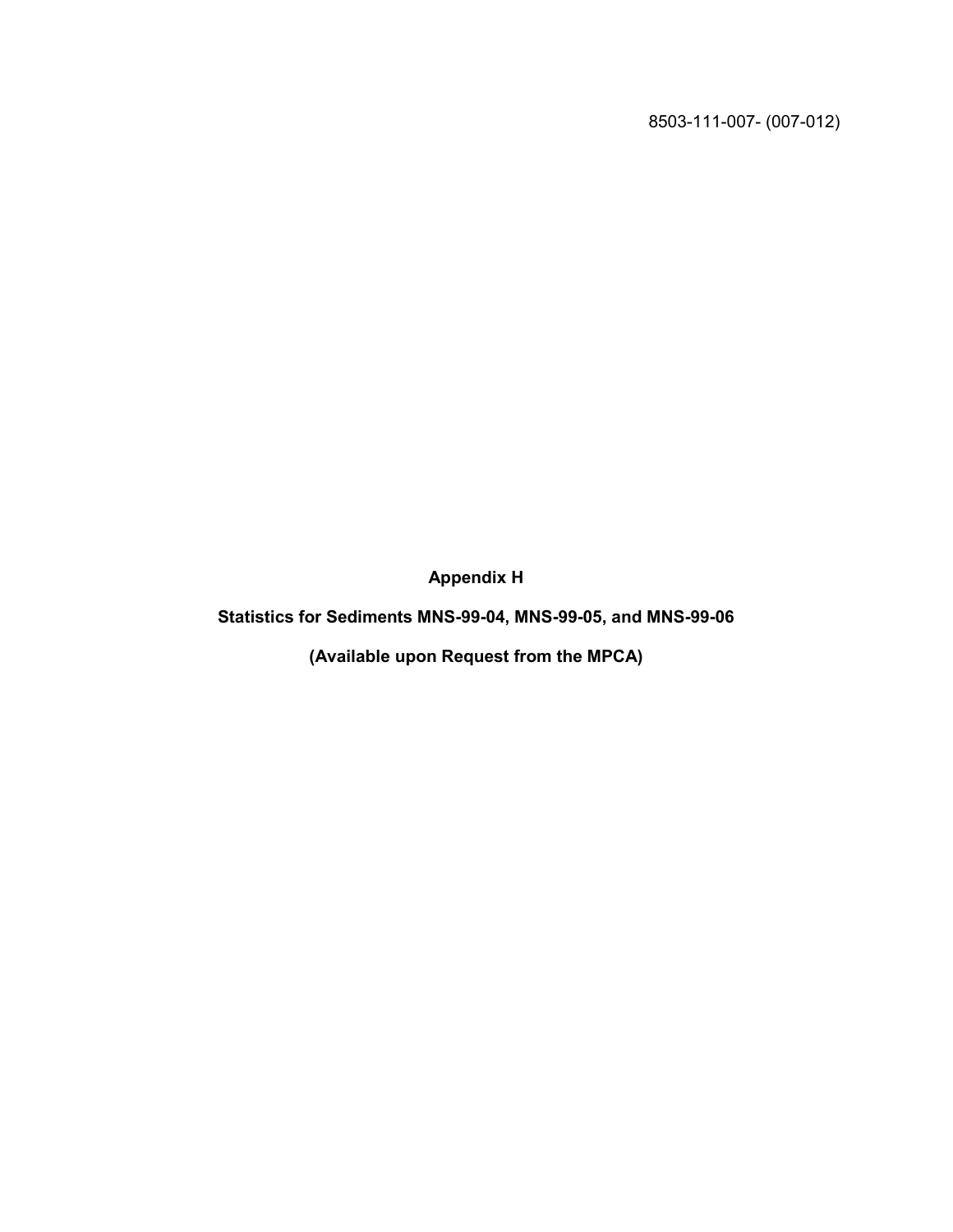**Appendix I**

**Reference Toxicant Data and Control Chart**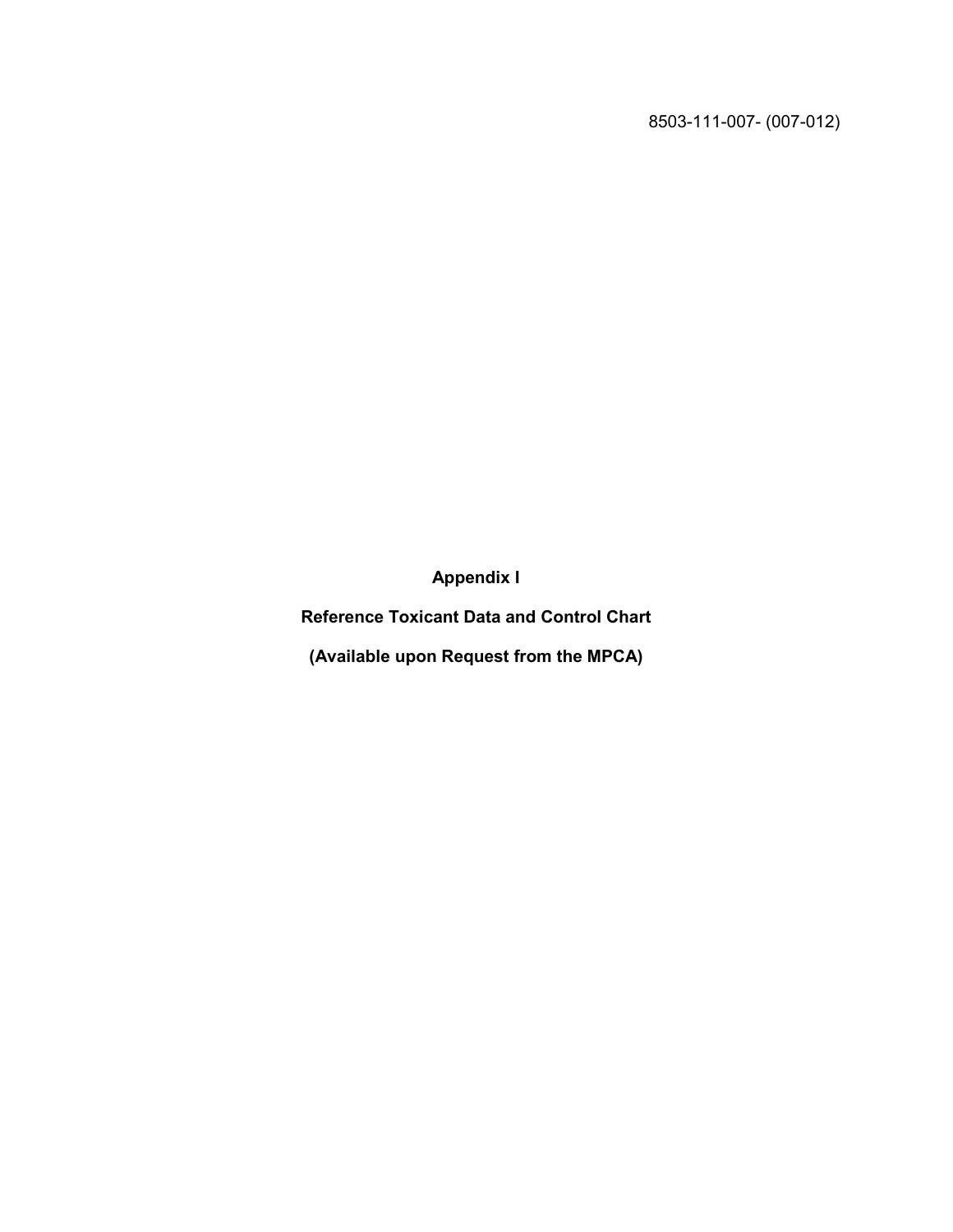## **APPENDIX C**

## **HISTORICAL DISTRIBUTION OF TOTAL PAHs, MERCURY, LEAD,**

## **AND ZINC AT MNS-99-04R AND MNS-99-13R**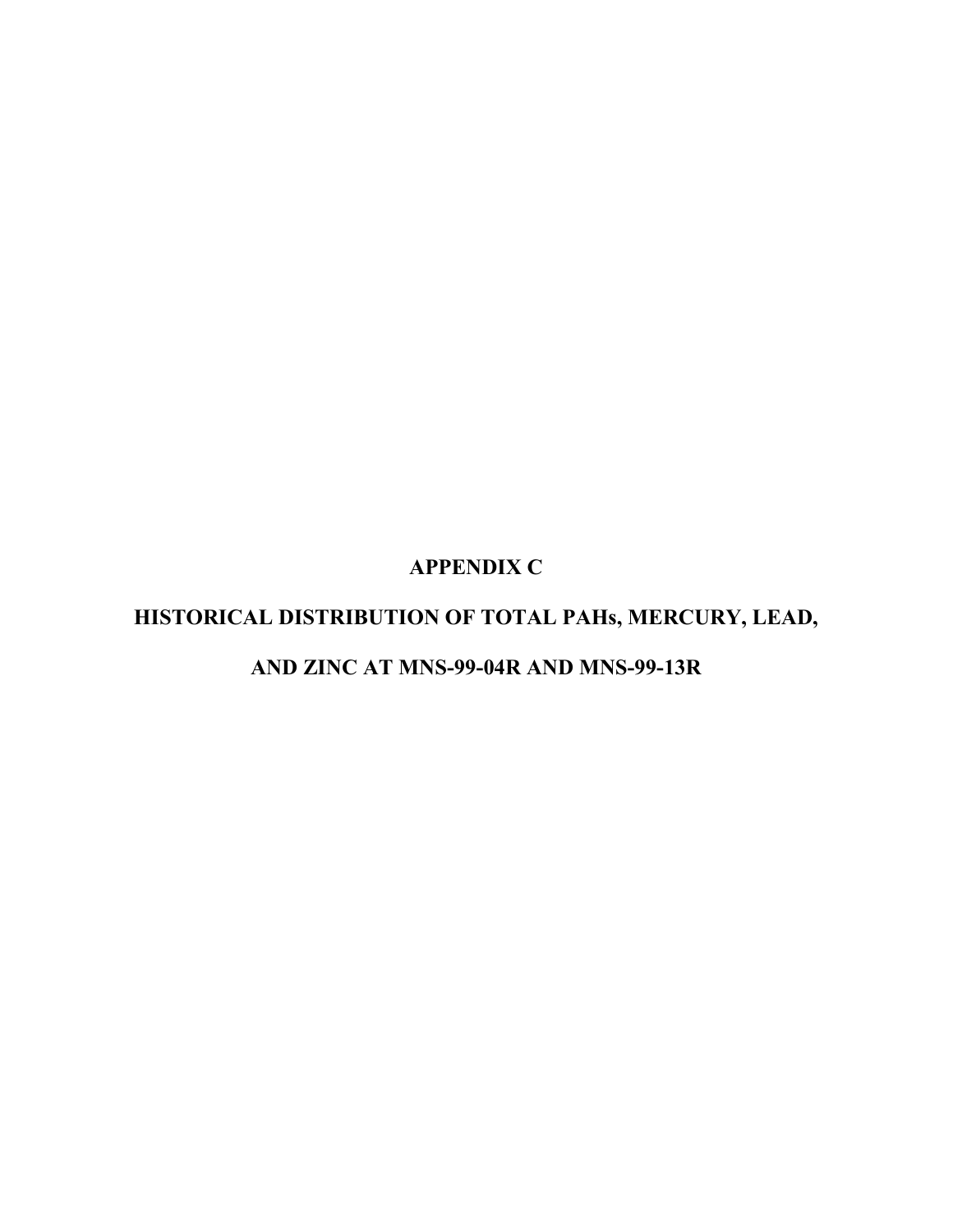

Figure C-1. Historical distribution of total PAHs (mg/kg dry wt.) at site MNS-99-04R.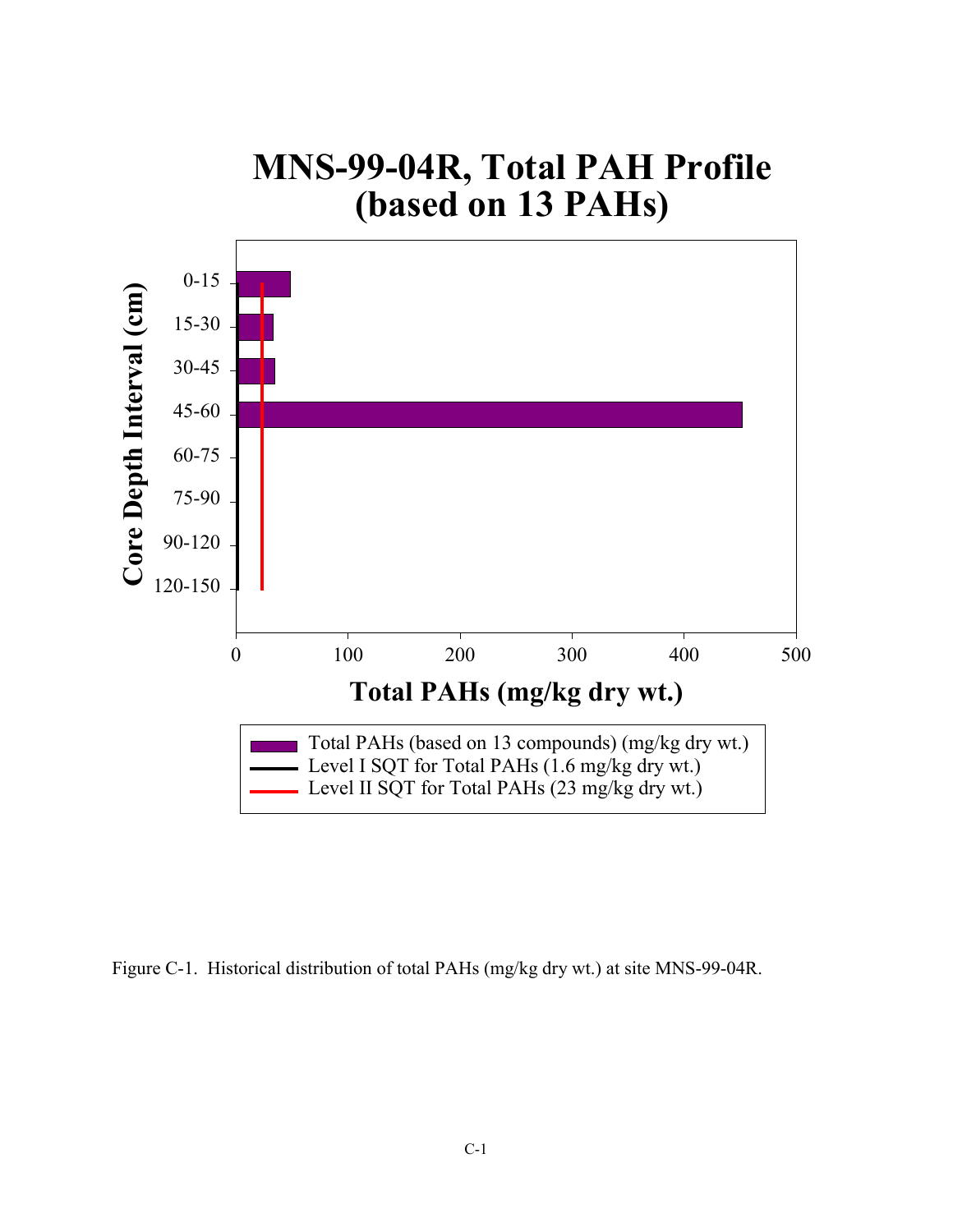# **MNS-99-13R, Total PAH Profile (based on 13 PAHs)**



Figure C-2. Historical distribution of total PAHs (mg/kg dry wt.) at site MNS-99-13R.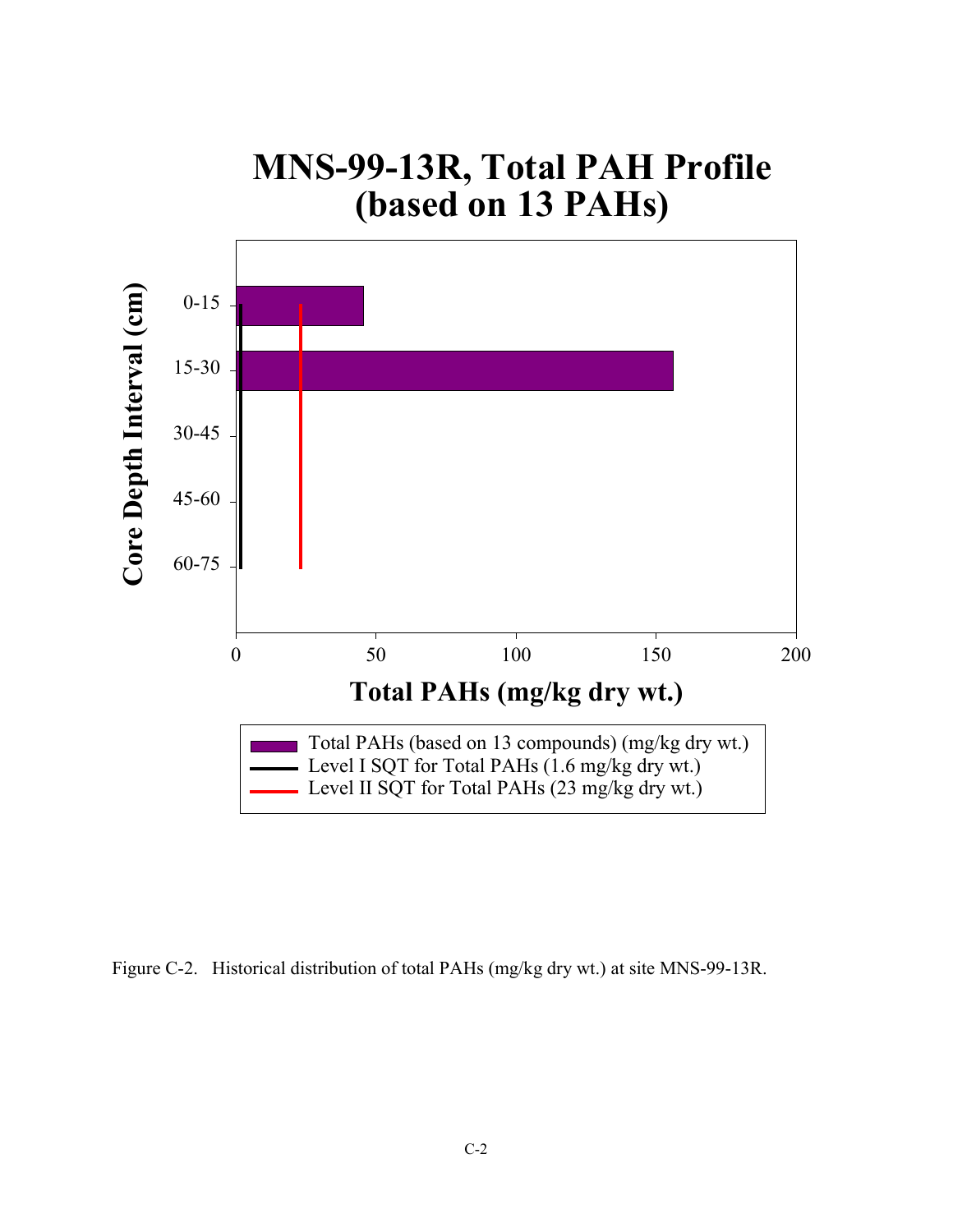

Figure C-3. Historical distribution of mercury (mg/kg dry wt.) at site MNS-99-04R.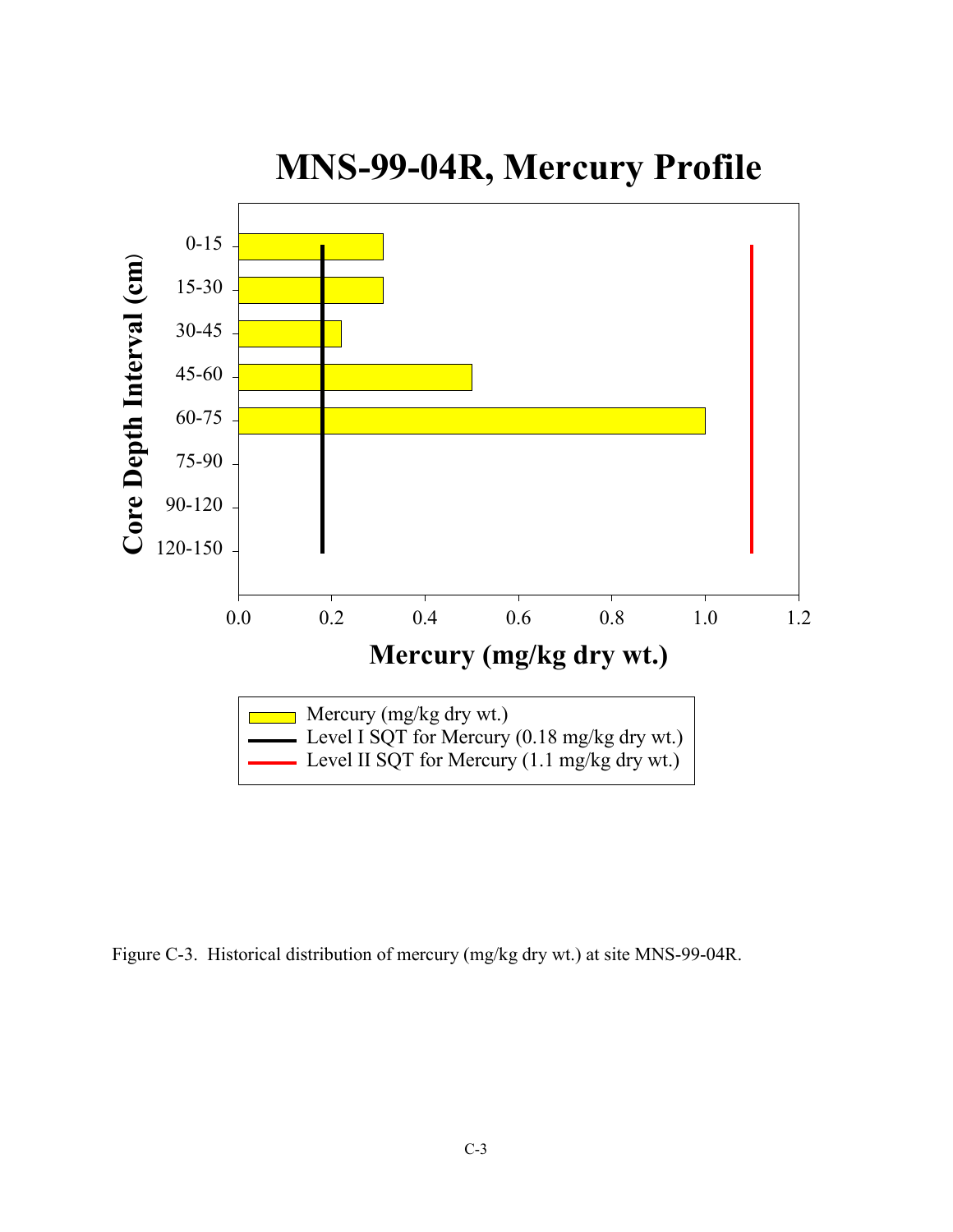

**MNS-99-13R, Mercury Profile**

Figure C-4. Historical distribution of mercury (mg/kg dry wt.) at site MNS-99-13R.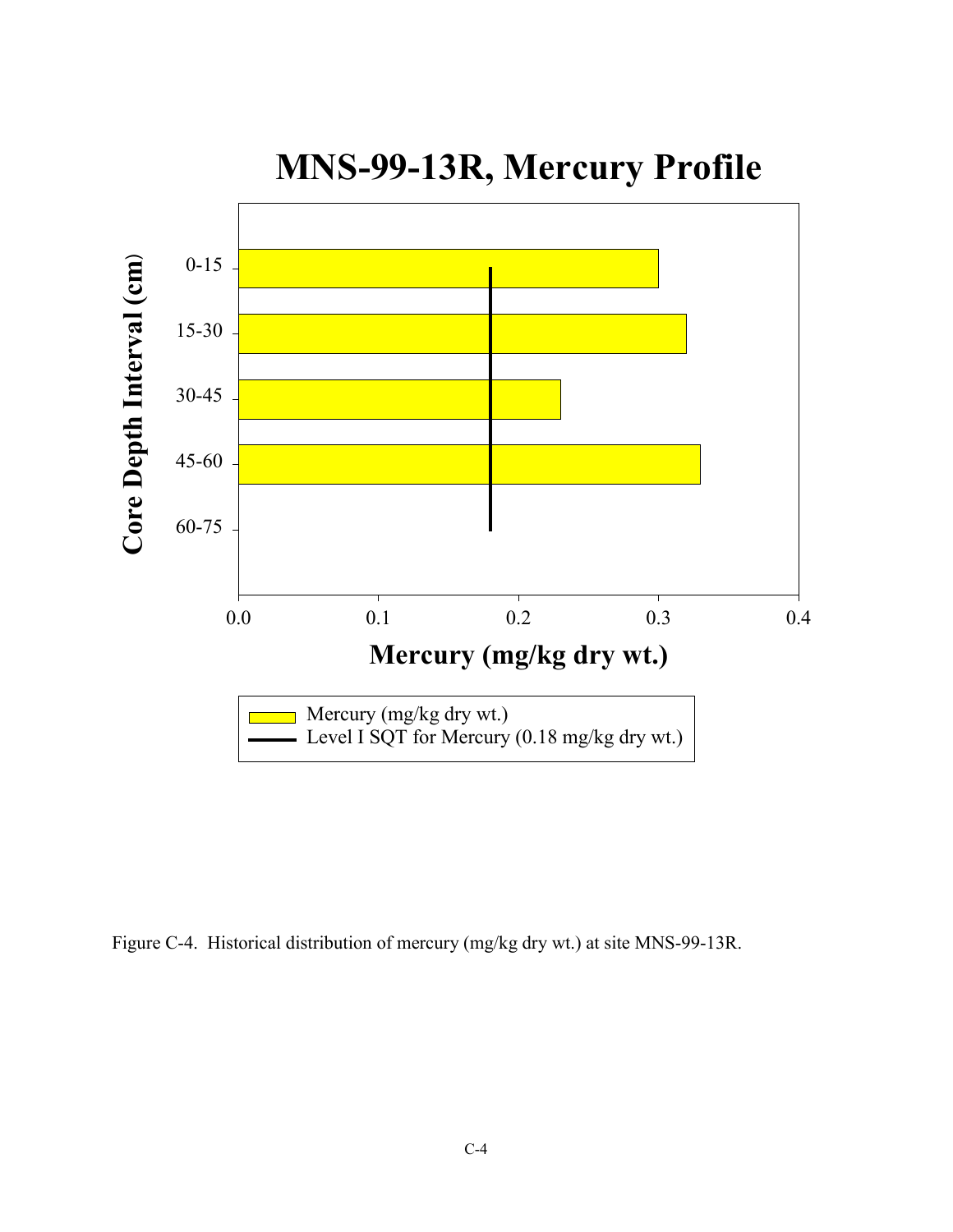

Figure C-5. Historical distribution of lead (mg/kg dry wt.) at site MNS-99-04R.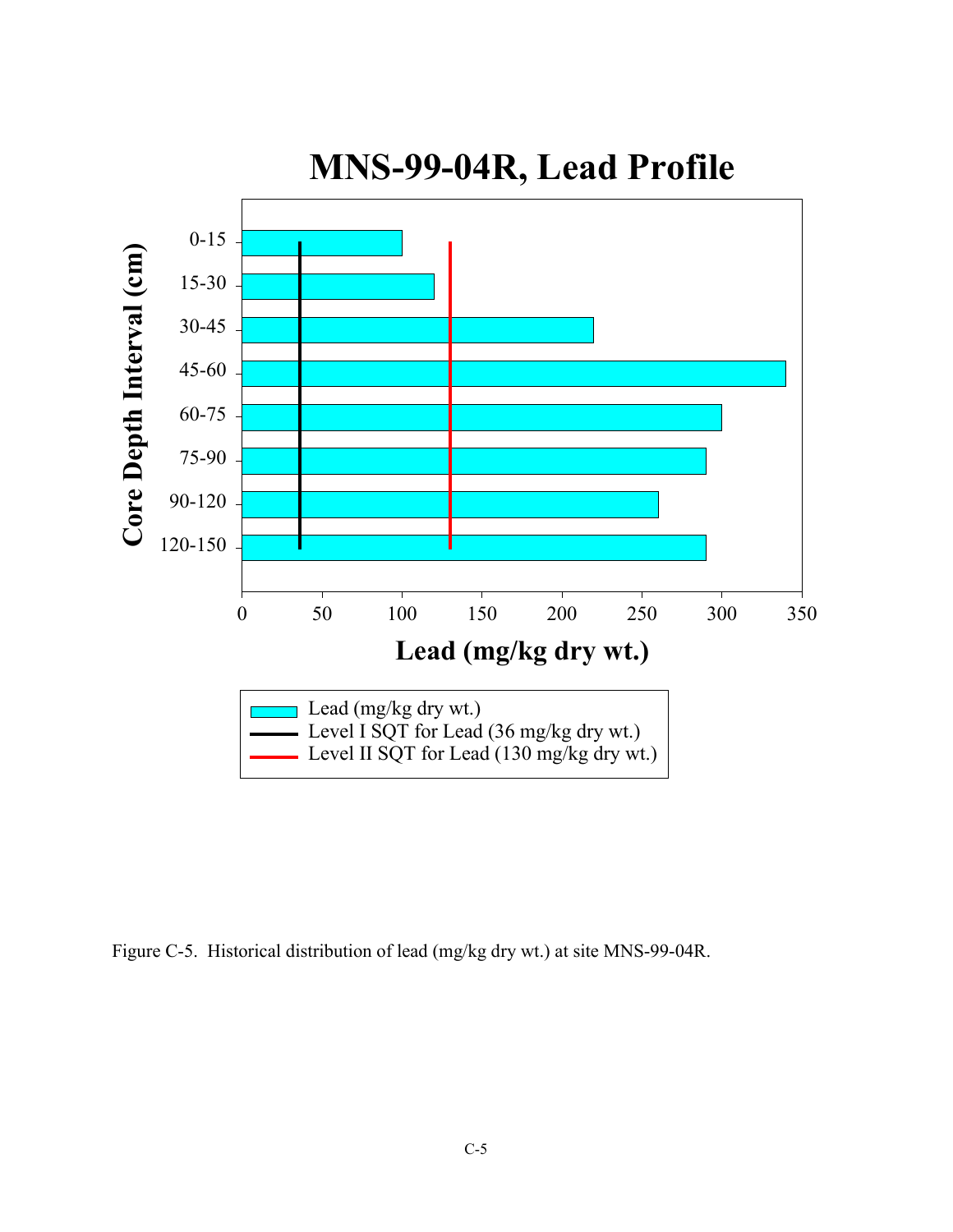

Figure C-6. Historical distribution of lead (mg/kg dry wt.) at site MNS-99-13R.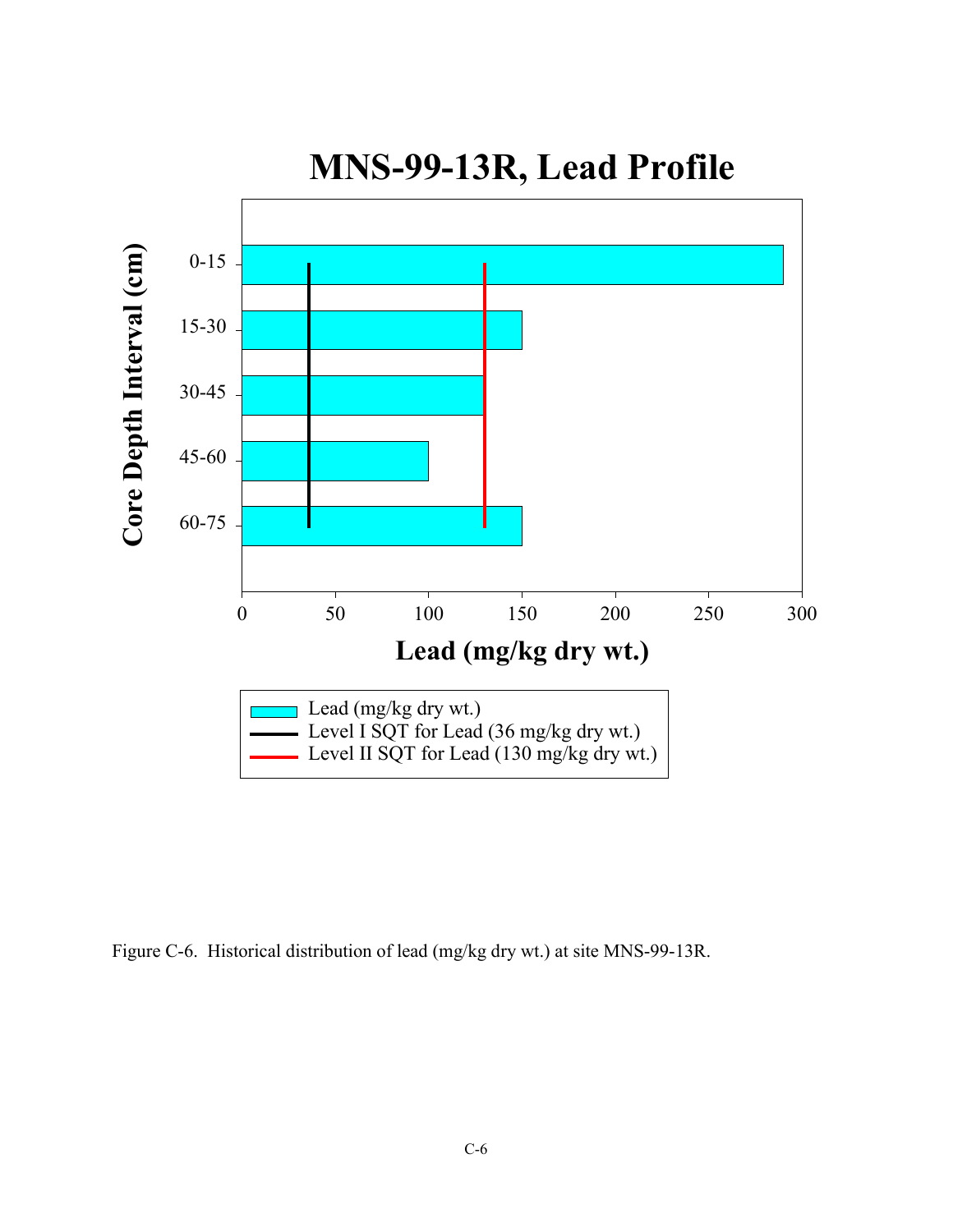

Figure C-7. Historical distribution of zinc (mg/kg dry wt.) at site MNS-99-04R.